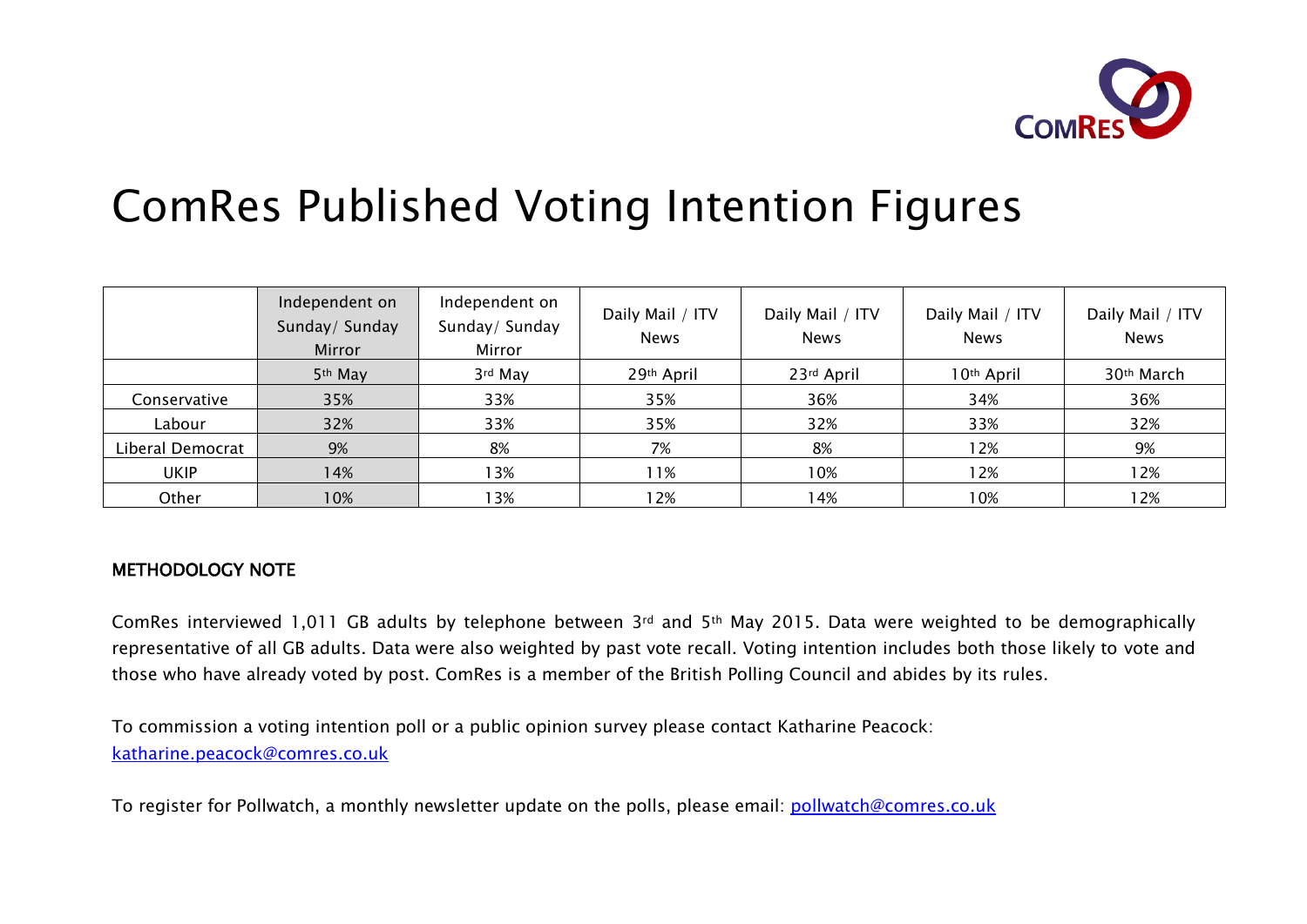**Q1. Thinking back to the General Election in 2010 when MPs were last voted to Parliament in Westminster, which party if any did you vote for? Was it Labour, Liberal Democrat, Conservative, some other party, or did you not vote?**

Base: All respondents

|                         |          |          | <b>GENDER</b> |                      |       | <b>AGE</b>           |       |         |          |      | <b>SOCIAL GRADE</b> |                      |          |          |          | <b>REGION SUMMARY</b> |       |          |         |
|-------------------------|----------|----------|---------------|----------------------|-------|----------------------|-------|---------|----------|------|---------------------|----------------------|----------|----------|----------|-----------------------|-------|----------|---------|
|                         | Total    | Male     | Female        | 18-24                | 25-34 | 35-44                | 45-54 | 55-64   | $65+$    | AB   | C <sub>1</sub>      | C <sub>2</sub>       | DE       | England  | Scotland | England<br>& Wales    | North | Midlands | South   |
| Unweighted Total        | 1011     | 470      | 541           | 99                   | 148   | 165                  | 184   | 166     | 249      | 304  | 300                 | 180                  | 227      | 880      | 80       | 931                   | 242   | 253      | 385     |
| <b>Weighted Total</b>   | 1011     | 492      | 519           | 118                  | 174   | 169                  | 181   | 147     | 222      | 270  | 280                 | 220                  | 241      | 872      | 88       | 923                   | 245   | 262      | 366     |
|                         | 100%     | 100%     | 100%          | 100%                 | 100%  | 100%                 | 100%  | 100%    | 100%     | 100% | 100%                | 100%                 | 100%     | 100%     | 100%     | 100%                  | 100%  | 100%     | 100%    |
| Conservative            | 278      | 143      | 135           | 12                   | 34    | 41                   | 46    | 60      | 85       | 95   | 76                  | 52                   | 55       | 255      | 13       | 265                   | 64    | 79       | 111     |
|                         | 28%      | 29%      | 26%           | 10%                  | 20%   | 24%                  | 25%   | 41%     | 38%      | 35%  | 27%                 | 24%                  | 23%      | 29%      | 15%      | 29%                   | 26%   | 30%      | 30%     |
| Labour                  | 235      | 106      | 129           | 18                   | 35    | 37                   | 49    | 33      | 63       | 39   | 63                  | 59                   | 73       | 197      | 25       | 210                   | 65    | 51       | 81      |
|                         | 23%      | 22%      | 25%           | 16%                  | 20%   | 22%                  | 27%   | 22%     | 28%      | 15%  | 23%                 | 27%                  | 30%      | 23%      | 28%      | 23%                   | 27%   | 19%      | 22%     |
| <b>Liberal Democrat</b> | 166      | 78       | 87            | 3                    | 41    | 38                   | 29    | 29      | 26       | 69   | 51                  | 22                   | 24       | 144      | 16       | 149                   | 40    | 47       | 57      |
|                         | 16%      | 16%      | 17%           | 2%                   | 23%   | 23%                  | 16%   | 20%     | 12%      | 26%  | 18%                 | 10%                  | 10%      | 17%      | 19%      | 16%                   | 16%   | 18%      | 16%     |
| Some other party        | 81       | 53       | 28            | 4                    | 14    | 16                   | 23    | 10      | 14       | 24   | 20                  | 24                   | 13       | 45       | 27       | 54                    | 13    | 11       | 21      |
|                         | 8%       | 11%      | 5%            | 3%                   | 8%    | 10%                  | 13%   | 7%      | 6%       | 9%   | 7%                  | 11%                  | 5%       | 5%       | 31%      | 6%                    | 5%    | 4%       | 6%      |
| Did not vote            | 178      | 87       | 90            | 79                   | 37    | 28                   | 16    | 10      | 9        | 33   | 53                  | 46                   | 46       | 168      | 4        | 174                   | 47    | 53       | 67      |
|                         | 18%      | 18%      | 17%           | 66%                  | 21%   | 17%                  | 9%    | 7%      | 4%       | 12%  | 19%                 | 21%                  | 19%      | 19%      | 5%       | 19%                   | 19%   | 20%      | 18%     |
| Don't remember          | 51       | 15       | 36            | $\overline{2}$       | 14    | 6                    | 13    | 2       | 14       | 6    | 12                  | 15                   | 18       | 42       | 3        | 48                    | 10    | 12       | 20      |
|                         | 5%       | 3%       | 7%            | 1%                   | 8%    | 4%                   | 7%    | 2%      | 6%       | 2%   | 4%                  | 7%                   | 8%       | 5%       | 3%       | 5%                    | 4%    | 5%       | 5%      |
| Refused                 | 23<br>2% | 10<br>2% | 14<br>3%      | $\overline{2}$<br>1% |       | $\overline{2}$<br>1% | 2%    | 3<br>2% | 13<br>6% | 1%   | 5<br>2%             | $\overline{2}$<br>1% | 12<br>5% | 22<br>3% |          | 23<br>3%              | 2%    | 9<br>3%  | 9<br>2% |



Fieldwork: 3rd - 5th May 2015 **Prepared by ComPes** Prepared by ComPes

Table 1/1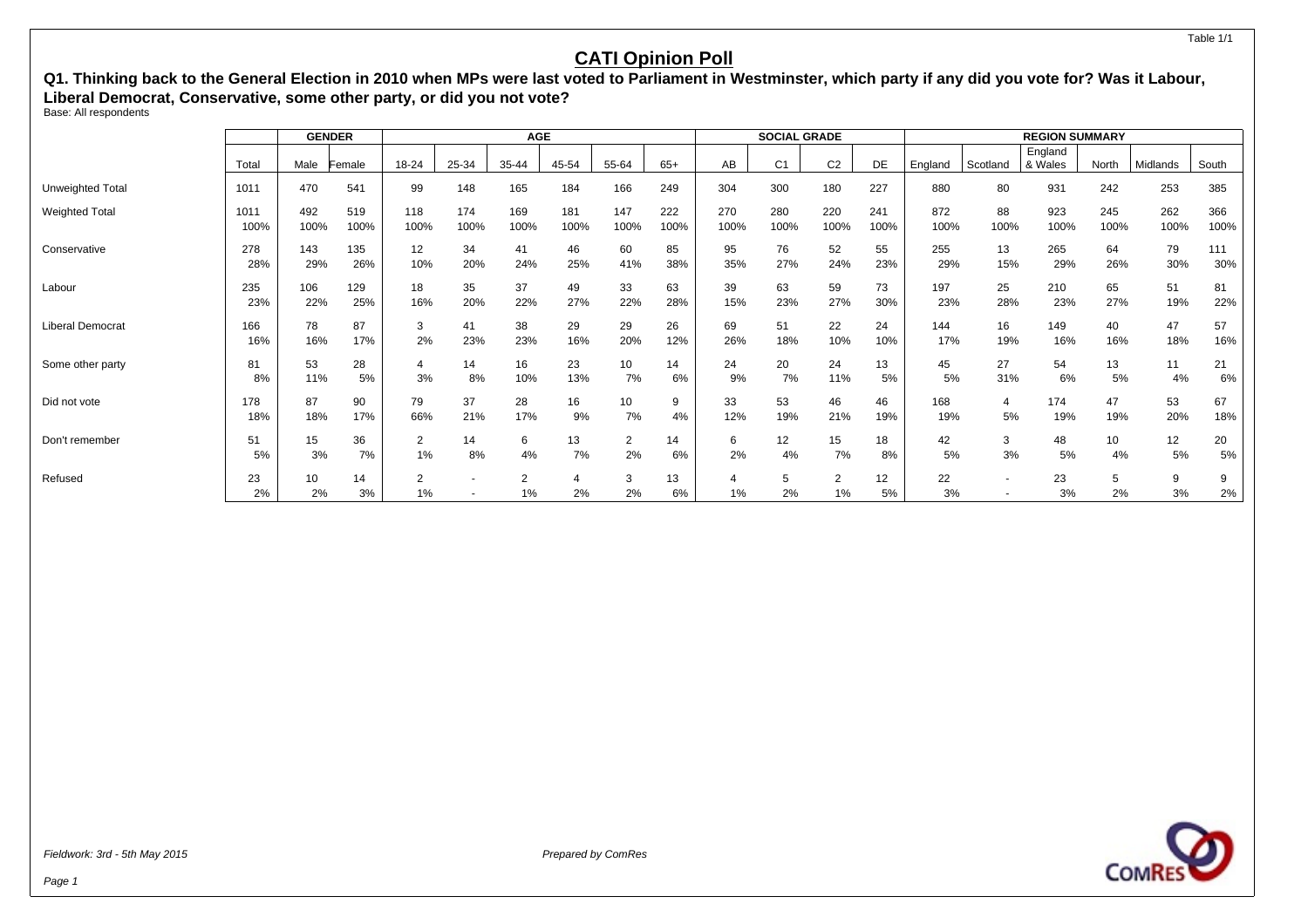### **Q1. Thinking back to the General Election in 2010 when MPs were last voted to Parliament in Westminster, which party if any did you vote for? Was it Labour, Liberal Democrat, Conservative, some other party, or did you not vote?**

Base: All respondents

|                       |       |                |                |                          | <b>VOTING INTENTION</b> |                          |                          |                          | PAST VOTE - GENERAL ELECTION 2010 |      |
|-----------------------|-------|----------------|----------------|--------------------------|-------------------------|--------------------------|--------------------------|--------------------------|-----------------------------------|------|
|                       |       |                |                | Lib                      |                         |                          |                          |                          |                                   | Lib  |
|                       | Total | Cons           | Lab            | Dems                     | UKIP                    | Green                    | SNP                      | Cons                     | Lab                               | Dems |
| Unweighted Total      | 1011  | 316            | 277            | 77                       | 104                     | 42                       | 36                       | 299                      | 248                               | 162  |
| <b>Weighted Total</b> | 1011  | 296            | 273            | 73                       | 125                     | 40                       | 38                       | 278                      | 235                               | 166  |
|                       | 100%  | 100%           | 100%           | 100%                     | 100%                    | 100%                     | 100%                     | 100%                     | 100%                              | 100% |
| Conservative          | 278   | 202            | 18             | 8                        | 32                      | $\overline{2}$           | $\sim$                   | 278                      | $\overline{\phantom{a}}$          |      |
|                       | 28%   | 68%            | 7%             | 11%                      | 25%                     | 5%                       | $\sim$                   | 100%                     | $\overline{\phantom{a}}$          |      |
| Labour                | 235   | 18             | 156            | 5                        | 30                      | 2                        | 4                        | $\sim$                   | 235                               |      |
|                       | 23%   | 6%             | 57%            | 6%                       | 24%                     | 5%                       | 10%                      | $\overline{\phantom{a}}$ | 100%                              |      |
| Liberal Democrat      | 166   | 20             | 40             | 52                       | 10                      | 15                       | 8                        | $\overline{\phantom{a}}$ | $\sim$                            | 166  |
|                       | 16%   | 7%             | 15%            | 71%                      | 8%                      | 38%                      | 21%                      | $\overline{\phantom{a}}$ | $\sim$                            | 100% |
| Some other party      | 81    | $\overline{7}$ | 3              | $\sim$                   | 27                      | 9                        | 25                       |                          | $\sim$                            |      |
|                       | 8%    | 2%             | 1%             | $\overline{\phantom{a}}$ | 21%                     | 23%                      | 67%                      |                          | $\blacksquare$                    |      |
| Did not vote          | 178   | 33             | 37             | $\overline{7}$           | 22                      | 10                       |                          |                          | $\overline{\phantom{a}}$          |      |
|                       | 18%   | 11%            | 14%            | 9%                       | 18%                     | 26%                      | 2%                       |                          | $\overline{\phantom{a}}$          |      |
| Don't remember        | 51    | 11             | 14             |                          | 5                       |                          | $\sim$                   |                          | $\overline{\phantom{a}}$          |      |
|                       | 5%    | 4%             | 5%             | 2%                       | 4%                      | 3%                       | $\overline{\phantom{0}}$ |                          | $\overline{\phantom{a}}$          |      |
| Refused               | 23    | 5              | $\overline{4}$ | $\sim$                   |                         | $\overline{\phantom{a}}$ | $\sim$                   | $\overline{\phantom{a}}$ | $\sim$                            |      |
|                       | 2%    | 2%             | 1%             | ٠                        | 1%                      | $\overline{\phantom{a}}$ | $\sim$                   |                          | $\overline{\phantom{a}}$          |      |

Fieldwork: 3rd - 5th May 2015 **Prepared by ComPes** Prepared by ComPes

**COMRE**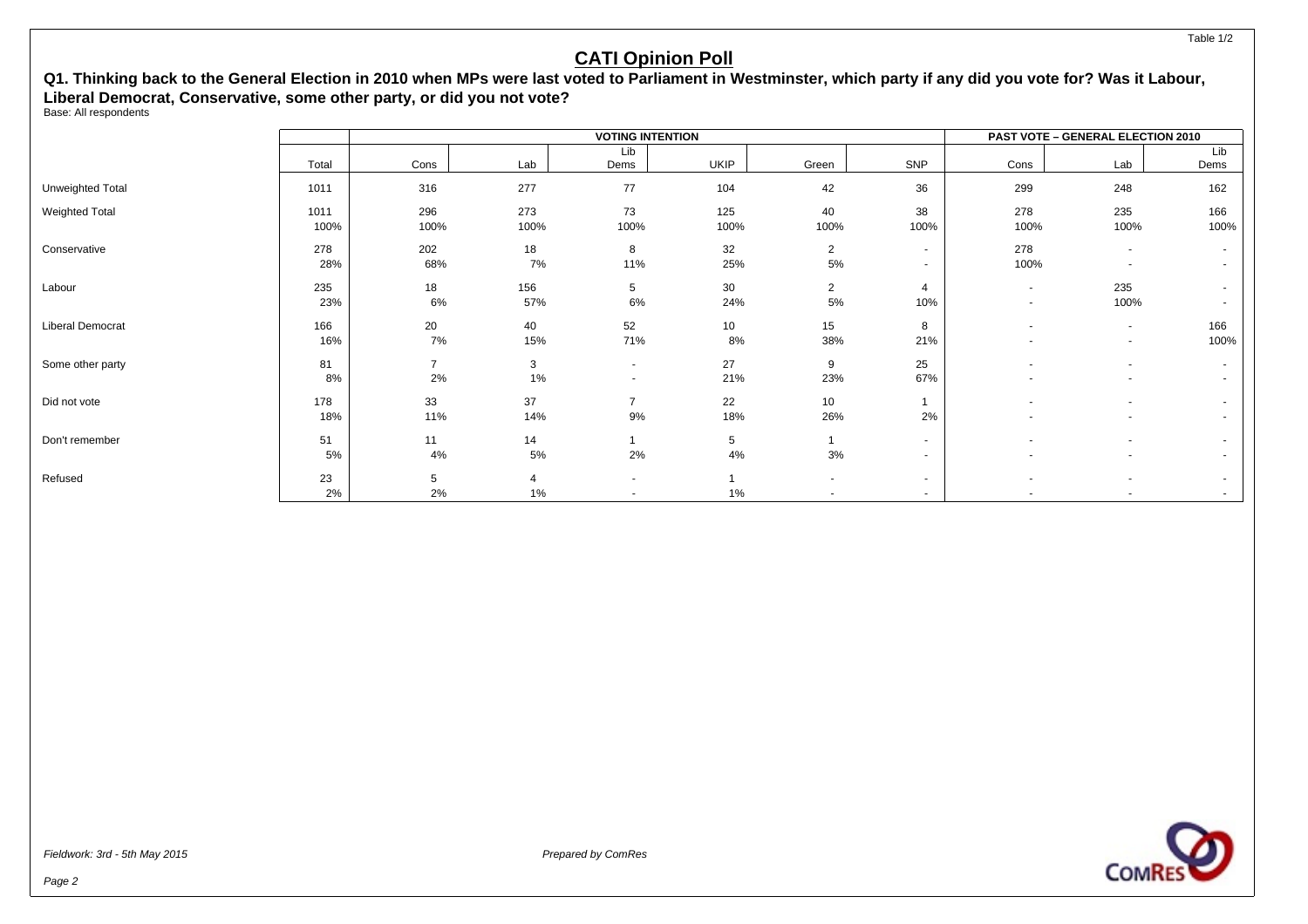### **Q1. Thinking back to the General Election in 2010 when MPs were last voted to Parliament in Westminster, which party if any did you vote for? Was it Labour, Liberal Democrat, Conservative, some other party, or did you not vote?**

Base: All respondents

|                       |       |          |        |                |                |                | <b>REGION</b>  |       |                 |                |                          |       |
|-----------------------|-------|----------|--------|----------------|----------------|----------------|----------------|-------|-----------------|----------------|--------------------------|-------|
|                       |       |          | North  | North          | Yorks &        | West           | East           |       |                 |                | South                    | South |
|                       | Total | Scotland | East   | West           | Humber         | Midlands       | Midlands       | Wales | Eastern         | London         | East                     | West  |
| Unweighted Total      | 1011  | 80       | 43     | 112            | 87             | 85             | 72             | 51    | 96              | 149            | 148                      | 88    |
| <b>Weighted Total</b> | 1011  | 88       | 42     | 115            | 87             | 91             | 75             | 51    | 96              | 134            | 143                      | 89    |
|                       | 100%  | 100%     | 100%   | 100%           | 100%           | 100%           | 100%           | 100%  | 100%            | 100%           | 100%                     | 100%  |
| Conservative          | 278   | 13       | 14     | 33             | 17             | 21             | 29             | 11    | 30              | 24             | 49                       | 38    |
|                       | 28%   | 15%      | 33%    | 29%            | 20%            | 23%            | 39%            | 21%   | 31%             | 18%            | 35%                      | 42%   |
| Labour                | 235   | 25       | 16     | 25             | 24             | 18             | 18             | 13    | 15              | 48             | 22                       | 11    |
|                       | 23%   | 28%      | 39%    | 21%            | 27%            | 20%            | 24%            | 26%   | 16%             | 35%            | 16%                      | 13%   |
| Liberal Democrat      | 166   | 16       | 6      | 19             | 15             | 17             | $\overline{7}$ | 5     | 22              | 15             | 19                       | 23    |
|                       | 16%   | 19%      | 14%    | 16%            | 18%            | 19%            | 10%            | 11%   | 23%             | 11%            | 14%                      | 25%   |
| Some other party      | 81    | 27       | $\sim$ | 9              | $\overline{4}$ | 6              | $\mathbf{1}$   | 9     | 4               | 6              | 10                       | 5     |
|                       | 8%    | 31%      | $\sim$ | 8%             | 4%             | 6%             | 2%             | 18%   | 4%              | 4%             | 7%                       | 6%    |
| Did not vote          | 178   | 4        | 5      | 23             | 20             | 27             | 17             | 6     | 10 <sup>°</sup> | 30             | 32                       | 6     |
|                       | 18%   | 5%       | 11%    | 20%            | 23%            | 29%            | 22%            | 12%   | 10%             | 22%            | 22%                      | 6%    |
| Don't remember        | 51    | 3        |        | 4              | 5              | $\mathbf{1}$   | 1              | 6     | 10 <sup>°</sup> | 5              | 10                       | 5     |
|                       | 5%    | $3%$     | 2%     | 4%             | 6%             | 1%             | 2%             | 12%   | 10%             | 4%             | 7%                       | 6%    |
| Refused               | 23    | $\sim$   |        | $\overline{2}$ | $\overline{2}$ | $\overline{2}$ | $\overline{2}$ |       | 5               | $\overline{7}$ | $\sim$                   |       |
|                       | 2%    |          | 2%     | 2%             | 2%             | 2%             | 3%             | 2%    | 5%              | 5%             | $\overline{\phantom{a}}$ | 2%    |

Fieldwork: 3rd - 5th May 2015 **Prepared by ComPes** Prepared by ComPes

Table 1/3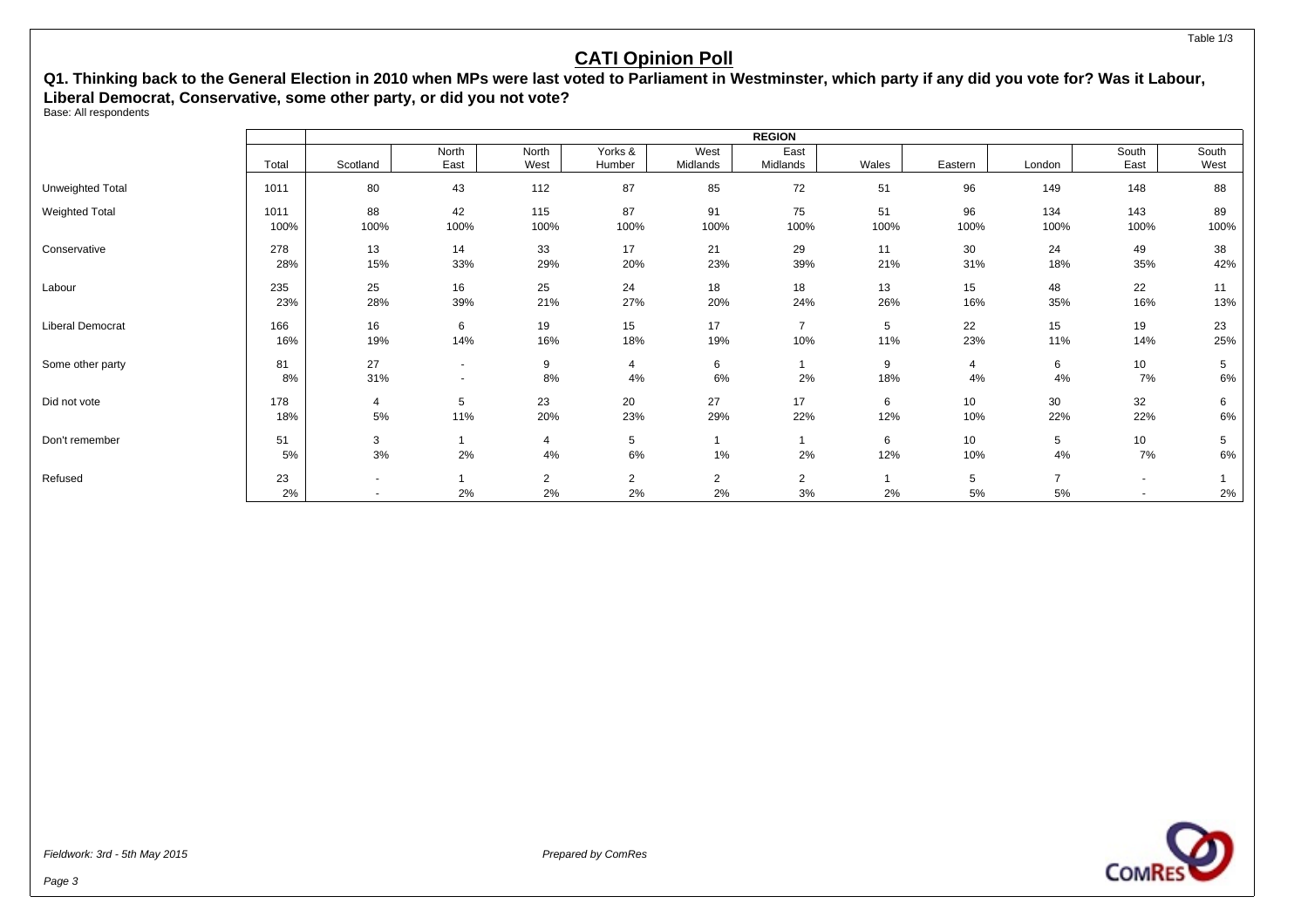Q2. At the General Election coming up in this Thursday, 7th May, how likely would you be to vote on a scale from 1 to 10, where 1 means you are certain NOT to **vote and 10 means you are absolutely CERTAIN to vote.**

Base: All respondents

|                                  |      |                | <b>GENDER</b>        |                         |                                            |                      | <b>AGE</b>              |                      |                |                           |                      | <b>SOCIAL GRADE</b>     |                      |                      |                                |                                    | <b>REGION SUMMARY</b> |                      |                          |                      |
|----------------------------------|------|----------------|----------------------|-------------------------|--------------------------------------------|----------------------|-------------------------|----------------------|----------------|---------------------------|----------------------|-------------------------|----------------------|----------------------|--------------------------------|------------------------------------|-----------------------|----------------------|--------------------------|----------------------|
|                                  |      | Total          | Male                 | Female                  | $18 - 24$                                  | 25-34                | 35-44                   | 45-54                | 55-64          | $65+$                     | AB                   | C <sub>1</sub>          | C <sub>2</sub>       | DE                   | England                        | Scotland                           | England<br>& Wales    | North                | Midlands                 | South                |
| <b>Unweighted Total</b>          |      | 1011           | 470                  | 541                     | 99                                         | 148                  | 165                     | 184                  | 166            | 249                       | 304                  | 300                     | 180                  | 227                  | 880                            | 80                                 | 931                   | 242                  | 253                      | 385                  |
| <b>Weighted Total</b>            |      | 1011<br>100%   | 492<br>100%          | 519<br>100%             | 118<br>100%                                | 174<br>100%          | 169<br>100%             | 181<br>100%          | 147<br>100%    | 222<br>100%               | 270<br>100%          | 280<br>100%             | 220<br>100%          | 241<br>100%          | 872<br>100%                    | 88<br>100%                         | 923<br>100%           | 245<br>100%          | 262<br>100%              | 366<br>100%          |
| 1 - Certain not to vote          | (1)  | 63<br>6%       | 29<br>6%             | 34<br>7%                | 20<br>17%                                  | 16<br>9%             | 11<br>6%                | 5<br>3%              | 3<br>2%        | 8<br>4%                   | 10<br>4%             | 16<br>6%                | 15<br>7%             | 22<br>9%             | 59<br>7%                       | $\overline{2}$<br>3%               | 60<br>7%              | 9<br>4%              | 23<br>9%                 | 27<br>7%             |
| $\overline{2}$                   | (2)  | 5<br>1%        | $\overline{4}$<br>1% | -1<br>$\star$           | 1<br>1%                                    |                      | 4<br>2%                 |                      |                |                           | 1<br>$\star$         | $\overline{2}$<br>1%    | $\star$<br>$\star$   | $\overline{2}$<br>1% | 5<br>1%                        | $\sim$<br>$\overline{\phantom{a}}$ | 5<br>1%               |                      | 3<br>1%                  | $\overline{2}$<br>1% |
| 3                                | (3)  | 6<br>1%        | 5<br>1%              | $\mathbf{1}$<br>$\star$ | 3<br>3%                                    | $\mathbf{1}$<br>1%   | 2<br>1%                 |                      |                |                           |                      | 4<br>2%                 |                      | $\overline{2}$<br>1% | $\overline{4}$<br>$\pmb{\ast}$ | $\overline{2}$<br>2%               | 4                     | $\mathbf 1$<br>1%    | $\blacksquare$           | 3<br>1%              |
| 4                                | (4)  | 3<br>$\bullet$ |                      | 3<br>$\star$            | $\mathbf{1}$<br>1%                         |                      |                         | 1%                   |                |                           |                      | 1<br>$\star$            | $\overline{1}$<br>1% |                      | $\star$                        | $\mathbf{1}$<br>1%                 | -1                    |                      | $\overline{\phantom{a}}$ | -1                   |
| 5                                | (5)  | 27<br>3%       | 15<br>3%             | 12<br>2%                | 10<br>9%                                   | 9<br>5%              | $\overline{2}$<br>$1\%$ | $\mathbf 1$<br>1%    | 4<br>2%        | $\overline{1}$<br>$\star$ | $\overline{2}$<br>1% | 11<br>4%                | 9<br>4%              | 5<br>2%              | 25<br>3%                       | $\blacksquare$                     | 27<br>3%              | 11<br>5%             | 6<br>2%                  | 8<br>2%              |
| 6                                | (6)  | 6<br>1%        | 2<br>$\star$         | 3<br>1%                 | $\star$                                    | 5<br>3%              |                         |                      |                |                           |                      | $\mathbf{1}$<br>$\star$ | 3<br>1%              | 2<br>1%              | 4<br>1%                        | $\mathbf{1}$<br>1%                 | 4                     |                      | $\blacksquare$           | 4<br>1%              |
| $\overline{7}$                   | (7)  | 26<br>3%       | 15<br>3%             | 11<br>2%                | 5<br>4%                                    | $\overline{7}$<br>4% | $\overline{7}$<br>4%    | -1<br>$\star$        | 3<br>2%        | 4<br>2%                   | 5<br>2%              | 10<br>4%                | 3<br>1%              | 8<br>3%              | 24<br>3%                       | $\overline{2}$<br>2%               | 24<br>3%              | 4<br>2%              | 3<br>$1\%$               | 17<br>5%             |
| 8                                | (8)  | 34<br>3%       | 13<br>3%             | 21<br>4%                | 4<br>4%                                    | 10<br>6%             | 8<br>5%                 | $\overline{7}$<br>4% | 1<br>$1\%$     | $\overline{4}$<br>2%      | $\overline{7}$<br>3% | $\overline{7}$<br>3%    | 13<br>6%             | $\overline{7}$<br>3% | 30<br>3%                       | $\mathbf{1}$<br>1%                 | 33<br>4%              | 9<br>4%              | $\overline{4}$<br>2%     | 17<br>5%             |
| 9                                | (9)  | 41<br>4%       | 19<br>4%             | 22<br>4%                | 3<br>3%                                    | 6<br>3%              | 12<br>7%                | 13<br>7%             | 3<br>2%        | $\overline{4}$<br>2%      | 14<br>5%             | 9<br>3%                 | 12<br>6%             | 6<br>3%              | 37<br>4%                       | 4<br>5%                            | 37<br>4%              | 10<br>4%             | $\overline{7}$<br>3%     | 20<br>5%             |
| 10 - Absolutely certain to vote  | (10) | 791<br>78%     | 387<br>79%           | 403<br>78%              | 71<br>60%                                  | 114<br>66%           | 122<br>72%              | 150<br>83%           | 132<br>90%     | 201<br>90%                | 229<br>85%           | 215<br>77%              | 161<br>73%           | 184<br>77%           | 671<br>77%                     | 75<br>85%                          | 716<br>78%            | 195<br>80%           | 216<br>82%               | 260<br>71%           |
| Refused                          |      | 3              |                      | 3<br>$\star$            | $\blacksquare$                             | 2<br>1%              |                         |                      |                |                           |                      | $\overline{2}$<br>1%    |                      | 1                    | 3<br>$\star$                   |                                    | 3                     | $\overline{2}$<br>1% | $\overline{\phantom{a}}$ |                      |
| Don't know                       |      | 8<br>1%        | 3<br>1%              | 5<br>1%                 | $\blacksquare$<br>$\overline{\phantom{a}}$ | 3<br>2%              | $\overline{2}$<br>1%    | $\overline{2}$<br>1% | $\blacksquare$ | -1<br>$\star$             | $\overline{2}$<br>1% | $\mathbf{1}$<br>$\star$ | 3<br>1%              | $\overline{2}$<br>1% | 8<br>1%                        | $\sim$                             | 8<br>1%               | 2<br>1%              | $\blacksquare$           | 6<br>2%              |
| Mean score<br>Standard deviation |      | 8.99<br>2.44   | 8.98<br>2.45         | 9.01<br>2.43            | 7.54<br>3.51                               | 8.42<br>2.84         | 8.81<br>2.60            | 9.50<br>1.68         | 9.58<br>1.57   | 9.55<br>1.77              | 9.44<br>1.86         | 8.89<br>2.51            | 8.86<br>2.50         | 8.73<br>2.81         | 8.93<br>2.51                   | 9.34<br>1.98                       | 8.96<br>2.48          | 9.21<br>2.08         | 8.91<br>2.73             | 8.76<br>2.60         |
| Standard error                   |      | .08            | .11                  | .11                     | .35                                        | .24                  | .20                     | .12                  | .12            | .11                       | .11                  | .15                     | .19                  | .19                  | .09                            | .22                                | .08                   | .13                  | .17                      | .13                  |



Page 4

Table 2/1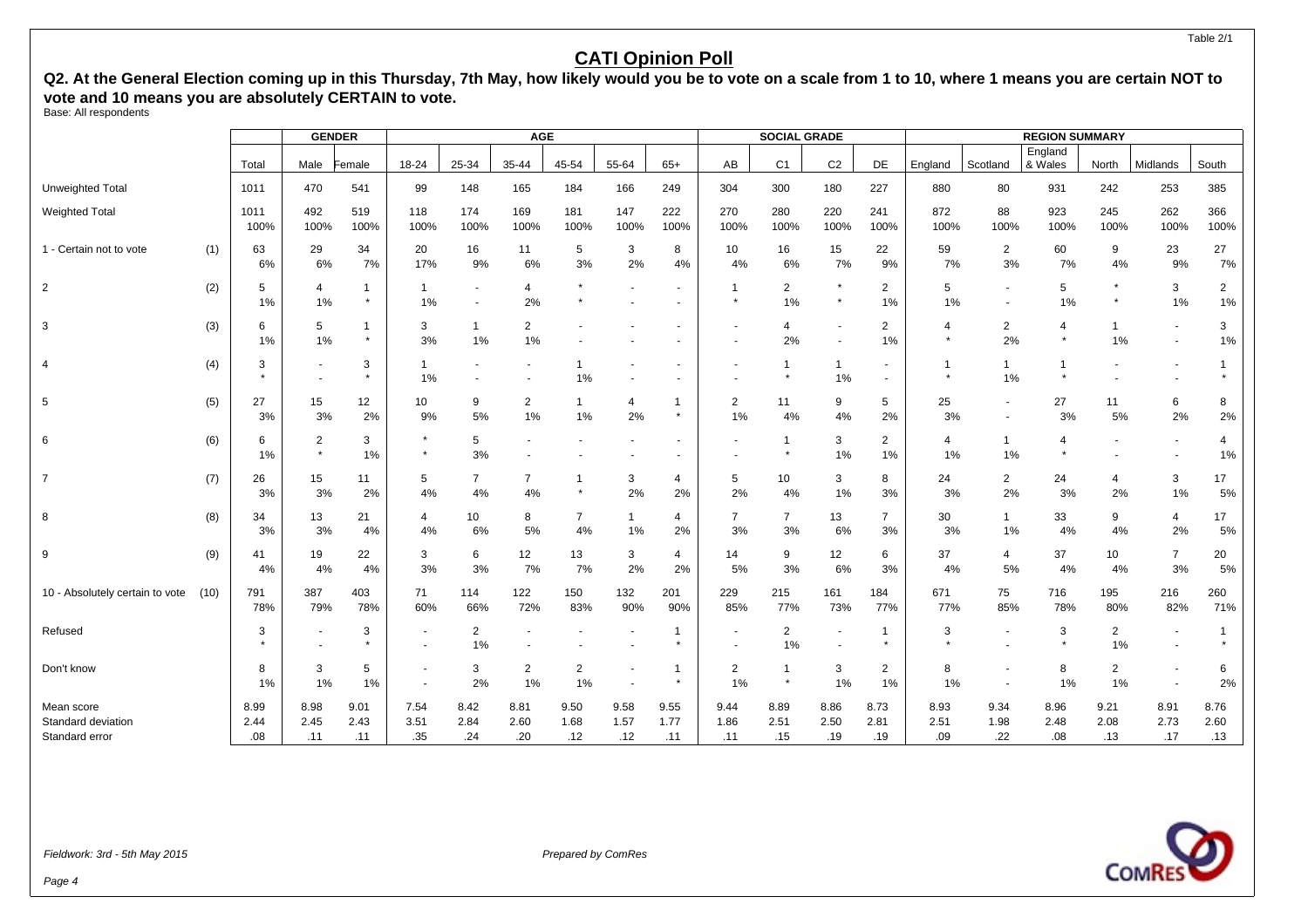Q2. At the General Election coming up in this Thursday, 7th May, how likely would you be to vote on a scale from 1 to 10, where 1 means you are certain NOT to **vote and 10 means you are absolutely CERTAIN to vote.**

Base: All respondents

|                                  |      |                  |                                    |                      | <b>VOTING INTENTION</b> |              |                         |                                        |                          | <b>PAST VOTE - GENERAL ELECTION 2010</b> |                                                      |
|----------------------------------|------|------------------|------------------------------------|----------------------|-------------------------|--------------|-------------------------|----------------------------------------|--------------------------|------------------------------------------|------------------------------------------------------|
|                                  |      | Total            | Cons                               | Lab                  | Lib<br>Dems             | <b>UKIP</b>  | Green                   | SNP                                    | Cons                     | Lab                                      | Lib<br>Dems                                          |
| Unweighted Total                 |      | 1011             | 316                                | 277                  | 77                      | 104          | 42                      | 36                                     | 299                      | 248                                      | 162                                                  |
| Weighted Total                   |      | 1011<br>100%     | 296<br>100%                        | 273<br>100%          | 73<br>100%              | 125<br>100%  | 40<br>100%              | 38<br>100%                             | 278<br>100%              | 235<br>100%                              | 166<br>100%                                          |
| 1 - Certain not to vote          | (1)  | 63<br>6%         | $\overline{\phantom{a}}$<br>$\sim$ |                      | $\ddot{\phantom{1}}$    |              | $\blacksquare$          | $\sim$<br>÷.                           | $\overline{4}$<br>$1\%$  | $\overline{7}$<br>$3\%$                  | $\overline{4}$<br>3%                                 |
| $\overline{2}$                   | (2)  | $\sqrt{5}$<br>1% |                                    |                      |                         |              |                         | $\overline{\phantom{a}}$<br>$\sim$     | $\blacksquare$           | $\overline{\phantom{a}}$                 | $\overline{\phantom{a}}$<br>$\overline{\phantom{a}}$ |
| 3                                | (3)  | 6<br>1%          |                                    |                      |                         |              |                         | $\blacksquare$                         | $\star$                  |                                          | $\mathbf{1}$<br>1%                                   |
| 4                                | (4)  | 3<br>$\star$     |                                    |                      |                         |              |                         | $\blacksquare$                         |                          |                                          | $\sim$                                               |
| 5                                | (5)  | 27<br>3%         | 4<br>1%                            | 9<br>3%              | $\overline{2}$<br>3%    | 8<br>$7\%$   |                         | $\blacksquare$<br>$\sim$               | $\star$                  | $\overline{4}$<br>2%                     | $\overline{2}$<br>1%                                 |
| 6                                | (6)  | 6<br>1%          | $\overline{c}$<br>1%               |                      | $\blacksquare$          |              |                         | $\mathbf{1}$<br>3%                     | $\mathbf{2}$<br>$1\%$    | $\overline{2}$<br>1%                     | $\sim$                                               |
| $\overline{7}$                   | (7)  | 26<br>3%         | 8<br>$3%$                          | $\overline{4}$<br>1% | 6<br>$9\%$              | 3<br>2%      | $\overline{1}$<br>$3\%$ | $\mathbf{1}$<br>$2\%$                  | 3<br>$1\%$               | 3<br>$1\%$                               | 4<br>$3\%$                                           |
| 8                                | (8)  | 34<br>3%         | 11<br>4%                           | 11<br>4%             | $\mathbf{3}$<br>4%      | 3<br>$3%$    | $\mathbf{1}$<br>2%      | $\sim$<br>$\sim$                       | $\overline{4}$<br>1%     | 6<br>$3%$                                | 4<br>2%                                              |
| 9                                | (9)  | 41<br>4%         | 8<br>$3%$                          | 13<br>5%             | $\overline{4}$<br>$5\%$ | 8<br>7%      | $5\phantom{.0}$<br>12%  | $\mathbf{1}$<br>2%                     | 8<br>$3\%$               | 9<br>$4\%$                               | $\overline{7}$<br>4%                                 |
| 10 - Absolutely certain to vote  | (10) | 791<br>78%       | 263<br>89%                         | 235<br>86%           | 57<br>78%               | 103<br>82%   | 33<br>82%               | 35<br>93%                              | 255<br>92%               | 202<br>86%                               | 143<br>86%                                           |
| Refused                          |      | 3<br>$\star$     | $\sim$                             |                      | $\ddot{\phantom{1}}$    |              | $\sim$                  | $\sim$<br>$\sim$                       | $\mathbf{1}$<br>$\star$  |                                          | $\sim$<br>$\sim$                                     |
| Don't know                       |      | 8<br>1%          |                                    |                      |                         |              | ٠                       | $\blacksquare$<br>$\ddot{\phantom{1}}$ | $\overline{\phantom{a}}$ | 1<br>$\star$                             |                                                      |
| Mean score<br>Standard deviation |      | 8.99<br>2.44     | 9.72<br>.89                        | 9.65<br>1.05         | 9.44<br>1.24            | 9.48<br>1.33 | 9.74<br>.66             | 9.79<br>.83                            | 9.72<br>1.27             | 9.48<br>1.72                             | 9.49<br>1.69                                         |
| Standard error                   |      | .08              | .05                                | .06                  | .14                     | .13          | .10                     | .14                                    | .07                      | .11                                      | .13                                                  |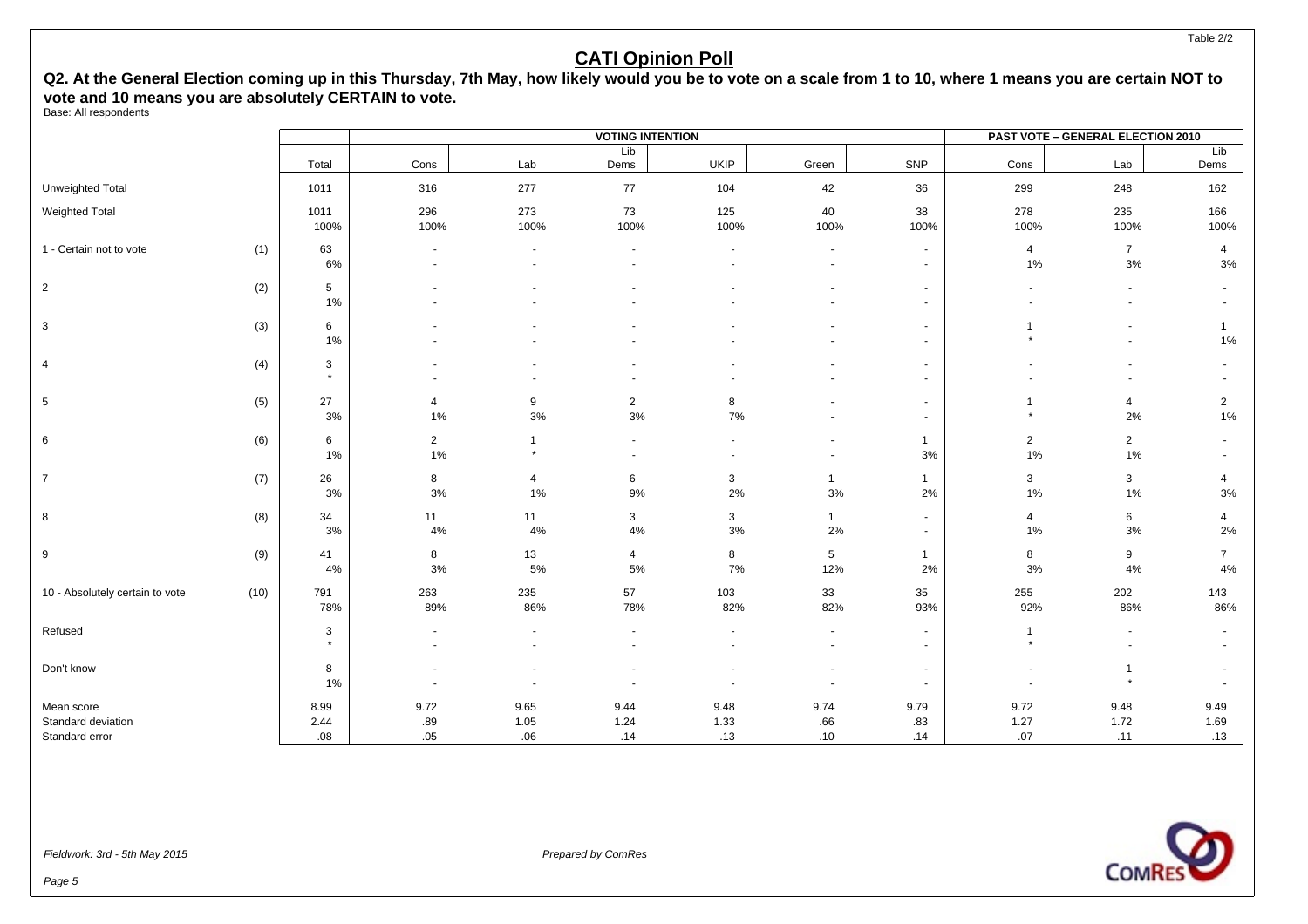Q2. At the General Election coming up in this Thursday, 7th May, how likely would you be to vote on a scale from 1 to 10, where 1 means you are certain NOT to **vote and 10 means you are absolutely CERTAIN to vote.**

Base: All respondents

|                                  |      |              |                                            |                                            |                                  |                                            |                                            | <b>REGION</b>           |                                                      |                                  |                         |                                                  |                                  |
|----------------------------------|------|--------------|--------------------------------------------|--------------------------------------------|----------------------------------|--------------------------------------------|--------------------------------------------|-------------------------|------------------------------------------------------|----------------------------------|-------------------------|--------------------------------------------------|----------------------------------|
|                                  |      | Total        | Scotland                                   | North<br>East                              | North<br>West                    | Yorks &<br>Humber                          | West<br>Midlands                           | East<br>Midlands        | Wales                                                | Eastern                          | London                  | South<br>East                                    | South<br>West                    |
| Unweighted Total                 |      | 1011         | 80                                         | 43                                         | 112                              | 87                                         | 85                                         | 72                      | 51                                                   | 96                               | 149                     | 148                                              | 88                               |
| <b>Weighted Total</b>            |      | 1011<br>100% | 88<br>100%                                 | 42<br>100%                                 | 115<br>100%                      | 87<br>100%                                 | 91<br>100%                                 | 75<br>100%              | 51<br>100%                                           | 96<br>100%                       | 134<br>100%             | 143<br>100%                                      | 89<br>100%                       |
| 1 - Certain not to vote          | (1)  | 63<br>6%     | $\overline{2}$<br>3%                       | $\mathbf{1}$<br>1%                         | $\overline{4}$<br>$3%$           | $5\phantom{.0}$<br>6%                      | 16<br>18%                                  | $\overline{4}$<br>$5\%$ | $\overline{1}$<br>$3%$                               | 3<br>$3%$                        | 9<br>7%                 | 12<br>8%                                         | 6<br>6%                          |
| $\overline{2}$                   | (2)  | 5<br>$1\%$   |                                            | $\sim$                                     | $\blacksquare$<br>$\blacksquare$ | $\star$<br>$\star$                         | 3<br>3%                                    |                         |                                                      | $\blacksquare$<br>$\blacksquare$ | $\overline{2}$<br>2%    | $\blacksquare$                                   | $\blacksquare$<br>$\blacksquare$ |
| 3                                | (3)  | 6<br>1%      | $\overline{2}$<br>2%                       |                                            | $\overline{1}$<br>1%             | $\star$                                    |                                            |                         |                                                      |                                  | $\overline{2}$<br>$1\%$ | $\overline{1}$<br>$1\%$                          | $\sim$                           |
| $\overline{4}$                   | (4)  | 3<br>$\star$ | $\mathbf{1}$<br>$1\%$                      | $\sim$                                     |                                  |                                            |                                            |                         |                                                      |                                  | $\blacksquare$          | $\blacksquare$                                   | $\mathbf{1}$<br>1%               |
| $\sqrt{5}$                       | (5)  | 27<br>3%     | $\blacksquare$<br>$\ddot{\phantom{1}}$     | $\mathbf{1}$<br>2%                         | 6<br>5%                          | $\overline{4}$<br>5%                       | $\overline{2}$<br>2%                       | 3<br>$3%$               | $\overline{\mathbf{c}}$<br>3%                        | $1\%$                            | $\mathbf{1}$<br>$1\%$   | 3<br>2%                                          | 3<br>4%                          |
| 6                                | (6)  | 6<br>$1\%$   | $\mathbf{1}$<br>1%                         | $\blacksquare$                             | $\blacksquare$                   | $\sim$<br>$\blacksquare$                   | $\blacksquare$                             |                         | $\blacksquare$                                       | $\blacksquare$<br>$\blacksquare$ | $\overline{2}$<br>2%    | $\sim$<br>$\blacksquare$                         | $\overline{2}$<br>3%             |
| $\overline{7}$                   | (7)  | 26<br>3%     | $\overline{2}$<br>2%                       | $\overline{\phantom{a}}$<br>$\blacksquare$ | 4<br>4%                          | $\overline{\phantom{a}}$<br>$\blacksquare$ | $\overline{1}$<br>1%                       |                         | $\overline{\phantom{a}}$<br>$\blacksquare$           | $\overline{2}$<br>2%             | $\overline{2}$<br>2%    | 8<br>$5\%$                                       | $\overline{7}$<br>8%             |
| 8                                | (8)  | 34<br>3%     | $\mathbf{1}$<br>1%                         | $\overline{1}$<br>3%                       | $\overline{2}$<br>2%             | $5\phantom{.0}$<br>6%                      | $\overline{2}$<br>2%                       | $\overline{2}$<br>$3%$  | 3<br>$6\%$                                           | $\overline{1}$<br>1%             | 6<br>4%                 | $\overline{7}$<br>$5\%$                          | 4<br>5%                          |
| 9                                | (9)  | 41<br>4%     | $\overline{4}$<br>5%                       | $\mathbf{1}$<br>4%                         | $\sqrt{5}$<br>5%                 | $\mathbf{3}$<br>4%                         | $\overline{4}$<br>$5\%$                    | $\overline{2}$<br>2%    | $\overline{\phantom{a}}$<br>$\overline{\phantom{a}}$ | $\mathbf{1}$<br>$1\%$            | 11<br>8%                | 8<br>5%                                          | $\overline{2}$<br>2%             |
| 10 - Absolutely certain to vote  | (10) | 791<br>78%   | 75<br>85%                                  | 37<br>88%                                  | 90<br>78%                        | 67<br>78%                                  | 63<br>70%                                  | 64<br>86%               | 45<br>88%                                            | 88<br>92%                        | 96<br>71%               | 103<br>72%                                       | 61<br>69%                        |
| Refused                          |      | 3<br>$\star$ | $\blacksquare$<br>$\overline{\phantom{a}}$ | $\overline{\phantom{a}}$<br>$\blacksquare$ | $\overline{2}$<br>2%             | $\blacksquare$<br>$\blacksquare$           | $\blacksquare$<br>$\overline{\phantom{0}}$ | $\blacksquare$          | $\overline{\phantom{a}}$<br>$\overline{\phantom{a}}$ | $\blacksquare$                   | $\blacksquare$          | $\sim$<br>$\blacksquare$                         | $\mathbf{1}$<br>1%               |
| Don't know                       |      | 8<br>1%      | $\blacksquare$<br>÷,                       | $\overline{1}$<br>2%                       | $\blacksquare$<br>$\sim$         | $\overline{1}$<br>2%                       |                                            |                         |                                                      |                                  | $\overline{4}$<br>3%    | $\overline{\phantom{a}}$<br>$\ddot{\phantom{1}}$ | $\mathbf{1}$<br>2%               |
| Mean score<br>Standard deviation |      | 8.99<br>2.44 | 9.34<br>1.98                               | 9.69<br>1.28                               | 9.16<br>2.08                     | 9.04<br>2.36                               | 7.94<br>3.59                               | 9.28<br>2.17            | 9.48<br>1.72                                         | 9.55<br>1.76                     | 8.83<br>2.61            | 8.74<br>2.66                                     | 8.68<br>2.53                     |
| Standard error                   |      | .08          | .22                                        | .20                                        | .20                              | .25                                        | .39                                        | .26                     | .24                                                  | .18                              | .22                     | .22                                              | .27                              |

Fieldwork: 3rd - 5th May 2015 **Prepared by ComPes** Prepared by ComPes

Page 6

Table 2/3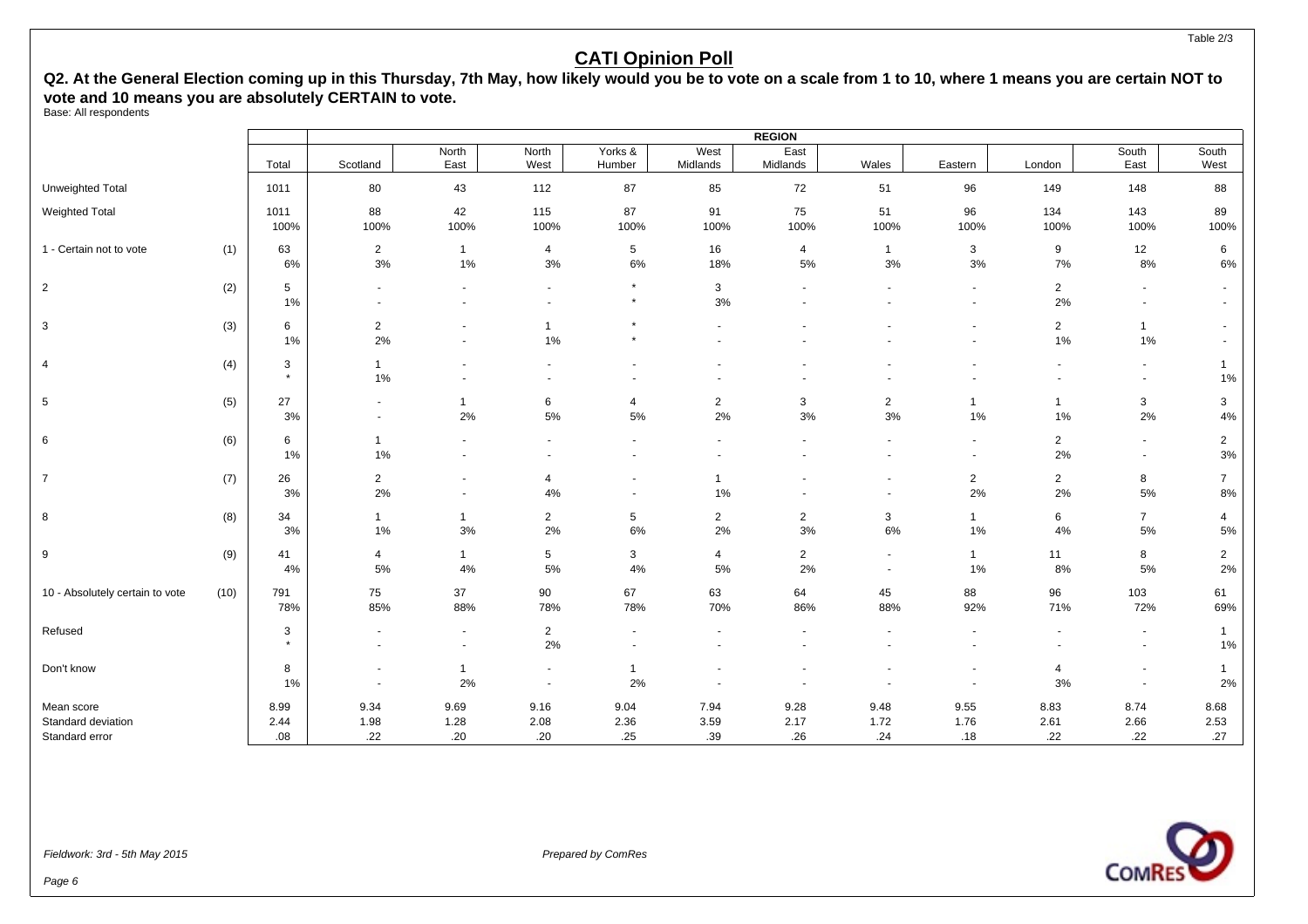Table 3/1

### **CATI Opinion Poll**

**Q3. At the UK General Election coming up this Thursday, 7th May, will you vote Labour, Liberal Democrat, Conservative, UKIP, SNP or for some other party?** Base: All likely to vote

|                         |             |             | <b>GENDER</b>             |            |             | <b>AGE</b>               |                         |                      |                                                      |             | <b>SOCIAL GRADE</b>     |                |             |                                            |                      | <b>REGION SUMMARY</b> |                      |                          |                      |
|-------------------------|-------------|-------------|---------------------------|------------|-------------|--------------------------|-------------------------|----------------------|------------------------------------------------------|-------------|-------------------------|----------------|-------------|--------------------------------------------|----------------------|-----------------------|----------------------|--------------------------|----------------------|
|                         | Total       | Male        | Female                    | 18-24      | 25-34       | 35-44                    | 45-54                   | 55-64                | $65+$                                                | AB          | C <sub>1</sub>          | C <sub>2</sub> | <b>DE</b>   | England                                    | Scotland             | England<br>& Wales    | North                | Midlands                 | South                |
| <b>Unweighted Total</b> | 935         | 434         | 501                       | 79         | 132         | 145                      | 177                     | 161                  | 241                                                  | 293         | 274                     | 163            | 205         | 810                                        | 75                   | 860                   | 227                  | 236                      | 347                  |
| Weighted Total          | 924<br>100% | 452<br>100% | 472<br>100%               | 93<br>100% | 152<br>100% | 150<br>100%              | 172<br>100%             | 143<br>100%          | 213<br>100%                                          | 257<br>100% | 254<br>100%             | 201<br>100%    | 212<br>100% | 793<br>100%                                | 82<br>100%           | 842<br>100%           | 230<br>100%          | 236<br>100%              | 327<br>100%          |
| Conservative            | 250<br>27%  | 131<br>29%  | 119<br>25%                | 19<br>21%  | 40<br>26%   | 29<br>20%                | 40<br>23%               | 51<br>36%            | 69<br>33%                                            | 90<br>35%   | 71<br>28%               | 45<br>23%      | 43<br>20%   | 232<br>29%                                 | 11<br>13%            | 239<br>28%            | 66<br>29%            | 75<br>32%                | 91<br>28%            |
| Labour                  | 231<br>25%  | 108<br>24%  | 123<br>26%                | 40<br>43%  | 38<br>25%   | 34<br>22%                | 40<br>23%               | 33<br>23%            | 47<br>22%                                            | 54<br>21%   | 64<br>25%               | 56<br>28%      | 58<br>27%   | 210<br>26%                                 | 14<br>17%            | 218<br>26%            | 57<br>25%            | 66<br>28%                | 86<br>26%            |
| <b>Liberal Democrat</b> | 63<br>7%    | 31<br>7%    | 32<br>7%                  | 2<br>3%    | 6<br>4%     | 15<br>10%                | $\overline{7}$<br>4%    | 15<br>11%            | 17<br>8%                                             | 23<br>9%    | 19<br>7%                | 10<br>5%       | 11<br>5%    | 51<br>6%                                   | 9<br>11%             | 53<br>6%              | 17<br>8%             | 9<br>4%                  | 24<br>7%             |
| <b>UKIP</b>             | 112<br>12%  | 57<br>13%   | 55<br>12%                 | 13<br>14%  | 17<br>11%   | 11<br>8%                 | 25<br>15%               | 18<br>12%            | 28<br>13%                                            | 20<br>8%    | 36<br>14%               | 28<br>14%      | 29<br>14%   | 99<br>12%                                  | 5<br>6%              | 107<br>13%            | 36<br>16%            | 25<br>11%                | 38<br>11%            |
| Green                   | 35<br>4%    | 18<br>4%    | 17<br>4%                  | 6<br>6%    | 4<br>3%     | 11<br>8%                 | 8<br>4%                 | 3<br>2%              | 3<br>1%                                              | 10<br>4%    | 9<br>4%                 | 10<br>5%       | 5<br>3%     | 29<br>4%                                   | $\mathbf{1}$<br>1%   | 33<br>4%              | $\overline{7}$<br>3% | 12<br>5%                 | 11<br>3%             |
| SNP                     | 37<br>4%    | 18<br>4%    | 19<br>4%                  | 1<br>1%    | 6<br>4%     | 11<br>8%                 | 12<br>7%                | 3<br>2%              | 4<br>2%                                              | 12<br>5%    | $\overline{7}$<br>3%    | 9<br>5%        | 8<br>4%     | $\overline{\phantom{a}}$<br>$\blacksquare$ | 37<br>45%            |                       |                      | $\overline{\phantom{a}}$ |                      |
| Plaid Cymru             | 4           | 3<br>1%     | $\overline{2}$<br>$\star$ |            |             | $\overline{\phantom{a}}$ | $\overline{2}$<br>$1\%$ | $\overline{1}$<br>1% | $\star$                                              | 2<br>1%     | $\mathbf{1}$<br>$\star$ | ۰              | 1%          |                                            |                      | 1%                    |                      |                          |                      |
| <b>BNP</b>              |             |             |                           |            |             |                          |                         |                      |                                                      |             |                         |                |             |                                            |                      |                       |                      |                          |                      |
| Some other party        | 4           | 2           | $\overline{2}$<br>$\star$ | 1%         |             | 2<br>1%                  |                         | 1%                   | $\overline{\phantom{a}}$<br>$\overline{\phantom{a}}$ |             | $\overline{2}$<br>1%    | $\star$        |             | 3                                          |                      | $\overline{4}$        |                      | $\star$                  | $\overline{2}$<br>1% |
| Refused                 | 48<br>5%    | 20<br>5%    | 27<br>6%                  | 1%         | 7<br>4%     | $\overline{7}$<br>5%     | 10<br>6%                | 4<br>2%              | 19<br>9%                                             | 13<br>5%    | $\overline{7}$<br>3%    | 8<br>4%        | 20<br>9%    | 44<br>6%                                   | $\overline{2}$<br>2% | 46<br>5%              | 9<br>4%              | 14<br>6%                 | 21<br>7%             |
| Don't know              | 141<br>15%  | 65<br>14%   | 77<br>16%                 | 10<br>10%  | 34<br>22%   | 30<br>20%                | 29<br>17%               | 15<br>10%            | 24<br>11%                                            | 32<br>13%   | 39<br>15%               | 34<br>17%      | 36<br>17%   | 125<br>16%                                 | 4<br>5%              | 137<br>16%            | 38<br>16%            | 34<br>14%                | 54<br>16%            |

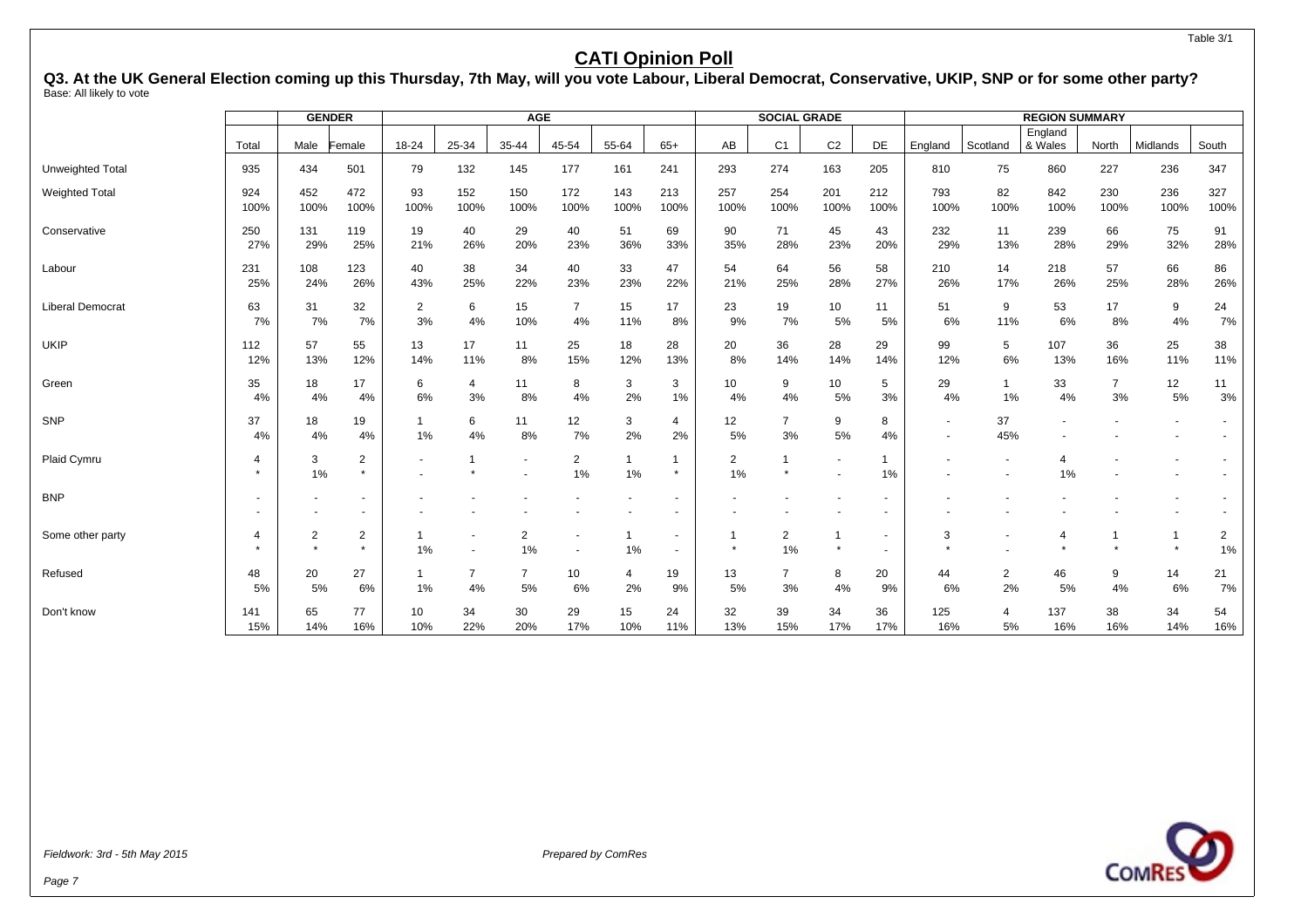#### Table 3/2

### **CATI Opinion Poll**

**Q3. At the UK General Election coming up this Thursday, 7th May, will you vote Labour, Liberal Democrat, Conservative, UKIP, SNP or for some other party?** Base: All likely to vote

|                         |                           |                                    |                                            | <b>VOTING INTENTION</b> |                          |                  |                          |                                                      | PAST VOTE - GENERAL ELECTION 2010 |                       |
|-------------------------|---------------------------|------------------------------------|--------------------------------------------|-------------------------|--------------------------|------------------|--------------------------|------------------------------------------------------|-----------------------------------|-----------------------|
|                         | Total                     | Cons                               | Lab                                        | Lib<br>Dems             | <b>UKIP</b>              | Green            | SNP                      | Cons                                                 | Lab                               | Lib<br>Dems           |
| Unweighted Total        | 935                       | 316                                | 277                                        | 77                      | 104                      | 42               | 36                       | 292                                                  | 241                               | 156                   |
| Weighted Total          | 924<br>100%               | 296<br>100%                        | 273<br>100%                                | 73<br>100%              | 125<br>100%              | 40<br>100%       | 38<br>100%               | 273<br>100%                                          | 227<br>100%                       | 161<br>100%           |
| Conservative            | 250<br>27%                | 250<br>84%                         | $\overline{\phantom{a}}$<br>$\blacksquare$ |                         | $\overline{\phantom{a}}$ | $\sim$           | $\sim$<br>$\sim$         | 179<br>66%                                           | 16<br>7%                          | 16<br>10%             |
| Labour                  | 231<br>25%                | $\sim$<br>$\overline{\phantom{a}}$ | 231<br>85%                                 |                         |                          |                  | $\sim$<br>$\sim$         | 13<br>5%                                             | 139<br>61%                        | 36<br>22%             |
| <b>Liberal Democrat</b> | 63<br>7%                  |                                    | $\blacksquare$<br>$\blacksquare$           | 63<br>85%               |                          |                  | $\sim$<br>$\sim$         | $\overline{7}$<br>3%                                 | $\overline{4}$<br>2%              | 45<br>28%             |
| <b>UKIP</b>             | 112<br>12%                |                                    |                                            | $\sim$<br>$\sim$        | 112<br>89%               |                  | $\blacksquare$<br>$\sim$ | 30<br>11%                                            | 25<br>11%                         | 9<br>6%               |
| Green                   | 35<br>4%                  |                                    |                                            |                         | $\overline{\phantom{a}}$ | 35<br>86%        | $\sim$<br>$\sim$         | $\overline{2}$<br>1%                                 | $\overline{2}$<br>1%              | 14<br>9%              |
| SNP                     | 37<br>4%                  |                                    |                                            |                         |                          | $\sim$<br>$\sim$ | 37<br>98%                | $\sim$<br>$\sim$                                     | 4<br>2%                           | 8<br>$5\%$            |
| Plaid Cymru             | $\overline{4}$<br>$\star$ |                                    |                                            |                         |                          |                  | $\sim$<br>$\sim$         | $\overline{\phantom{a}}$<br>$\blacksquare$           | $\star$                           | $\mathbf{1}$<br>$1\%$ |
| <b>BNP</b>              | $\sim$<br>$\sim$          |                                    |                                            |                         |                          |                  | $\sim$<br>$\blacksquare$ |                                                      | $\overline{\phantom{a}}$          | $\sim$<br>$\sim$      |
| Some other party        | $\overline{4}$<br>$\star$ |                                    |                                            |                         |                          |                  | $\sim$<br>$\blacksquare$ | $\overline{\phantom{a}}$<br>$\overline{\phantom{a}}$ | $\overline{2}$<br>$1\%$           | $\sim$<br>$\sim$      |
| Refused                 | 48<br>5%                  | 12<br>4%                           | 5<br>2%                                    | $\mathbf{1}$<br>1%      | $\overline{2}$<br>1%     |                  | $\sim$<br>$\sim$         | 11<br>4%                                             | 4<br>2%                           | 3<br>2%               |
| Don't know              | 141<br>15%                | 35<br>12%                          | 36<br>13%                                  | 10<br>13%               | 12<br>$9\%$              | 5<br>14%         | $\mathbf{1}$<br>2%       | 31<br>11%                                            | 30<br>13%                         | 29<br>18%             |

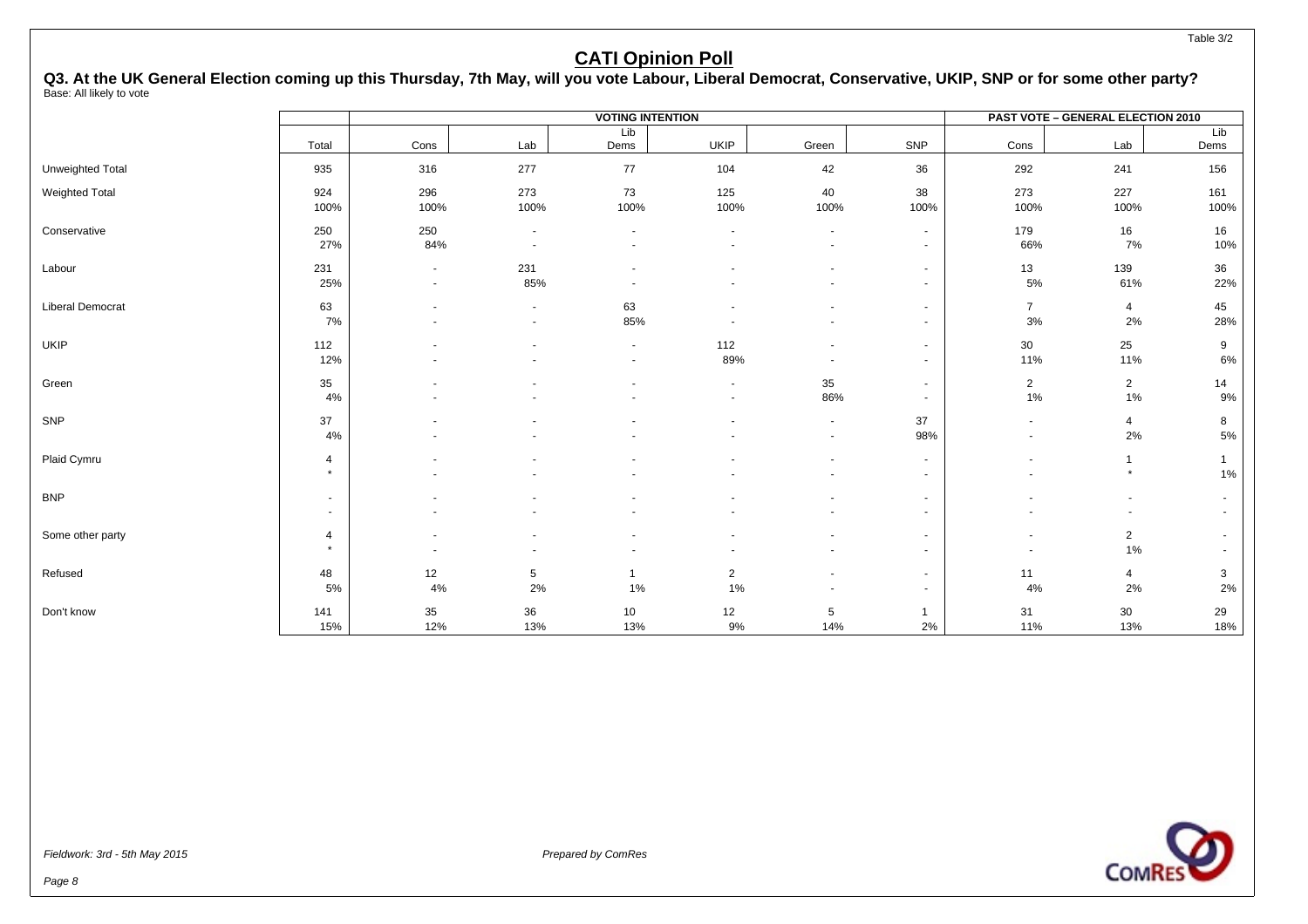Table 3/3

### **CATI Opinion Poll**

**Q3. At the UK General Election coming up this Thursday, 7th May, will you vote Labour, Liberal Democrat, Conservative, UKIP, SNP or for some other party?** Base: All likely to vote

|                       |                                                      |                                  |                      |                          |                   |                                    | <b>REGION</b>                              |                          |                |                    |                                            |                  |
|-----------------------|------------------------------------------------------|----------------------------------|----------------------|--------------------------|-------------------|------------------------------------|--------------------------------------------|--------------------------|----------------|--------------------|--------------------------------------------|------------------|
|                       | Total                                                | Scotland                         | North<br>East        | North<br>West            | Yorks &<br>Humber | West<br>Midlands                   | East<br>Midlands                           | Wales                    | Eastern        | London             | South<br>East                              | South<br>West    |
| Unweighted Total      | 935                                                  | 75                               | 41                   | 106                      | 80                | 74                                 | 69                                         | 50                       | 93             | 132                | 135                                        | 80               |
| <b>Weighted Total</b> | 924                                                  | 82                               | 41                   | 108                      | 80                | 72                                 | 71                                         | 49                       | 93             | 118                | 129                                        | 80               |
|                       | 100%                                                 | 100%                             | 100%                 | 100%                     | 100%              | 100%                               | 100%                                       | 100%                     | 100%           | 100%               | 100%                                       | 100%             |
| Conservative          | 250                                                  | 11                               | 16                   | 33                       | 16                | 24                                 | 19                                         | $\overline{7}$           | 32             | 15                 | 46                                         | 31               |
|                       | 27%                                                  | 13%                              | 40%                  | 31%                      | 20%               | 33%                                | 27%                                        | 14%                      | 34%            | 12%                | 35%                                        | 39%              |
| Labour                | 231                                                  | 14                               | 9                    | 24                       | 24                | 22                                 | 25                                         | 8                        | 19             | 57                 | 22                                         | 8                |
|                       | 25%                                                  | 17%                              | 22%                  | 22%                      | 30%               | 30%                                | 35%                                        | 16%                      | 21%            | 48%                | 17%                                        | 10%              |
| Liberal Democrat      | 63                                                   | 9                                | $\sim$               | 10                       | $\overline{7}$    | $\overline{2}$                     | 3                                          | $\overline{2}$           | 4              | $\overline{4}$     | 9                                          | 11               |
|                       | 7%                                                   | 11%                              | $\sim$               | 9%                       | 9%                | $3%$                               | $4\%$                                      | 5%                       | 5%             | 3%                 | 7%                                         | 14%              |
| <b>UKIP</b>           | 112                                                  | $\sqrt{5}$                       | 6                    | 17                       | 13                | 8                                  | 5                                          | 8                        | 12             | 10 <sup>1</sup>    | 22                                         | 6                |
|                       | 12%                                                  | 6%                               | 14%                  | 16%                      | 16%               | 11%                                | 7%                                         | 17%                      | 13%            | 8%                 | 17%                                        | 7%               |
| Green                 | 35                                                   | $\mathbf{1}$                     | $\sim$               | 5                        | $\overline{2}$    | 4                                  | $\mathbf{1}$                               | 4                        | 6              | $\overline{2}$     | $\sqrt{5}$                                 | 4                |
|                       | 4%                                                   | 1%                               | $\sim$               | 5%                       | 3%                | 6%                                 | 2%                                         | 8%                       | 6%             | 1%                 | 4%                                         | $5\%$            |
| SNP                   | 37<br>4%                                             | 37<br>45%                        | $\blacksquare$       | $\overline{\phantom{a}}$ | ٠                 | $\sim$                             | $\overline{\phantom{a}}$<br>$\blacksquare$ | $\blacksquare$           | ٠              | $\blacksquare$     | $\blacksquare$<br>$\blacksquare$           | $\sim$<br>$\sim$ |
| Plaid Cymru           | $\overline{4}$<br>$\star$                            |                                  |                      |                          |                   |                                    | $\blacksquare$                             | $\overline{4}$<br>9%     |                |                    |                                            | $\sim$<br>$\sim$ |
| <b>BNP</b>            | $\overline{\phantom{a}}$<br>$\overline{\phantom{a}}$ |                                  |                      |                          |                   |                                    | $\blacksquare$<br>$\blacksquare$           | $\overline{\phantom{a}}$ |                |                    | $\overline{\phantom{a}}$<br>$\blacksquare$ | $\sim$<br>$\sim$ |
| Some other party      | $\overline{4}$<br>$\star$                            | $\blacksquare$<br>$\blacksquare$ | $\overline{1}$<br>1% | $\blacksquare$           | $\blacksquare$    | $\overline{\phantom{a}}$<br>$\sim$ | $\mathbf{1}$<br>1%                         | $\mathbf 1$<br>1%        | $\blacksquare$ | $\mathbf{1}$<br>1% | $\overline{1}$<br>$1\%$                    | $\sim$<br>$\sim$ |
| Refused               | 48                                                   | $\overline{2}$                   | 3                    | 2                        | 3                 | 4                                  | 5                                          | $\overline{2}$           | 5              | $\overline{7}$     | 6                                          | 8                |
|                       | 5%                                                   | 2%                               | 8%                   | 2%                       | $4\%$             | 6%                                 | 7%                                         | 4%                       | 5%             | 6%                 | 5%                                         | 10%              |
| Don't know            | 141                                                  | $\overline{4}$                   | 6                    | 17                       | 15                | $\overline{7}$                     | 13                                         | 12                       | 14             | 22                 | 18                                         | 13               |
|                       | 15%                                                  | 5%                               | 14%                  | 16%                      | 18%               | 10%                                | 18%                                        | 25%                      | 15%            | 19%                | 14%                                        | 16%              |

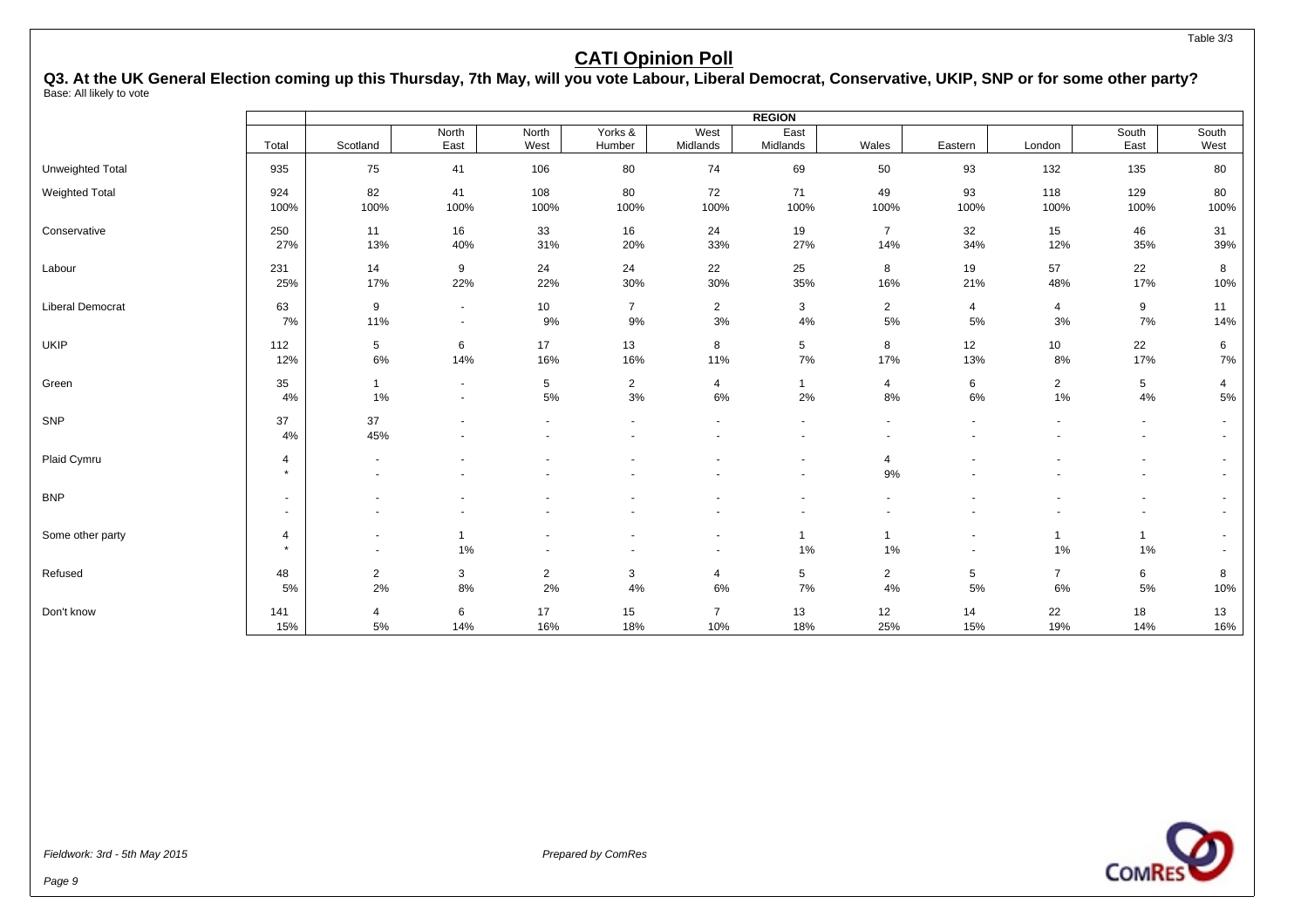Table 4/1

### **CATI Opinion Poll**

### Q4. If it were a legal requirement for you to vote, do you think you would probably vote Conservative, Labour, Liberal Democrat, UKIP, SNP, Plaid Cymru or for **some other party?**

Base: All unlikely to vote or unsure who they would vote for at the General election

|                         |                      |                      | <b>GENDER</b>            |                      |                    | <b>AGE</b>              |                      |                                  |                       |                          | <b>SOCIAL GRADE</b>  |                       |                                                      |                |                                                      | <b>REGION SUMMARY</b> |                       |                      |             |
|-------------------------|----------------------|----------------------|--------------------------|----------------------|--------------------|-------------------------|----------------------|----------------------------------|-----------------------|--------------------------|----------------------|-----------------------|------------------------------------------------------|----------------|------------------------------------------------------|-----------------------|-----------------------|----------------------|-------------|
|                         | Total                | Male                 | Female                   | 18-24                | 25-34              | 35-44                   | 45-54                | 55-64                            | $65+$                 | AB                       | C <sub>1</sub>       | C <sub>2</sub>        | DE                                                   | England        | Scotland                                             | England<br>& Wales    | North                 | Midlands             | South       |
| Unweighted Total        | 266                  | 113                  | 153                      | 30                   | 49                 | 54                      | 46                   | 32                               | 55                    | 62                       | 78                   | 55                    | 71                                                   | 240            | 12                                                   | 254                   | 62                    | 69                   | 109         |
| <b>Weighted Total</b>   | 276<br>100%          | 126<br>100%          | 150<br>100%              | 36<br>100%           | 63<br>100%         | 55<br>100%              | 48<br>100%           | 22<br>100%                       | 53<br>100%            | 59<br>100%               | 71<br>100%           | 62<br>100%            | 84<br>100%                                           | 249<br>100%    | 12<br>100%                                           | 264<br>100%           | 61<br>100%            | 73<br>100%           | 114<br>100% |
| Conservative            | 31<br>11%            | 21<br>17%            | 9<br>6%                  | 6<br>17%             | 9<br>15%           | 5<br>9%                 | $\overline{2}$<br>4% | $\overline{4}$<br>20%            | 4<br>8%               | 10<br>17%                | 10<br>14%            | 6<br>9%               | 6<br>7%                                              | 28<br>11%      | $\overline{2}$<br>16%                                | 29<br>11%             | $\overline{7}$<br>11% | $\overline{7}$<br>9% | 14<br>13%   |
| Labour                  | 36<br>13%            | 10<br>8%             | 25<br>17%                | 6<br>17%             | 12<br>19%          | 8<br>14%                | 6<br>13%             | $\overline{2}$<br>8%             | $\overline{2}$<br>4%  | 5<br>9%                  | 14<br>20%            | 9<br>15%              | $\overline{7}$<br>8%                                 | 35<br>14%      | $\mathbf{1}$<br>6%                                   | 35<br>13%             | 12<br>19%             | 10<br>14%            | 13<br>11%   |
| <b>Liberal Democrat</b> | $\overline{7}$<br>3% | $\overline{4}$<br>3% | 4<br>3%                  |                      | 3<br>4%            | 3<br>$5\%$              | $\mathbf 1$<br>3%    | $\blacksquare$<br>$\blacksquare$ | 1<br>1%               | $\mathbf{1}$<br>2%       | $\overline{2}$<br>2% | 2<br>2%               | 3<br>3%                                              | 7<br>3%        | $\overline{\phantom{a}}$<br>$\overline{\phantom{a}}$ | 7<br>3%               | 2<br>4%               | $\overline{1}$<br>1% | 5<br>4%     |
| <b>UKIP</b>             | 26<br>10%            | 10<br>8%             | 17<br>11%                | 9<br>25%             | $\mathbf{1}$<br>2% | 6<br>11%                | $\mathbf{1}$<br>2%   | 3<br>13%                         | $\overline{7}$<br>13% | $\mathbf{1}$<br>1%       | 5<br>6%              | 11<br>17%             | 11<br>12%                                            | 22<br>9%       | $\overline{2}$<br>14%                                | 25<br>9%              | 8<br>13%              | 10<br>14%            | 4<br>3%     |
| Green                   | 10<br>3%             | 6<br>5%              | 3<br>2%                  | 3<br>7%              | 4<br>6%            | $\overline{1}$<br>$1\%$ | $\overline{2}$<br>5% |                                  |                       | $\overline{\phantom{a}}$ | 6<br>9%              | $\overline{2}$<br>3%  | $\mathbf 1$<br>2%                                    | 10<br>4%       | $\overline{\phantom{a}}$                             | 10<br>4%              | $\overline{2}$<br>4%  | $\overline{2}$<br>3% | 5<br>$4\%$  |
| SNP                     | 3<br>1%              | $\overline{1}$<br>1% | 2<br>1%                  | $\overline{1}$<br>3% |                    | 2%                      |                      | 3%                               |                       |                          | $\overline{2}$<br>3% | 1%                    | $\overline{\phantom{a}}$<br>$\overline{\phantom{a}}$ | $\overline{a}$ | 3<br>24%                                             |                       |                       |                      |             |
| Plaid Cymru             | $\overline{a}$       |                      | $\overline{\phantom{a}}$ |                      |                    |                         |                      |                                  |                       |                          |                      |                       | $\overline{\phantom{a}}$                             |                |                                                      |                       |                       |                      |             |
| <b>BNP</b>              | $\star$              |                      | $\mathbf{1}$<br>1%       |                      |                    | 2%                      |                      |                                  |                       |                          |                      |                       | 1%                                                   |                |                                                      |                       |                       |                      | $1\%$       |
| Some other party        | $\overline{4}$<br>1% | $\overline{1}$<br>1% | $\overline{2}$<br>1%     | $\mathbf{1}$<br>3%   | $\mathbf 1$<br>1%  | $\overline{2}$<br>3%    |                      |                                  |                       |                          | $\overline{2}$<br>3% | -1<br>1%              | $\mathbf 1$<br>1%                                    | 4<br>1%        | $\overline{\phantom{a}}$                             | 4<br>1%               |                       | $\overline{a}$<br>3% | $1\%$       |
| Refused                 | 43<br>15%            | 19<br>15%            | 23<br>15%                | 1%                   | 3<br>5%            | 11<br>20%               | 10<br>20%            | 3<br>14%                         | 15<br>29%             | 13<br>23%                | 9<br>13%             | $\overline{7}$<br>10% | 14<br>16%                                            | 42<br>17%      | $\overline{\phantom{a}}$<br>$\overline{\phantom{a}}$ | 43<br>16%             | 6<br>10%              | 12<br>16%            | 25<br>22%   |
| Don't know              | 116<br>42%           | 53<br>42%            | 63<br>42%                | 9<br>25%             | 30<br>48%          | 19<br>34%               | 25<br>52%            | 9<br>41%                         | 24<br>46%             | 28<br>48%                | 22<br>31%            | 25<br>41%             | 41<br>49%                                            | 101<br>40%     | 5<br>40%                                             | 112<br>42%            | 24<br>40%             | 30<br>41%            | 46<br>40%   |

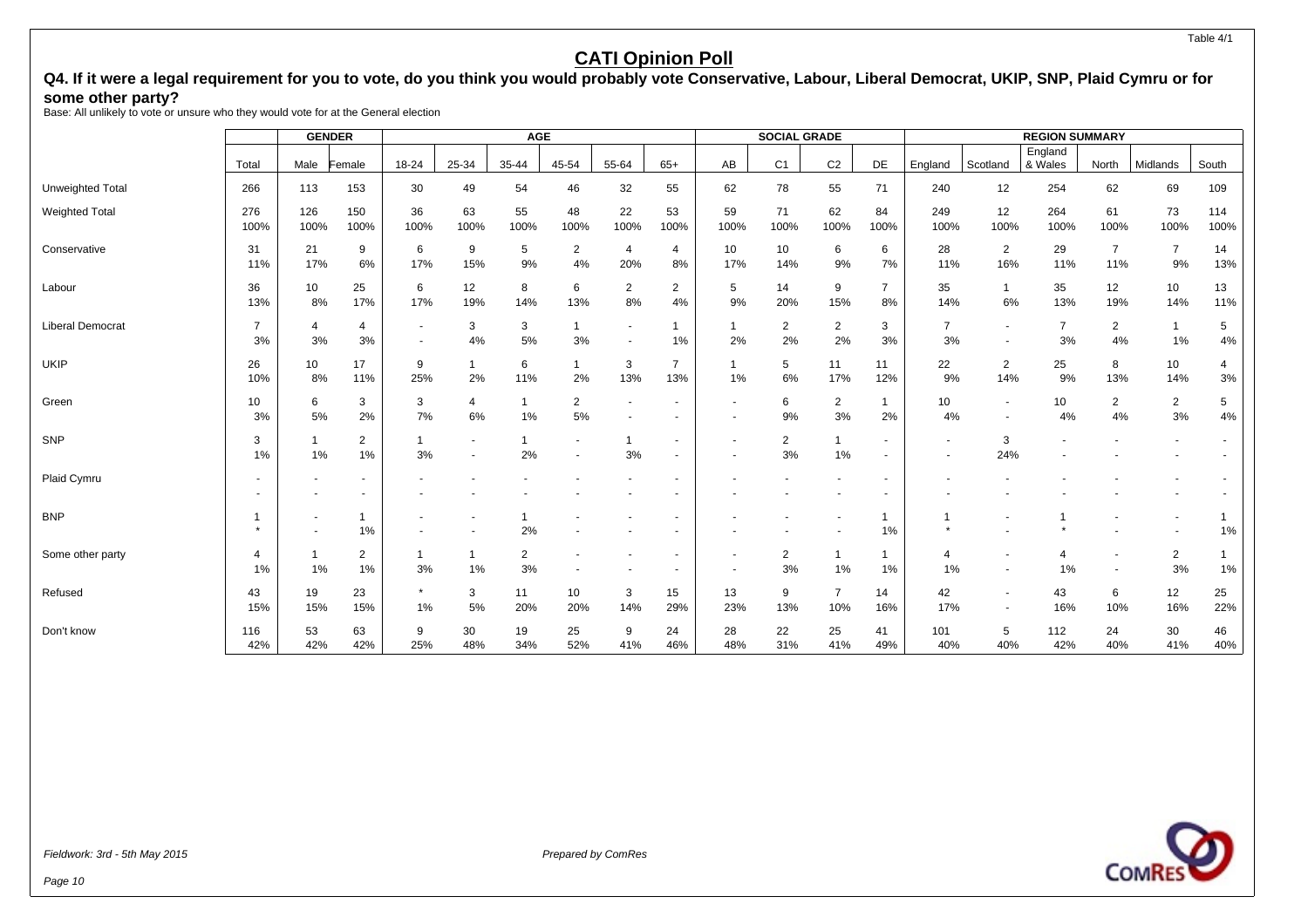### Q4. If it were a legal requirement for you to vote, do you think you would probably vote Conservative, Labour, Liberal Democrat, UKIP, SNP, Plaid Cymru or for **some other party?**

Base: All unlikely to vote or unsure who they would vote for at the General election

|                       |                |                          |                          | <b>VOTING INTENTION</b> |                |                          |                |                | <b>PAST VOTE - GENERAL ELECTION 2010</b> |                |
|-----------------------|----------------|--------------------------|--------------------------|-------------------------|----------------|--------------------------|----------------|----------------|------------------------------------------|----------------|
|                       | Total          | Cons                     | Lab                      | Lib<br>Dems             | <b>UKIP</b>    | Green                    | SNP            | Cons           | Lab                                      | Lib<br>Dems    |
|                       |                |                          |                          |                         |                |                          |                |                |                                          |                |
| Unweighted Total      | 266            | 38                       | 46                       | 12                      | 15             | 6                        | 1              | 45             | 46                                       | 38             |
| <b>Weighted Total</b> | 276            | 47                       | 41                       | 11                      | 13             | $\mathbf 5$              | $\mathbf{1}$   | 48             | 42                                       | 37             |
|                       | 100%           | 100%                     | 100%                     | 100%                    | 100%           | 100%                     | 100%           | 100%           | 100%                                     | 100%           |
| Conservative          | 31             | 18                       | $\overline{\phantom{a}}$ | $\blacksquare$          |                | $\overline{\phantom{a}}$ | $\sim$         | 10             | 3                                        | 3              |
|                       | 11%            | 39%                      |                          |                         |                |                          |                | 21%            | 7%                                       | $9\%$          |
| Labour                | 36             | $\overline{\phantom{a}}$ | 20                       |                         |                |                          | $\sim$         | $\overline{2}$ | $10$                                     | $\overline{4}$ |
|                       | 13%            | $\overline{\phantom{a}}$ | 49%                      |                         |                |                          | $\sim$         | 4%             | 24%                                      | 10%            |
| Liberal Democrat      | $\overline{7}$ |                          |                          | 6                       |                |                          |                | $\sim$         | $\mathbf{1}$                             | 6              |
|                       | 3%             |                          |                          | 57%                     |                |                          |                | $\sim$         | 2%                                       | 16%            |
| <b>UKIP</b>           | 26             |                          |                          | $\tilde{\phantom{a}}$   | 10             |                          |                | $\mathbf 1$    | $\sqrt{5}$                               | $\overline{2}$ |
|                       | 10%            |                          |                          |                         | 76%            |                          |                | $2\%$          | 13%                                      | $5\%$          |
| Green                 | 10             |                          |                          |                         | $\overline{a}$ | $\overline{4}$           |                | $\star$        | $\overline{\phantom{a}}$                 |                |
|                       | 3%             |                          |                          |                         |                | 69%                      |                | 1%             | $\overline{\phantom{a}}$                 | 2%             |
| SNP                   | 3              |                          |                          |                         |                | $\overline{\phantom{a}}$ | $\sim$         | $\sim$         | $\mathbf{1}$                             |                |
|                       | 1%             |                          |                          |                         |                | $\overline{\phantom{a}}$ | $\overline{a}$ | $\sim$         | 2%                                       |                |
| Plaid Cymru           | $\sim$         |                          |                          |                         |                |                          | $\overline{a}$ |                |                                          |                |
|                       | $\blacksquare$ |                          |                          |                         |                |                          |                |                |                                          |                |
| <b>BNP</b>            | $\mathbf{1}$   |                          |                          |                         |                |                          |                |                | $\mathbf{1}$                             |                |
|                       | $\star$        |                          |                          |                         |                |                          |                | $\overline{a}$ | 3%                                       |                |
| Some other party      | $\overline{4}$ |                          |                          |                         |                |                          |                |                | $\overline{\phantom{a}}$                 |                |
|                       | 1%             |                          |                          |                         |                |                          | $\sim$         |                | $\blacksquare$                           |                |
| Refused               | 43             | 10                       | 3                        | $\overline{2}$          | $\mathbf{1}$   |                          | $\overline{a}$ | 13             | $\sqrt{2}$                               |                |
|                       | 15%            | 22%                      | 8%                       | 17%                     | 4%             |                          |                | 28%            | 5%                                       | 3%             |
| Don't know            | 116            | 18                       | 18                       | 3                       | 3              | $\overline{2}$           | $\mathbf 1$    | 21             | 18                                       | 20             |
|                       | 42%            | 39%                      | 43%                      | 27%                     | 19%            | 31%                      | 100%           | 43%            | 44%                                      | 56%            |



Fieldwork: 3rd - 5th May 2015 **Prepared by ComPession** Prepared by ComPession Prepared by ComPession Prepared by ComPession Prepared by ComPession Prepared by ComPession Prepared by ComPession Prepared by ComPession Prepar

Page 11

Table 4/2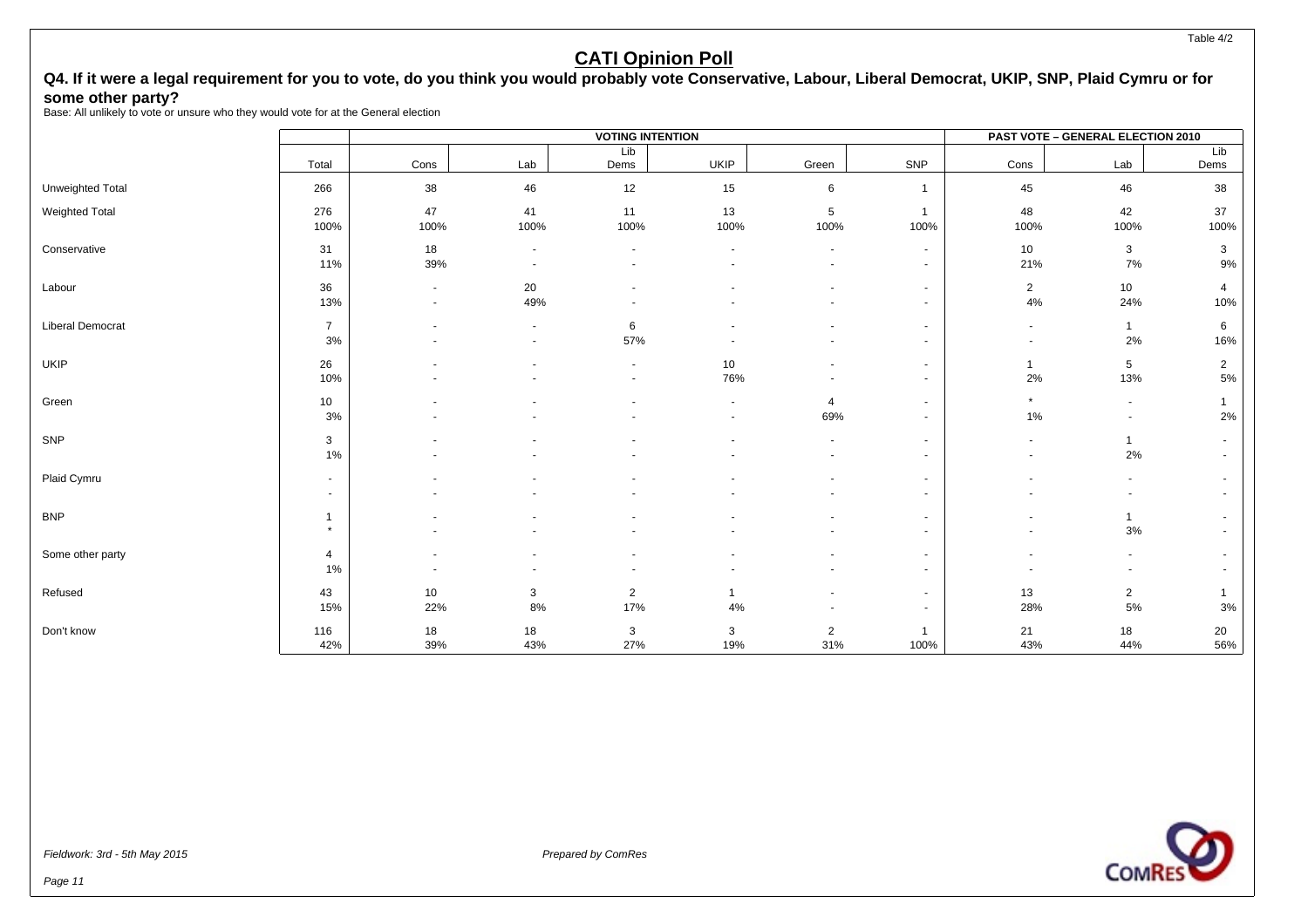### Q4. If it were a legal requirement for you to vote, do you think you would probably vote Conservative, Labour, Liberal Democrat, UKIP, SNP, Plaid Cymru or for **some other party?**

Base: All unlikely to vote or unsure who they would vote for at the General election

|                         |                |                          |                |                |                |                          | <b>REGION</b>  |                          |                          |                          |                          |                |
|-------------------------|----------------|--------------------------|----------------|----------------|----------------|--------------------------|----------------|--------------------------|--------------------------|--------------------------|--------------------------|----------------|
|                         |                |                          | North          | North          | Yorks &        | West                     | East           |                          |                          |                          | South                    | South          |
|                         | Total          | Scotland                 | East           | West           | Humber         | Midlands                 | Midlands       | Wales                    | Eastern                  | London                   | East                     | West           |
| <b>Unweighted Total</b> | 266            | 12                       | 9              | 26             | 27             | 24                       | 20             | 14                       | 25                       | 45                       | 35                       | 29             |
| Weighted Total          | 276            | 12                       | 11             | 26             | 24             | 30                       | 21             | 16                       | 22                       | 47                       | 38                       | 30             |
|                         | 100%           | 100%                     | 100%           | 100%           | 100%           | 100%                     | 100%           | 100%                     | 100%                     | 100%                     | 100%                     | 100%           |
| Conservative            | 31             | $\overline{2}$           | $\sim$         | 4              | $\overline{2}$ | $\overline{2}$           | $\overline{2}$ | $\mathbf{1}$             | 3                        | 5                        | 6                        | 4              |
|                         | 11%            | 16%                      | $\sim$         | 16%            | 9%             | 6%                       | 10%            | $8\%$                    | 12%                      | 11%                      | 15%                      | 12%            |
| Labour                  | 36             | $\mathbf{1}$             | $\mathbf{1}$   | 6              | 5              | $\overline{4}$           | $\overline{4}$ | $\overline{\phantom{a}}$ | $\overline{2}$           | 6                        | $5\phantom{.0}$          | $\overline{2}$ |
|                         | 13%            | 6%                       | $8\%$          | 22%            | 22%            | 13%                      | 18%            | $\overline{\phantom{a}}$ | 10%                      | 14%                      | 12%                      | 7%             |
| Liberal Democrat        | $\overline{7}$ | $\sim$                   | $\mathbf{1}$   | $\overline{2}$ | ٠              | $\sim$                   | $\mathbf 1$    | $\overline{\phantom{a}}$ | $\overline{\phantom{a}}$ | 3                        | $\sim$                   | $\overline{2}$ |
|                         | 3%             | $\sim$                   | 6%             | 6%             | $\blacksquare$ | $\overline{\phantom{a}}$ | 3%             |                          | $\blacksquare$           | 6%                       | $\overline{\phantom{a}}$ | 6%             |
| <b>UKIP</b>             | 26             | $\overline{2}$           | $\mathbf{1}$   | $\overline{2}$ | 5              | $\overline{7}$           | 3              | 3                        | $\blacksquare$           | $\overline{1}$           | $\overline{2}$           |                |
|                         | 10%            | 14%                      | 13%            | 7%             | 19%            | 23%                      | 14%            | 19%                      | $\blacksquare$           | 1%                       | 7%                       | 2%             |
| Green                   | 10             |                          | $\sim$         | $\mathbf{1}$   | $\mathbf{1}$   | $\mathbf{1}$             | $\overline{2}$ | $\overline{\phantom{a}}$ |                          | $\mathbf{1}$             | $\overline{2}$           | $\overline{2}$ |
|                         | 3%             |                          | $\blacksquare$ | 6%             | 3%             | 2%                       | 7%             |                          |                          | $2\%$                    | $6\%$                    | $7\%$          |
| SNP                     | 3              | 3                        |                |                | ٠              | $\overline{\phantom{a}}$ | $\overline{a}$ |                          |                          |                          | $\sim$                   | $\sim$         |
|                         | 1%             | 24%                      |                |                |                |                          |                |                          |                          |                          | $\overline{\phantom{a}}$ | $\sim$         |
| Plaid Cymru             | $\blacksquare$ |                          |                |                |                |                          |                |                          |                          |                          |                          |                |
|                         | $\blacksquare$ |                          |                |                |                |                          |                |                          |                          |                          |                          |                |
| <b>BNP</b>              | -1             |                          |                |                |                |                          |                |                          |                          | $\mathbf 1$              | $\overline{\phantom{a}}$ |                |
|                         | $\star$        |                          |                |                |                |                          |                |                          |                          | 2%                       | $\overline{\phantom{a}}$ |                |
| Some other party        | 4              |                          |                |                | $\blacksquare$ | $\overline{2}$           | ٠              |                          |                          | $\overline{\phantom{a}}$ | $\mathbf{1}$             |                |
|                         | $1\%$          |                          |                |                | $\sim$         | 7%                       | $\overline{a}$ |                          |                          | $\blacksquare$           | 4%                       | $\sim$         |
| Refused                 | 43             |                          | $\mathbf{1}$   | $\overline{2}$ | 3              | 4                        | $\sqrt{5}$     | $\star$                  | 3                        | 10                       | 6                        | 8              |
|                         | 15%            | $\overline{\phantom{a}}$ | 6%             | 8%             | 14%            | 12%                      | 22%            | $1\%$                    | 15%                      | 22%                      | 16%                      | 27%            |
| Don't know              | 116            | 5                        | $\overline{7}$ | 9              | 8              | 11                       | $\sqrt{5}$     | 11                       | 14                       | 19                       | 15                       | 12             |
|                         | 42%            | 40%                      | 67%            | 36%            | 32%            | 37%                      | 25%            | 71%                      | 63%                      | 42%                      | 39%                      | 39%            |

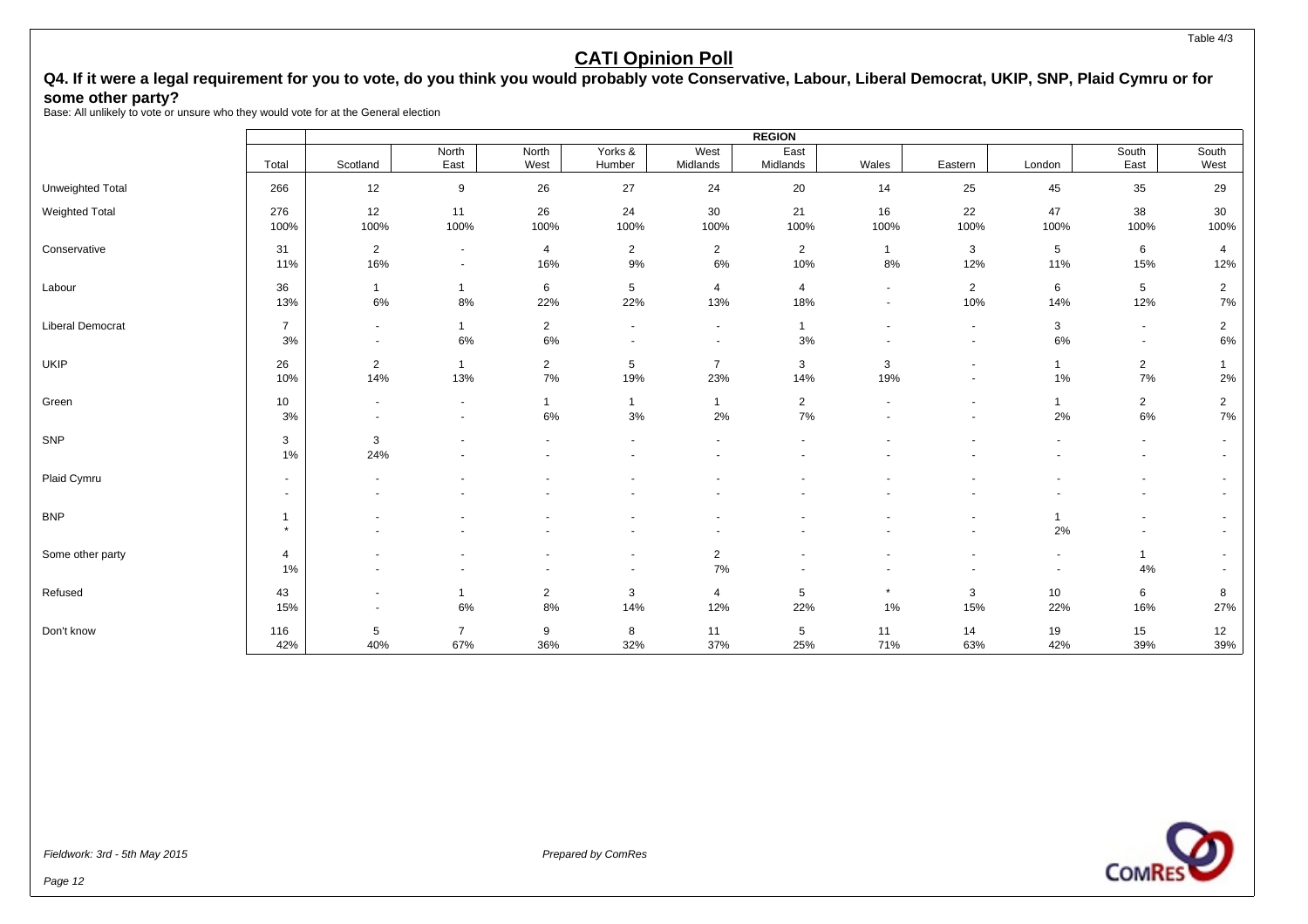#### Table 5/1

## **CATI Opinion Poll**

**Q5. Generally speaking, do you think of yourself as Conservative, Labour, Liberal Democrat, UKIP, SNP, Plaid Cymru or another party?** Base: All respondents

|                         |                       |                | <b>GENDER</b>             |         |                | <b>AGE</b> |                         |                           |                |                    | <b>SOCIAL GRADE</b> |                                                      |                      |                                    |                | <b>REGION SUMMARY</b> |                |                                            |         |
|-------------------------|-----------------------|----------------|---------------------------|---------|----------------|------------|-------------------------|---------------------------|----------------|--------------------|---------------------|------------------------------------------------------|----------------------|------------------------------------|----------------|-----------------------|----------------|--------------------------------------------|---------|
|                         | Total                 | Male           | Female                    | 18-24   | 25-34          | 35-44      | 45-54                   | 55-64                     | $65+$          | AB                 | C <sub>1</sub>      | C <sub>2</sub>                                       | DE                   | England                            | Scotland       | England<br>& Wales    | North          | Midlands                                   | South   |
|                         |                       |                |                           |         |                |            |                         |                           |                |                    |                     |                                                      |                      |                                    |                |                       |                |                                            |         |
| <b>Unweighted Total</b> | 1011                  | 470            | 541                       | 99      | 148            | 165        | 184                     | 166                       | 249            | 304                | 300                 | 180                                                  | 227                  | 880                                | 80             | 931                   | 242            | 253                                        | 385     |
| <b>Weighted Total</b>   | 1011                  | 492            | 519                       | 118     | 174            | 169        | 181                     | 147                       | 222            | 270                | 280                 | 220                                                  | 241                  | 872                                | 88             | 923                   | 245            | 262                                        | 366     |
|                         | 100%                  | 100%           | 100%                      | 100%    | 100%           | 100%       | 100%                    | 100%                      | 100%           | 100%               | 100%                | 100%                                                 | 100%                 | 100%                               | 100%           | 100%                  | 100%           | 100%                                       | 100%    |
| Conservative            | 256                   | 126            | 130                       | 26      | 32             | 34         | 46                      | 39                        | 78             | 84                 | 76                  | 47                                                   | 49                   | 226                                | 15             | 241                   | 51             | 81                                         | 95      |
|                         | 25%                   | 26%            | 25%                       | 22%     | 18%            | 20%        | 25%                     | 27%                       | 35%            | 31%                | 27%                 | 21%                                                  | 20%                  | 26%                                | 17%            | 26%                   | 21%            | 31%                                        | 26%     |
| Labour                  | 293                   | 133            | 160                       | 49      | 50             | 42         | 52                      | 45                        | 54             | 60                 | 81                  | 74                                                   | 78                   | 261                                | 16             | 277                   | 72             | 80                                         | 109     |
|                         | 29%                   | 27%            | 31%                       | 41%     | 29%            | 25%        | 29%                     | 31%                       | 24%            | 22%                | 29%                 | 33%                                                  | 32%                  | 30%                                | 18%            | 30%                   | 30%            | 30%                                        | 30%     |
| <b>Liberal Democrat</b> | 81                    | 40             | 41                        | -1      | 13             | 17         | 11                      | 15                        | 23             | 30                 | 25                  | 15                                                   | 11                   | 65                                 | 12             | 69                    | 19             | 17                                         | 29      |
|                         | 8%                    | 8%             | 8%                        | $1\%$   | 7%             | 10%        | 6%                      | 10%                       | 11%            | 11%                | 9%                  | 7%                                                   | 5%                   | 7%                                 | 14%            | 7%                    | 8%             | 6%                                         | 8%      |
| <b>UKIP</b>             | 70                    | 34             | 35                        | 8       | 13             | 5          | 13                      | 11                        | 21             | 14                 | 17                  | 17                                                   | 23                   | 65                                 | $\overline{a}$ | 68                    | 26             | 19                                         | 19      |
|                         | 7%                    | 7%             | 7%                        | 6%      | 7%             | 3%         | 7%                      | 7%                        | 9%             | 5%                 | 6%                  | 7%                                                   | 9%                   | 7%                                 | 2%             | 7%                    | 11%            | 7%                                         | 5%      |
| Green                   | 29                    | 15             | 14                        | 7       | $\overline{2}$ | 12         | 6                       | $\overline{2}$            | $\mathbf 1$    | $\overline{7}$     | 11                  | 6                                                    | 5                    | 28                                 | $\star$        | 28                    | 8              | 6                                          | 14      |
|                         | 3%                    | 3%             | 3%                        | 6%      | 1%             | 7%         | 3%                      | 1%                        | $\star$        | 3%                 | 4%                  | 3%                                                   | 2%                   | 3%                                 | $1\%$          | 3%                    | 3%             | 2%                                         | 4%      |
| SNP                     | 31<br>3%              | 13<br>3%       | 18<br>3%                  | 2<br>2% | 4<br>2%        | 11<br>6%   | 9<br>5%                 | 3<br>2%                   | 3<br>1%        | 6<br>2%            | 9<br>3%             | 9<br>4%                                              | $\overline{7}$<br>3% | $\overline{\phantom{a}}$<br>$\sim$ | 31<br>35%      |                       |                | $\overline{\phantom{a}}$<br>$\blacksquare$ |         |
| Plaid Cymru             | $\boldsymbol{\Delta}$ | $\overline{2}$ | $\overline{2}$<br>$\star$ |         |                | $\sim$     | $\overline{2}$<br>$1\%$ | $\overline{1}$<br>$\star$ | 1<br>$\bullet$ | $\mathbf{1}$<br>1% | $\star$             | $\overline{\phantom{a}}$                             |                      |                                    |                |                       |                |                                            |         |
| <b>BNP</b>              | 8<br>1%               | 4<br>1%        | $\overline{4}$<br>$1\%$   | 5<br>4% | 3<br>2%        |            |                         |                           | $\sim$         | $\blacksquare$     | 5<br>2%             | $\overline{\phantom{a}}$<br>$\overline{\phantom{a}}$ | $\overline{2}$<br>1% | 8<br>1%                            |                | 8<br>1%               | 5<br>2%        | $\blacksquare$<br>$\overline{\phantom{a}}$ | 3<br>1% |
| Some other party        | 19                    | 16             | $\overline{4}$            | 3       | $\mathbf{1}$   | 5          | $\overline{2}$          | 3                         | 5              | $\overline{4}$     | 3                   | 8                                                    | 5                    | 18                                 | 1              | 18                    | $\overline{7}$ | 6                                          | 5       |
|                         | 2%                    | 3%             | $1\%$                     | 3%      | 1%             | 3%         | 1%                      | 2%                        | 2%             | 1%                 | 1%                  | 4%                                                   | 2%                   | 2%                                 | 2%             | 2%                    | 3%             | 2%                                         | 1%      |
| Refused                 | 44                    | 26             | 18                        | 5       | 8              | 6          | 5                       | 6                         | 14             | 12                 | 5                   | 10                                                   | 17                   | 37                                 | 3              | 40                    | 7              | 12                                         | 18      |
|                         | 4%                    | 5%             | 3%                        | 4%      | 4%             | 4%         | 3%                      | 4%                        | 6%             | 4%                 | 2%                  | 5%                                                   | 7%                   | 4%                                 | 4%             | 4%                    | 3%             | 5%                                         | 5%      |
| Don't know              | 178                   | 83             | 94                        | 12      | 49             | 35         | 35                      | 23                        | 24             | 52                 | 48                  | 36                                                   | 42                   | 165                                | 8              | 170                   | 50             | 41                                         | 75      |
|                         | 18%                   | 17%            | 18%                       | 10%     | 28%            | 21%        | 19%                     | 16%                       | 11%            | 19%                | 17%                 | 16%                                                  | 18%                  | 19%                                | 9%             | 18%                   | 20%            | 15%                                        | 20%     |

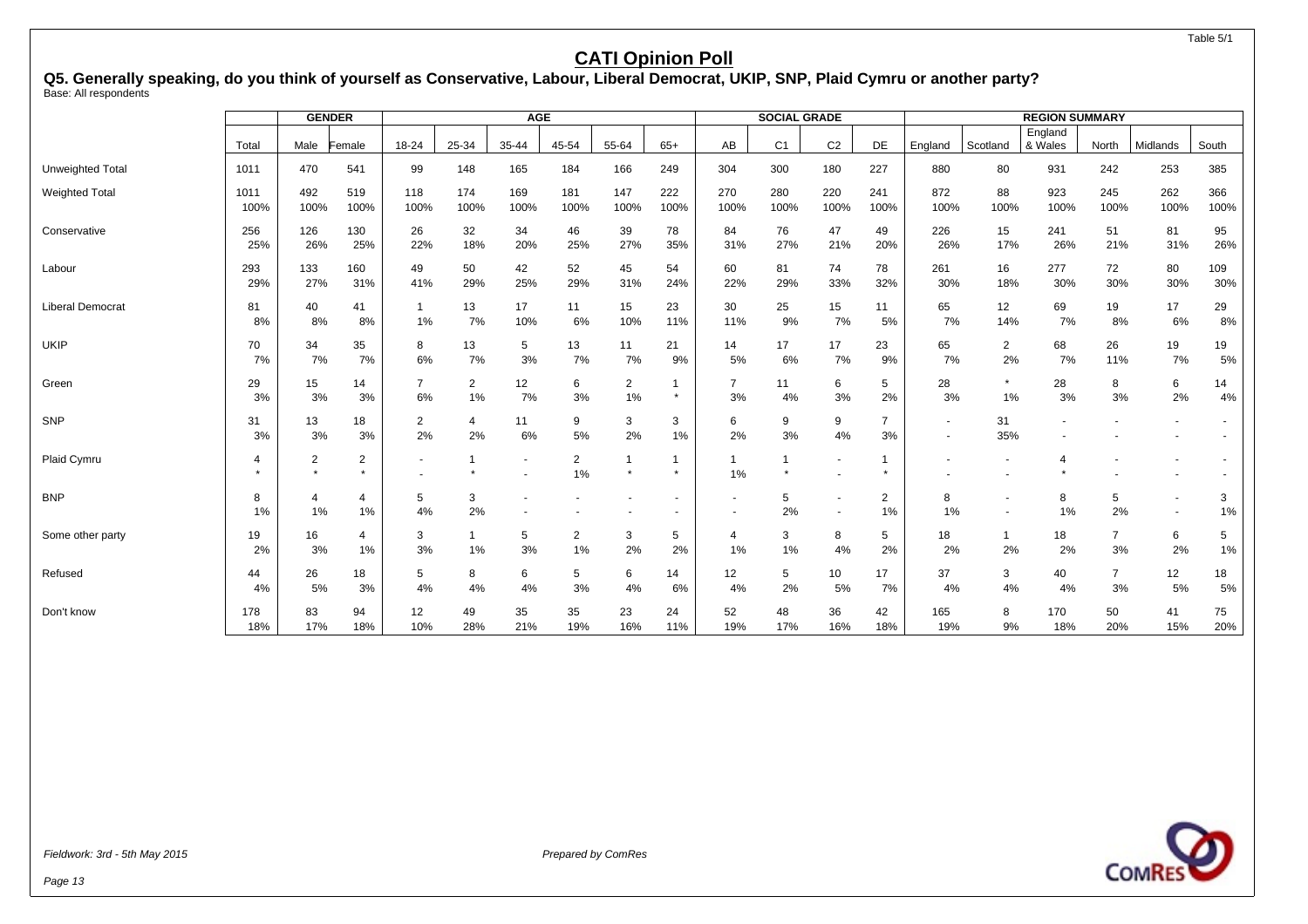Table 5/2

## **CATI Opinion Poll**

**Q5. Generally speaking, do you think of yourself as Conservative, Labour, Liberal Democrat, UKIP, SNP, Plaid Cymru or another party?** Base: All respondents

|                         |                           |                                            |                       | <b>VOTING INTENTION</b>  |                                    |                       |                    |                         | <b>PAST VOTE - GENERAL ELECTION 2010</b> |                        |
|-------------------------|---------------------------|--------------------------------------------|-----------------------|--------------------------|------------------------------------|-----------------------|--------------------|-------------------------|------------------------------------------|------------------------|
|                         | Total                     | Cons                                       | Lab                   | Lib<br>Dems              | <b>UKIP</b>                        | Green                 | SNP                | Cons                    | Lab                                      | Lib<br>Dems            |
| Unweighted Total        | 1011                      | 316                                        | 277                   | 77                       | 104                                | 42                    | 36                 | 299                     | 248                                      | 162                    |
| Weighted Total          | 1011<br>100%              | 296<br>100%                                | 273<br>100%           | 73<br>100%               | 125<br>100%                        | 40<br>100%            | 38<br>100%         | 278<br>100%             | 235<br>100%                              | 166<br>100%            |
| Conservative            | 256<br>25%                | 216<br>73%                                 | $\overline{2}$<br>1%  | $\overline{2}$<br>$3%$   | 16<br>13%                          | $\overline{4}$<br>11% | $\mathbf{1}$<br>2% | 182<br>66%              | $\overline{7}$<br>$3\%$                  | 13<br>8%               |
| Labour                  | 293<br>29%                | 13<br>4%                                   | 224<br>82%            | $\overline{7}$<br>10%    | 24<br>19%                          | 6<br>14%              | $\sim$<br>$\sim$   | 19<br>7%                | 171<br>73%                               | 37<br>22%              |
| <b>Liberal Democrat</b> | 81<br>8%                  | 9<br>$3%$                                  | $5\phantom{.0}$<br>2% | 56<br>77%                | $\overline{2}$<br>1%               | 3<br>$8\%$            | 3<br>$7\%$         | $\overline{4}$<br>2%    | $\sqrt{5}$<br>2%                         | 55<br>33%              |
| <b>UKIP</b>             | 70<br>7%                  | $\sqrt{5}$<br>2%                           | 3<br>1%               | $\sim$<br>$\blacksquare$ | 53<br>42%                          | $\sim$<br>$\sim$      | $\sim$<br>$\sim$   | 19<br>$7\%$             | 8<br>3%                                  | $\overline{4}$<br>$3%$ |
| Green                   | 29<br>3%                  | $\blacksquare$<br>$\overline{\phantom{a}}$ | 3<br>1%               |                          | $\blacksquare$                     | 21<br>53%             | $\star$<br>1%      | $\star$<br>$\star$      | $\overline{2}$<br>1%                     | 8<br>5%                |
| SNP                     | 31<br>3%                  |                                            | $\blacksquare$        |                          | $\overline{\phantom{a}}$           | $\sim$<br>$\sim$      | 28<br>74%          |                         | $\overline{4}$<br>2%                     | 5<br>$3\%$             |
| Plaid Cymru             | $\overline{4}$<br>$\star$ |                                            |                       |                          | $\blacksquare$                     |                       |                    |                         | $\mathbf 1$<br>$\star$                   | 1%                     |
| <b>BNP</b>              | 8<br>$1\%$                |                                            |                       |                          | 6<br>5%                            |                       | $\sim$<br>$\sim$   |                         | $\overline{\phantom{a}}$                 |                        |
| Some other party        | 19<br>2%                  | $\overline{1}$                             | -1<br>$\star$         | $\overline{\phantom{a}}$ | 8<br>6%                            | $\sim$<br>$\sim$      | $\mathbf{1}$<br>4% | $\overline{2}$<br>$1\%$ | 6<br>3%                                  |                        |
| Refused                 | 44<br>4%                  | 9<br>3%                                    | 6<br>2%               |                          | $\sim$<br>$\overline{\phantom{a}}$ | $\star$<br>$1\%$      | $\mathbf{1}$<br>4% | 9<br>$3%$               | 4<br>2%                                  | 3<br>2%                |
| Don't know              | 178<br>18%                | 43<br>15%                                  | 27<br>10%             | $\overline{7}$<br>10%    | 16<br>13%                          | 5<br>14%              | 3<br>8%            | 42<br>15%               | 28<br>12%                                | 40<br>24%              |

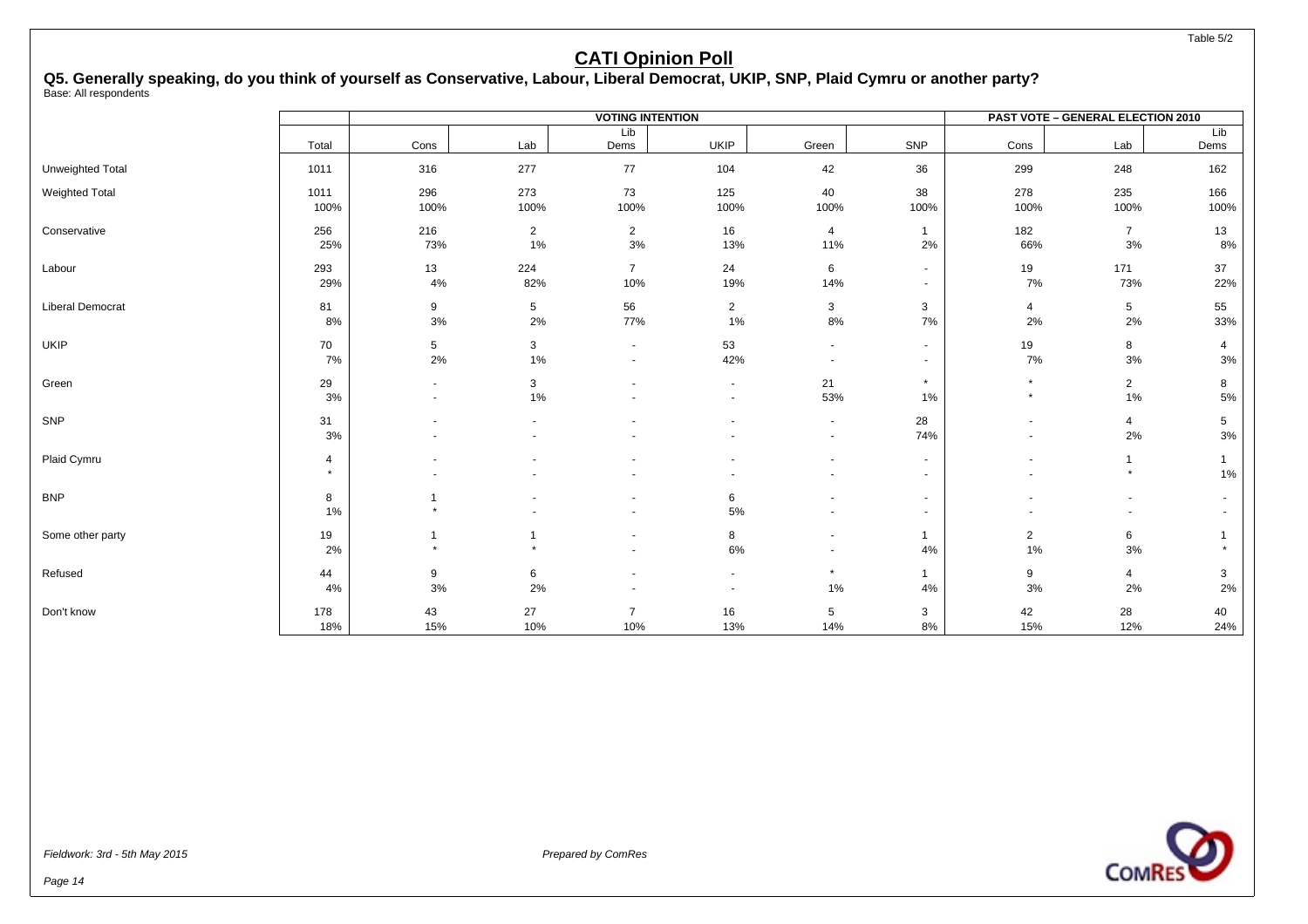# **Q5. Generally speaking, do you think of yourself as Conservative, Labour, Liberal Democrat, UKIP, SNP, Plaid Cymru or another party?**

Base: All respondents

|                         |              |                |                          |                   |                   |                  | <b>REGION</b>                                        |                          |              |                |                                            |                |
|-------------------------|--------------|----------------|--------------------------|-------------------|-------------------|------------------|------------------------------------------------------|--------------------------|--------------|----------------|--------------------------------------------|----------------|
|                         | Total        | Scotland       | North<br>East            | North<br>West     | Yorks &<br>Humber | West<br>Midlands | East<br>Midlands                                     | Wales                    | Eastern      | London         | South<br>East                              | South<br>West  |
| Unweighted Total        | 1011         | 80             | 43                       | 112               | 87                | 85               | 72                                                   | 51                       | 96           | 149            | 148                                        | 88             |
| <b>Weighted Total</b>   | 1011         | 88             | 42                       | 115               | 87                | 91               | 75                                                   | 51                       | 96           | 134            | 143                                        | 89             |
|                         | 100%         | 100%           | 100%                     | 100%              | 100%              | 100%             | 100%                                                 | 100%                     | 100%         | 100%           | 100%                                       | 100%           |
| Conservative            | 256          | 15             | 13                       | 24                | 13                | 29               | 21                                                   | 14                       | 31           | 18             | 42                                         | 35             |
|                         | 25%          | 17%            | 30%                      | 21%               | 16%               | 32%              | 28%                                                  | 28%                      | 33%          | 14%            | 29%                                        | 39%            |
| Labour                  | 293          | 16             | 12                       | 27                | 33                | 29               | 32                                                   | 16                       | 19           | 65             | 30                                         | 15             |
|                         | 29%          | 18%            | 28%                      | 23%               | 39%               | 32%              | 43%                                                  | 32%                      | 19%          | 48%            | 21%                                        | 17%            |
| <b>Liberal Democrat</b> | 81           | 12             | 3                        | 9                 | $\overline{7}$    | 4                | $\overline{7}$                                       | 3                        | 6            | 6              | 11                                         | 12             |
|                         | 8%           | 14%            | 7%                       | 8%                | 8%                | 4%               | $9%$                                                 | 7%                       | 6%           | 4%             | 8%                                         | 14%            |
| <b>UKIP</b>             | 70           | $\overline{2}$ | $\overline{4}$           | 14                | 8                 | 8                | $\mathbf{1}$                                         | 4                        | 10           | $\overline{7}$ | 9                                          | $\mathbf{3}$   |
|                         | 7%           | $2\%$          | 9%                       | 12%               | 10%               | 9%               | 2%                                                   | 7%                       | 10%          | 5%             | 7%                                         | 3%             |
| Green                   | 29           | $\star$        | $\sim$                   | 6                 | $\overline{2}$    | 3                | $\overline{2}$                                       | $\mathbf{1}$             | $\mathbf{1}$ | 3              | 6                                          | 4              |
|                         | 3%           | $1\%$          | $\overline{\phantom{a}}$ | 5%                | 3%                | 3%               | 2%                                                   | 1%                       | 2%           | 2%             | $4\%$                                      | $5\%$          |
| SNP                     | 31<br>3%     | 31<br>35%      |                          |                   | $\blacksquare$    |                  | $\overline{\phantom{a}}$<br>$\overline{\phantom{a}}$ |                          |              |                | $\sim$<br>$\sim$                           | $\sim$         |
| Plaid Cymru             | 4<br>$\star$ |                |                          |                   |                   |                  | $\overline{\phantom{a}}$<br>$\blacksquare$           | 4<br>7%                  |              |                | $\overline{\phantom{a}}$<br>$\blacksquare$ |                |
| <b>BNP</b>              | 8<br>1%      |                | $\blacksquare$           | $\mathbf 1$<br>1% | 4<br>4%           |                  |                                                      | $\blacksquare$           |              | $\blacksquare$ | 3<br>2%                                    |                |
| Some other party        | 19           | $\mathbf{1}$   | 4                        | 3                 | $\blacksquare$    | $\overline{2}$   | $\overline{1}$                                       | $\overline{\phantom{a}}$ | 3            | $\mathbf{1}$   | $\overline{2}$                             | $\overline{2}$ |
|                         | 2%           | 2%             | 9%                       | 2%                | $\sim$            | 2%               | 2%                                                   | $\overline{\phantom{a}}$ | $3%$         | 1%             | 2%                                         | $2\%$          |
| Refused                 | 44           | 3              | $\sim$                   | 3                 | 4                 | 6                | $\overline{1}$                                       | 4                        | 5            | 11             | 4                                          | 3              |
|                         | 4%           | 4%             | $\sim$                   | 3%                | 4%                | 7%               | 2%                                                   | 7%                       | $5\%$        | 8%             | 3%                                         | 4%             |
| Don't know              | 178          | 8              | $\overline{7}$           | 28                | 15                | 11               | 9                                                    | 5                        | 21           | 24             | 36                                         | 15             |
|                         | 18%          | 9%             | 16%                      | 24%               | 17%               | 12%              | 12%                                                  | 10%                      | 22%          | 18%            | 25%                                        | 17%            |

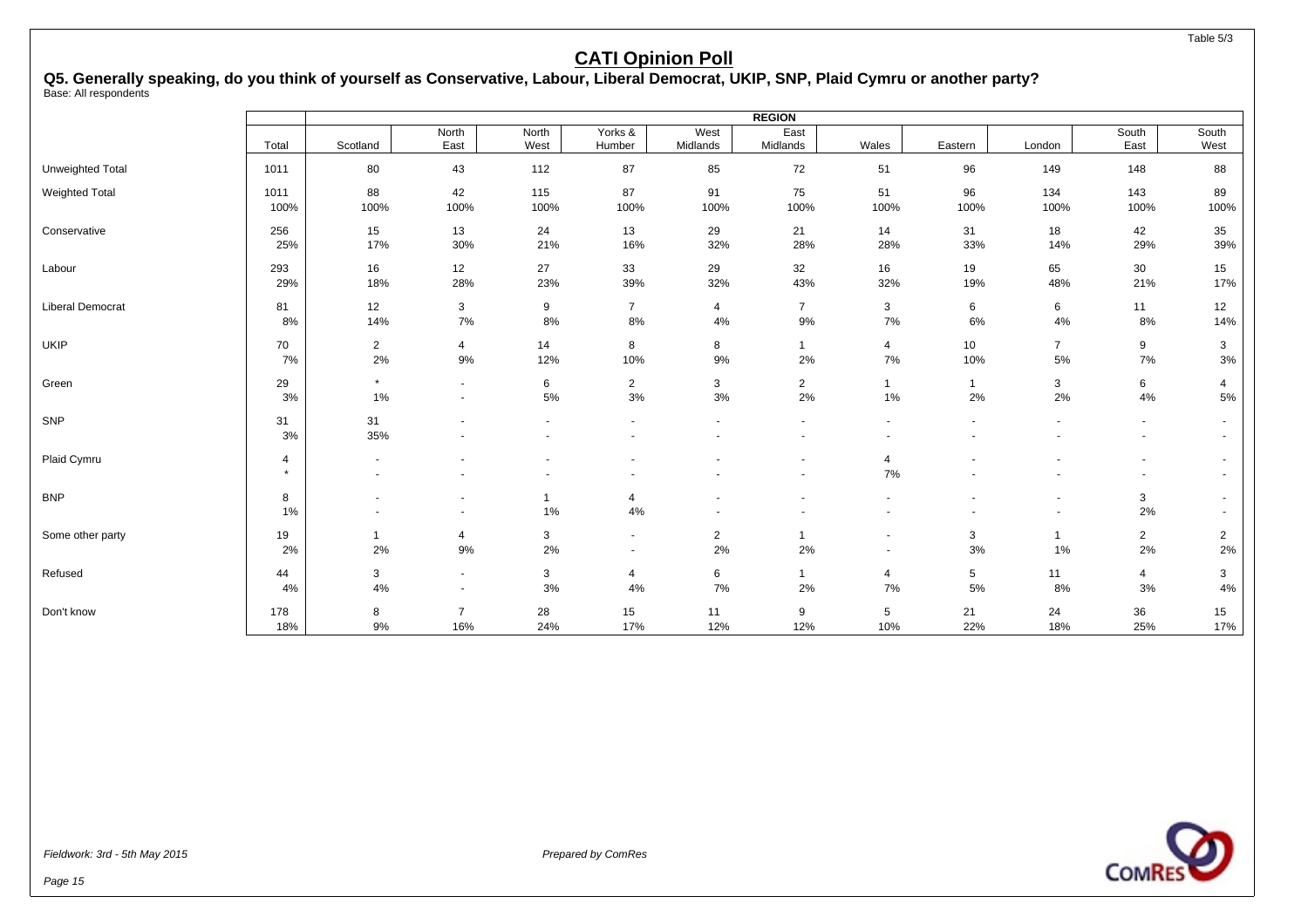Table 6/1

# **CATI Opinion Poll**

# **Q3/Q4/Q5 Voting intention (Turnout weighted)** Base: All likely to vote and expressing a voting intention

|                         |             | <b>GENDER</b> |                          |                          |             | <b>AGE</b>               |                |                |                          |             | <b>SOCIAL GRADE</b> |                          |             |                          |            | <b>REGION SUMMARY</b> |             |             |             |
|-------------------------|-------------|---------------|--------------------------|--------------------------|-------------|--------------------------|----------------|----------------|--------------------------|-------------|---------------------|--------------------------|-------------|--------------------------|------------|-----------------------|-------------|-------------|-------------|
|                         |             |               |                          |                          |             |                          |                |                |                          |             |                     |                          |             |                          |            | England               |             |             |             |
|                         | Total       | Male          | Female                   | 18-24                    | 25-34       | 35-44                    | 45-54          | 55-64          | $65+$                    | AB          | C <sub>1</sub>      | C <sub>2</sub>           | DE          | England                  | Scotland   | & Wales               | North       | Midlands    | South       |
| Unweighted Total        | 865         | 405           | 460                      | 76                       | 120         | 136                      | 161            | 150            | 222                      | 276         | 259                 | 149                      | 181         | 747                      | 73         | 792                   | 208         | 216         | 323         |
| <b>Weighted Total</b>   | 730<br>100% | 363<br>100%   | 367<br>100%              | 58<br>100%               | 102<br>100% | 123<br>100%              | 142<br>100%    | 124<br>100%    | 183<br>100%              | 215<br>100% | 199<br>100%         | 152<br>100%              | 164<br>100% | 618<br>100%              | 74<br>100% | 656<br>100%           | 178<br>100% | 193<br>100% | 247<br>100% |
|                         |             |               |                          |                          |             |                          |                |                |                          |             |                     |                          |             |                          |            |                       |             |             |             |
| Conservative            | 254         | 132           | 122                      | 15                       | 36          | 33                       | 44             | 49             | 76                       | 93          | 66                  | 44                       | 51          | 236                      | 10         | 243                   | 61          | 78          | 97          |
|                         | 35%         | 36%           | 33%                      | 26%                      | 36%         | 27%                      | 31%            | 40%            | 41%                      | 43%         | 33%                 | 29%                      | 31%         | 38%                      | 14%        | 37%                   | 34%         | 41%         | 39%         |
| Labour                  | 233         | 112           | 121                      | 30                       | 37          | 39                       | 41             | 35             | 52                       | 56          | 66                  | 50                       | 62          | 210                      | 15         | 218                   | 59          | 69          | 82          |
|                         | 32%         | 31%           | 33%                      | 52%                      | 36%         | 32%                      | 29%            | 28%            | 28%                      | 26%         | 33%                 | 33%                      | 37%         | 34%                      | 20%        | 33%                   | 33%         | 36%         | 33%         |
| <b>Liberal Democrat</b> | 63          | 30            | 33                       | $\overline{\phantom{a}}$ | 7           | 14                       | 8              | 14             | 19                       | 25          | 16                  | 9                        | 13          | 51                       | 10         | 54                    | 19          | 10          | 22          |
|                         | 9%          | 8%            | 9%                       | 2%                       | 7%          | 11%                      | 6%             | 12%            | 10%                      | 12%         | 8%                  | 6%                       | 8%          | 8%                       | 13%        | 8%                    | 11%         | 5%          | 9%          |
| <b>UKIP</b>             | 105         | 52            | 52                       | 7                        | 14          | 11                       | 25             | 18             | 30                       | 18          | 31                  | 30                       | 26          | 90                       | 3          | 101                   | 33          | 24          | 33          |
|                         | 14%         | 14%           | 14%                      | 13%                      | 13%         | 9%                       | 17%            | 14%            | 16%                      | 8%          | 16%                 | 19%                      | 16%         | 15%                      | 5%         | 15%                   | 18%         | 13%         | 14%         |
| Green                   | 32          | 15            | 17                       | 3                        | 3           | 12                       | 9              | $\overline{2}$ | 2                        | 9           | 9                   | 8                        | 5           | 27                       |            | 31                    | 6           | 10          | 11          |
|                         | 4%          | 4%            | 5%                       | 6%                       | 2%          | 10%                      | 7%             | 2%             | 1%                       | 4%          | 5%                  | 6%                       | 3%          | 4%                       | 1%         | 5%                    | 3%          | 5%          | 5%          |
| SNP                     | 35          | 17            | 18                       |                          | 5           | 11                       | 12             | 3              | 3                        | 11          | $\overline{7}$      | 10                       |             | $\sim$                   | 35         |                       |             |             |             |
|                         | 5%          | 5%            | 5%                       | 1%                       | 5%          | 9%                       | 8%             | 2%             | 2%                       | 5%          | 4%                  | 6%                       | 4%          | $\overline{\phantom{a}}$ | 47%        |                       |             |             |             |
| Plaid Cymru             | 4           | 3             | $\overline{2}$           |                          |             | $\overline{\phantom{a}}$ | $\overline{2}$ |                |                          | 2           |                     | $\overline{\phantom{a}}$ |             |                          |            |                       |             |             |             |
|                         | 1%          | 1%            | $\star$                  |                          | 1%          | $\overline{\phantom{a}}$ | 1%             | 1%             | $\star$                  | 1%          | 1%                  | $\blacksquare$           | 1%          |                          |            | 1%                    |             |             |             |
| <b>BNP</b>              |             |               |                          |                          |             |                          |                |                |                          |             |                     |                          |             |                          |            |                       |             |             |             |
|                         |             |               | $\overline{\phantom{a}}$ |                          |             |                          |                |                |                          |             |                     |                          |             |                          |            |                       |             |             |             |
| Other                   |             | 2             | $\overline{2}$           |                          |             | 2                        |                |                | $\overline{\phantom{a}}$ |             | $\overline{2}$      |                          | $\sim$      | 4                        |            |                       |             |             | 2           |
|                         | 1%          | 1%            | 1%                       | 1%                       |             | 2%                       |                | 1%             |                          | 1%          | 1%                  | 1%                       |             | 1%                       |            | $1\%$                 |             | 1%          | $1\%$       |

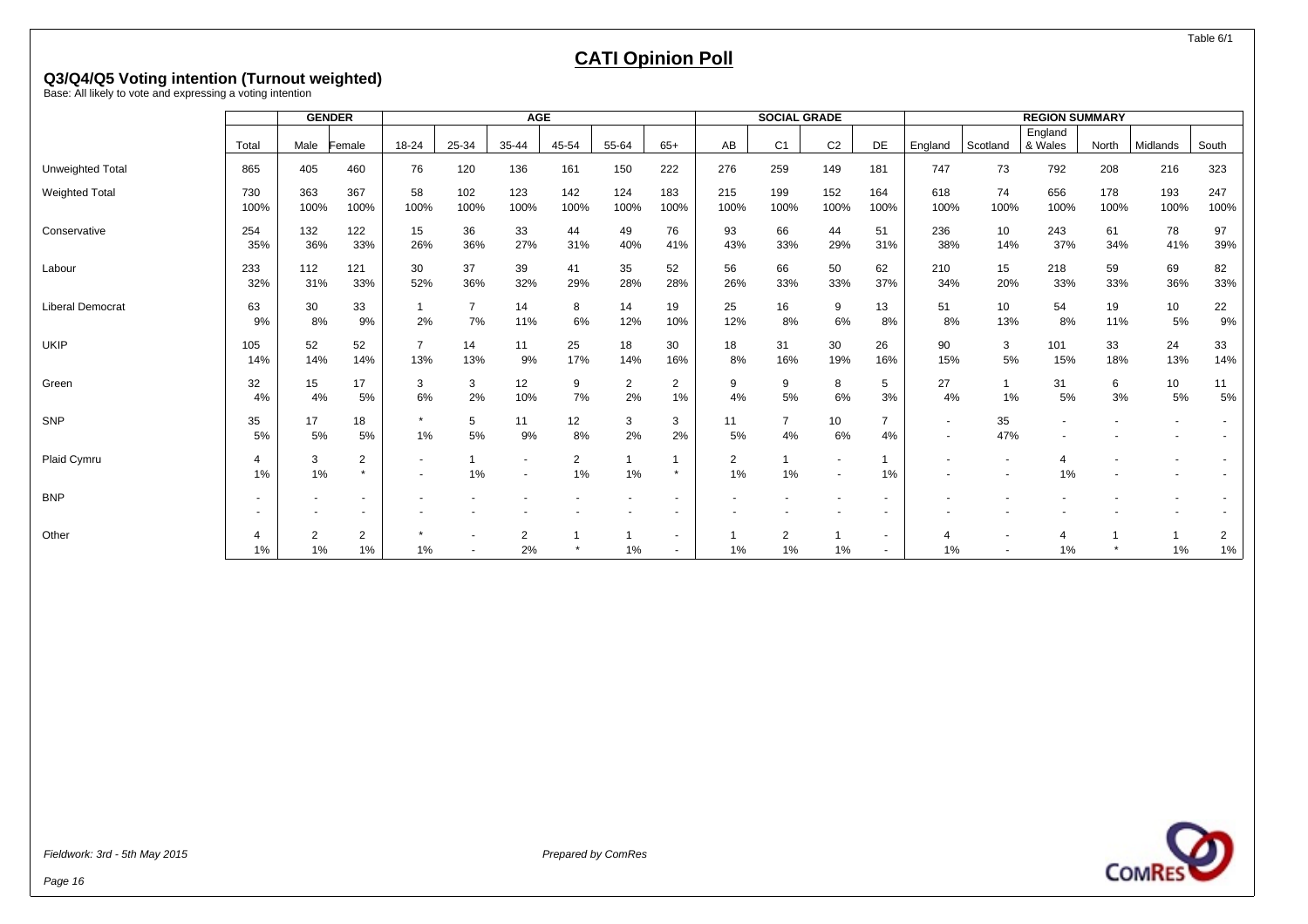Table 6/2

# **CATI Opinion Poll**

# **Q3/Q4/Q5 Voting intention (Turnout weighted)** Base: All likely to vote and expressing a voting intention

|                  |                         |                                                      |                                    | <b>VOTING INTENTION</b>                    |                                    |                                    |                  |                                                      | <b>PAST VOTE - GENERAL ELECTION 2010</b> |                      |
|------------------|-------------------------|------------------------------------------------------|------------------------------------|--------------------------------------------|------------------------------------|------------------------------------|------------------|------------------------------------------------------|------------------------------------------|----------------------|
|                  |                         |                                                      |                                    | Lib                                        |                                    |                                    |                  |                                                      |                                          | Lib                  |
|                  | Total                   | Cons                                                 | Lab                                | Dems                                       | UKIP                               | Green                              | SNP              | Cons                                                 | Lab                                      | Dems                 |
| Unweighted Total | 865                     | 316                                                  | 277                                | 77                                         | 104                                | 42                                 | 36               | 282                                                  | 231                                      | 143                  |
| Weighted Total   | 730<br>100%             | 254<br>100%                                          | 233<br>100%                        | 63<br>100%                                 | 105<br>100%                        | 32<br>100%                         | 35<br>100%       | 245<br>100%                                          | 203<br>100%                              | 134<br>100%          |
| Conservative     | 254<br>35%              | 254<br>100%                                          | $\sim$<br>$\overline{\phantom{a}}$ | $\sim$                                     | $\sim$                             | $\sim$<br>$\overline{a}$           | $\sim$<br>$\sim$ | 186<br>76%                                           | 17<br>8%                                 | 17<br>13%            |
| Labour           | 233<br>32%              | $\blacksquare$<br>$\sim$                             | 233<br>100%                        | $\blacksquare$                             |                                    | $\blacksquare$                     | $\sim$<br>$\sim$ | 18<br>8%                                             | 146<br>72%                               | 38<br>28%            |
| Liberal Democrat | 63<br>9%                | $\overline{\phantom{a}}$<br>$\overline{\phantom{a}}$ | $\sim$<br>$\sim$                   | 63<br>100%                                 |                                    |                                    | $\sim$<br>$\sim$ | 8<br>$3\%$                                           | $\overline{4}$<br>2%                     | 47<br>35%            |
| UKIP             | 105<br>14%              | $\overline{\phantom{a}}$                             |                                    | $\overline{\phantom{a}}$<br>$\blacksquare$ | 105<br>100%                        |                                    | $\sim$<br>$\sim$ | 30<br>12%                                            | 28<br>14%                                | 10<br>7%             |
| Green            | 32<br>4%                |                                                      |                                    |                                            | $\sim$<br>$\overline{\phantom{a}}$ | 32<br>100%                         | $\sim$<br>$\sim$ | $\overline{2}$<br>$1\%$                              | $\overline{2}$<br>1%                     | 13<br>10%            |
| SNP              | 35<br>5%                | $\overline{\phantom{a}}$                             |                                    |                                            | $\overline{a}$                     | $\blacksquare$<br>$\sim$           | 35<br>100%       | $\overline{\phantom{a}}$<br>$\overline{\phantom{a}}$ | 3<br>2%                                  | $\overline{7}$<br>5% |
| Plaid Cymru      | $\overline{4}$<br>$1\%$ | $\overline{\phantom{a}}$                             |                                    | $\overline{\phantom{a}}$                   |                                    | $\overline{\phantom{a}}$<br>$\sim$ | $\sim$<br>$\sim$ | $\overline{\phantom{a}}$<br>$\overline{\phantom{a}}$ | -1<br>$\star$                            | $1\%$                |
| <b>BNP</b>       | $\sim$<br>$\sim$        | $\overline{\phantom{a}}$                             | $\blacksquare$                     | $\overline{\phantom{a}}$                   | $\blacksquare$                     | $\sim$                             | $\sim$<br>$\sim$ | $\overline{\phantom{a}}$                             | $\blacksquare$<br>$\blacksquare$         | $\sim$               |
| Other            | 4<br>1%                 |                                                      |                                    |                                            |                                    |                                    | $\sim$<br>$\sim$ |                                                      | $\overline{2}$<br>1%                     | $\sim$               |

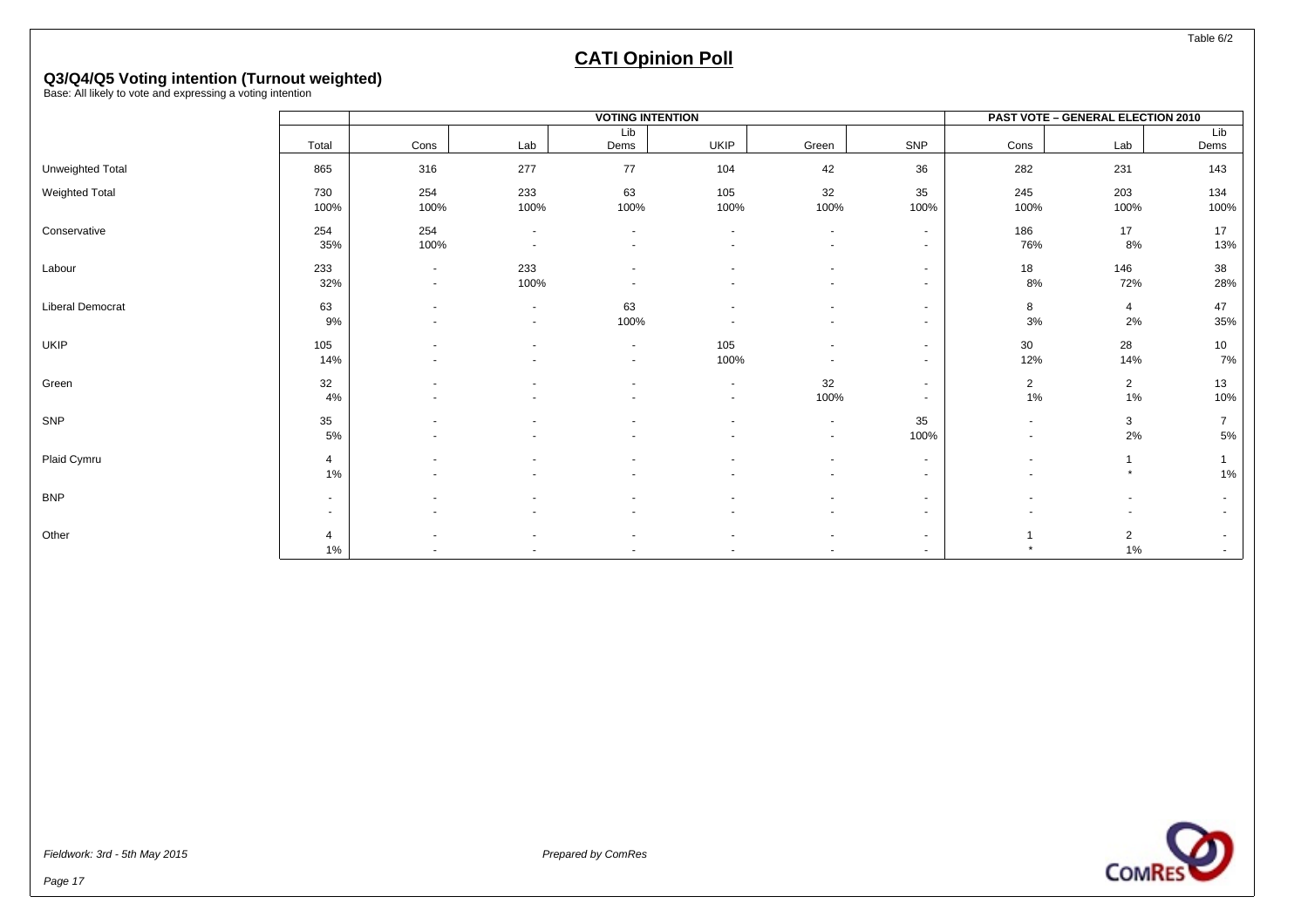Table 6/3

# **CATI Opinion Poll**

# **Q3/Q4/Q5 Voting intention (Turnout weighted)** Base: All likely to vote and expressing a voting intention

|                       |                          |                 |        |                |                |                | <b>REGION</b> |                       |         |         |        |                          |
|-----------------------|--------------------------|-----------------|--------|----------------|----------------|----------------|---------------|-----------------------|---------|---------|--------|--------------------------|
|                       |                          |                 | North  | North          | Yorks &        | West           | East          |                       |         |         | South  | South                    |
|                       | Total                    | Scotland        | East   | West           | Humber         | Midlands       | Midlands      | Wales                 | Eastern | London  | East   | West                     |
| Unweighted Total      | 865                      | 73              | 37     | 98             | 73             | 68             | 65            | 45                    | 83      | 123     | 127    | 73                       |
| <b>Weighted Total</b> | 730                      | 74              | 33     | 82             | 63             | 60             | 58            | 38                    | 74      | 90      | 94     | 63                       |
|                       | 100%                     | 100%            | 100%   | 100%           | 100%           | 100%           | 100%          | 100%                  | 100%    | 100%    | 100%   | 100%                     |
|                       |                          |                 |        |                |                |                |               |                       |         |         |        |                          |
| Conservative          | 254                      | 10 <sup>1</sup> | 14     | 32             | 15             | 25             | 18            | 8                     | 35      | 18      | 42     | 36                       |
|                       | 35%                      | 14%             | 43%    | 39%            | 23%            | 41%            | 31%           | 20%                   | 47%     | 21%     | 45%    | 57%                      |
| Labour                | 233                      | 15              | 12     | 21             | 26             | 23             | 30            | 9                     | 16      | 55      | 18     | 8                        |
|                       | 32%                      | 20%             | 36%    | 26%            | 41%            | 38%            | 51%           | 23%                   | 22%     | 61%     | 19%    | 13%                      |
|                       |                          |                 |        |                |                |                |               |                       |         |         |        |                          |
| Liberal Democrat      | 63                       | 10              |        | 11             | $\overline{7}$ | $\overline{2}$ | 3             | $\overline{2}$        | 5       | 4       | 8      | 9                        |
|                       | 9%                       | 13%             | $2\%$  | 14%            | 12%            | 4%             | $5\%$         | $7\%$                 | $7\%$   | $5\%$   | 8%     | 15%                      |
| <b>UKIP</b>           | 105                      | 3               | 6      | 14             | 13             | $\overline{7}$ | 5             | 11                    | 13      | 8       | 20     | 5                        |
|                       | 14%                      | 5%              | 17%    | 17%            | 21%            | 12%            | 8%            | 28%                   | 17%     | 9%      | 21%    | 8%                       |
|                       |                          |                 |        |                |                |                | 1             |                       |         |         |        |                          |
| Green                 | 32                       |                 | $\sim$ | $\overline{4}$ | $\overline{2}$ | 4              |               | 3                     | 5       | 3       | 5      | 4                        |
|                       | 4%                       | 1%              | $\sim$ | 5%             | $3%$           | 6%             | 2%            | 9%                    | 7%      | 3%      | 5%     | 6%                       |
| SNP                   | 35                       | 35              |        |                |                |                |               |                       |         |         |        | $\overline{\phantom{0}}$ |
|                       | 5%                       | 47%             |        |                |                |                | $\sim$        | $\sim$                |         |         | $\sim$ | $\overline{\phantom{0}}$ |
|                       |                          |                 |        |                |                |                |               |                       |         |         |        |                          |
| Plaid Cymru           | $\overline{4}$<br>$1\%$  | $\blacksquare$  |        |                |                |                | $\sim$        | $\overline{4}$<br>12% |         |         | $\sim$ | $\overline{\phantom{0}}$ |
|                       |                          |                 |        |                |                |                | $\sim$        |                       |         |         |        |                          |
| <b>BNP</b>            | $\overline{\phantom{a}}$ |                 |        |                |                |                | $\sim$        | $\sim$                |         |         | $\sim$ | $\overline{\phantom{0}}$ |
|                       | $\overline{\phantom{a}}$ |                 |        |                |                |                |               |                       |         |         |        | $\sim$                   |
|                       |                          |                 |        |                |                |                |               |                       |         |         | 1      |                          |
| Other                 | $\overline{4}$           |                 |        |                |                |                | 1             |                       |         | $\star$ |        | $\sim$                   |
|                       | $1\%$                    | $\sim$          | 2%     |                |                |                | 2%            | 2%                    |         |         | 2%     | $\sim$                   |

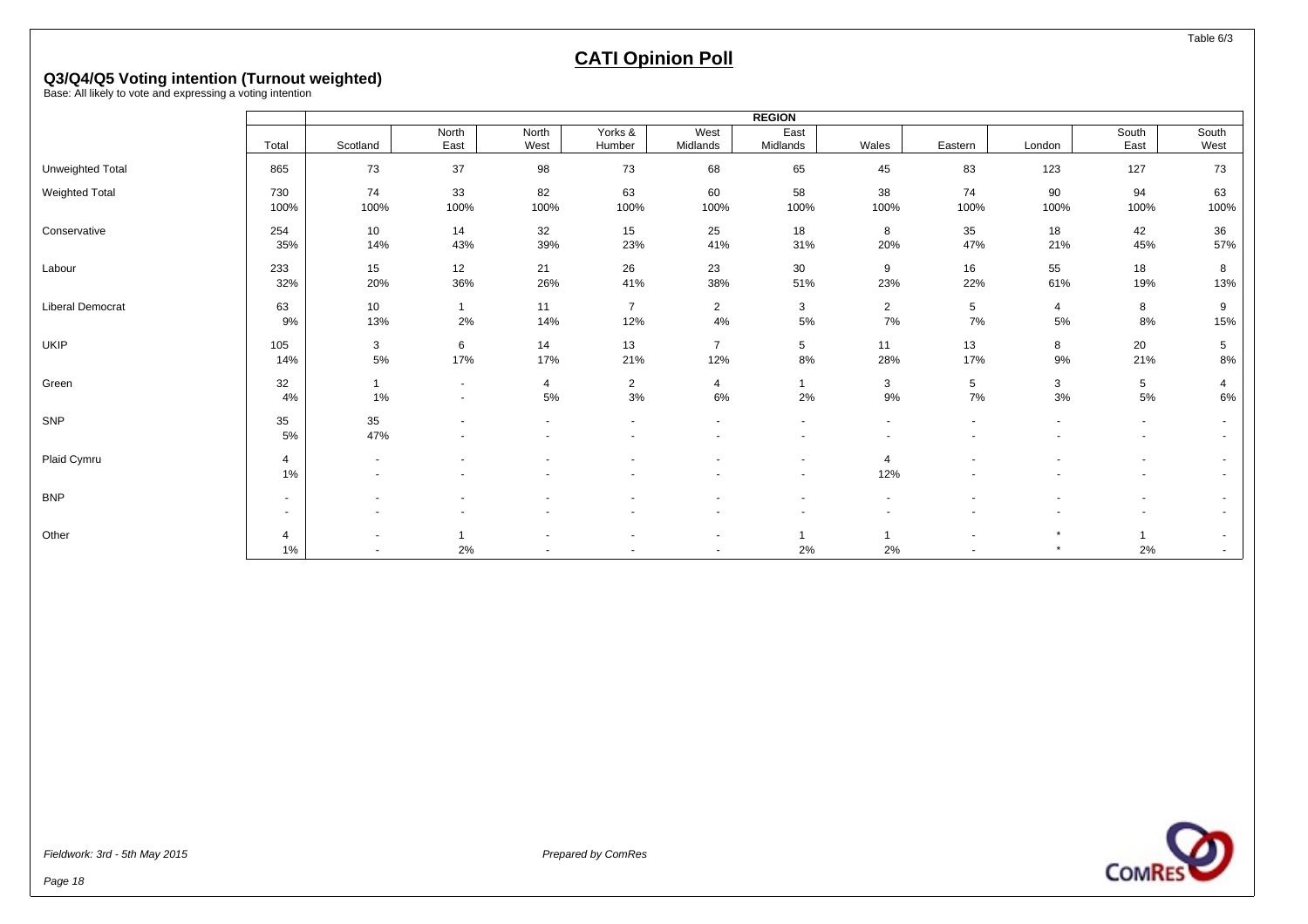Table 7/1

### **CATI Opinion Poll**

**Q6. Which of the following statements best describes the reason why you will vote the way you do in the General Election?**

Base: All likely to vote

|                                           |       |      | <b>GENDER</b> |       |       | <b>AGE</b> |       |       |       |      | <b>SOCIAL GRADE</b> |                |      |         |          | <b>REGION SUMMARY</b> |       |          |       |
|-------------------------------------------|-------|------|---------------|-------|-------|------------|-------|-------|-------|------|---------------------|----------------|------|---------|----------|-----------------------|-------|----------|-------|
|                                           | Total | Male | Female        | 18-24 | 25-34 | 35-44      | 45-54 | 55-64 | $65+$ | AB   | C <sub>1</sub>      | C <sub>2</sub> | DE   | England | Scotland | England<br>8 Wales    | North | Midlands | South |
| Unweighted Total                          | 935   | 434  | 501           | 79    | 132   | 145        | 177   | 161   | 241   | 293  | 274                 | 163            | 205  | 810     | 75       | 860                   | 227   | 236      | 347   |
| <b>Weighted Total</b>                     | 924   | 452  | 472           | 93    | 152   | 150        | 172   | 143   | 213   | 257  | 254                 | 201            | 212  | 793     | 82       | 842                   | 230   | 236      | 327   |
|                                           | 100%  | 100% | 100%          | 100%  | 100%  | 100%       | 100%  | 100%  | 100%  | 100% | 100%                | 100%           | 100% | 100%    | 100%     | 100%                  | 100%  | 100%     | 100%  |
| I will be voting for the party I want to  |       |      |               |       |       |            |       |       |       |      |                     |                |      |         |          |                       |       |          |       |
| win                                       | 700   | 336  | 365           | 69    | 112   | 107        | 132   | 109   | 171   | 193  | 195                 | 154            | 158  | 598     | 62       | 639                   | 171   | 173      | 254   |
|                                           | 76%   | 74%  | 77%           | 74%   | 74%   | 72%        | 77%   | 76%   | 81%   | 75%  | 77%                 | 77%            | 75%  | 75%     | 75%      | 76%                   | 74%   | 73%      | 78%   |
| I will be voting in order to stop a party |       |      |               |       |       |            |       |       |       |      |                     |                |      |         |          |                       |       |          |       |
| I don't like winning                      | 189   | 92   | 97            | 24    | 38    | 37         | 31    | 28    | 31    | 53   | 49                  | 44             | 43   | 165     | 19       | 170                   | 50    | 50       | 65    |
|                                           | 20%   | 20%  | 20%           | 26%   | 25%   | 24%        | 18%   | 19%   | 15%   | 21%  | 19%                 | 22%            | 20%  | 21%     | 23%      | 20%                   | 22%   | 21%      | 20%   |
| Don't know                                | 35    | 24   |               |       |       | 6          |       |       | 10    |      | 10                  | 3              | 11   | 29      | C        | 33                    | 9     | 12       |       |
|                                           | 4%    | 5%   | 2%            | 1%    | 2%    | 4%         | 5%    | 5%    | 5%    | 4%   | 4%                  | 1%             | 5%   | 4%      | 2%       | 4%                    | 4%    | 5%       | 2%    |

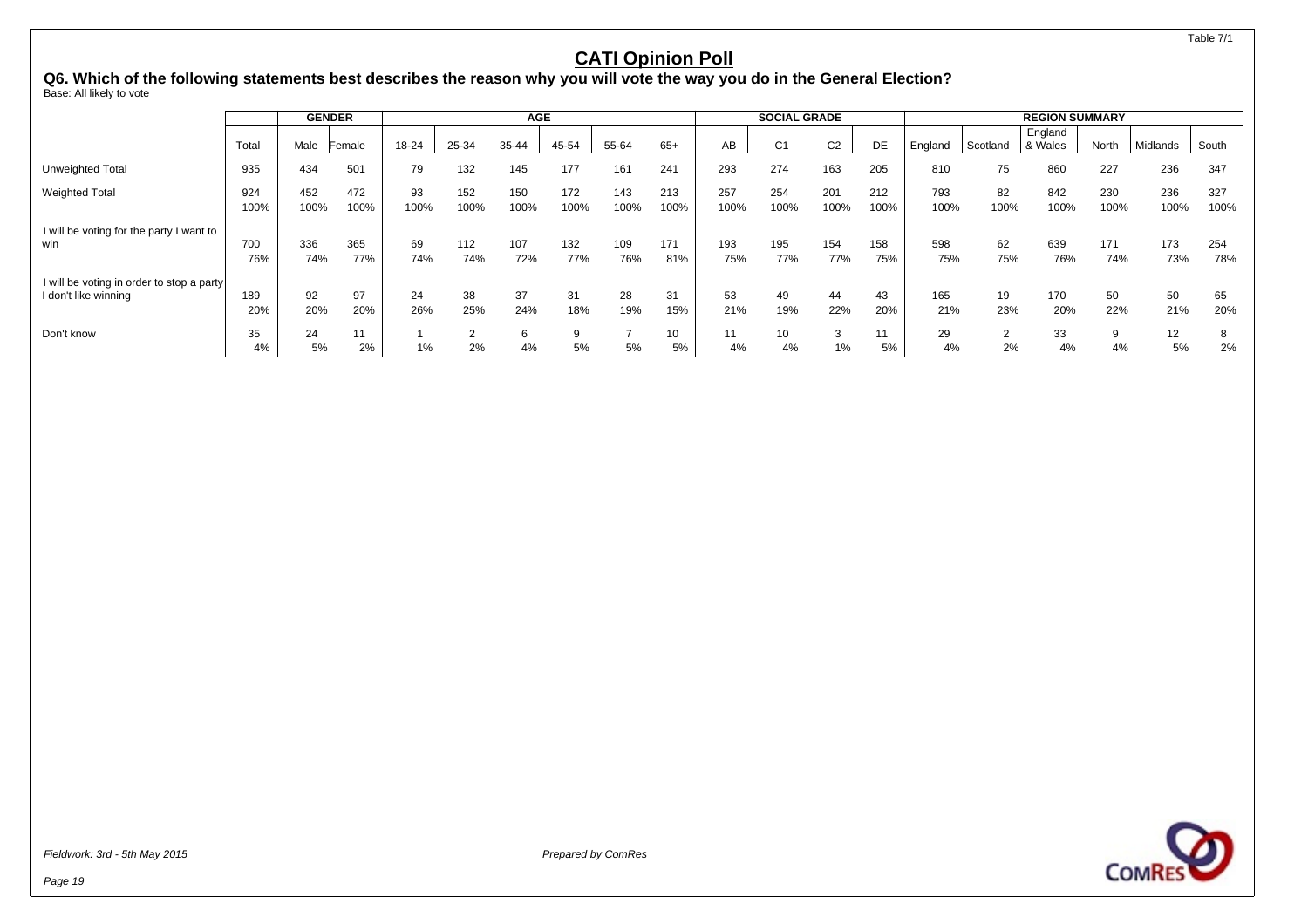### **Q6. Which of the following statements best describes the reason why you will vote the way you do in the General Election?** Base: All likely to vote

**VOTING INTENTION PAST VOTE – GENERAL ELECTION 2010** Total Cons Lab Lib<br>Dems Dems | UKIP | Green | SNP | Cons | Lab Lib Dems Unweighted Total | 935 | 316 277 77 104 42 36 | 292 241 156 Weighted Total | 924 | 296 273 73 125 40 38 | 273 227 161 100% 100% 100% 100% 100% 100% 100% 100% 100% 100% I will be voting for the party I want to win 700 242 21 87 21 28 232 179 104 76% 81% 78% 69% 70% 53% 74% 85% 79% 65% I will be voting in order to stop a party I don't like winning | 189 | 49 55 16 36 14 9 | 37 44 46 20% 17% 20% 22% 28% 35% 25% 14% 20% 29% Don't know | 35 | 6 5 7 3 5 \* | 4 3 11 4% 2% 2% 9% 2% 11% 1% 1% 1% 7%

Fieldwork: 3rd - 5th May 2015 **Prepared by ComPessition** Prepared by ComPessition Prepared by ComPessition Prepared by ComPessition Prepared by ComPessition Prepared by ComPessition Prepared by ComPessition Prepared by Com

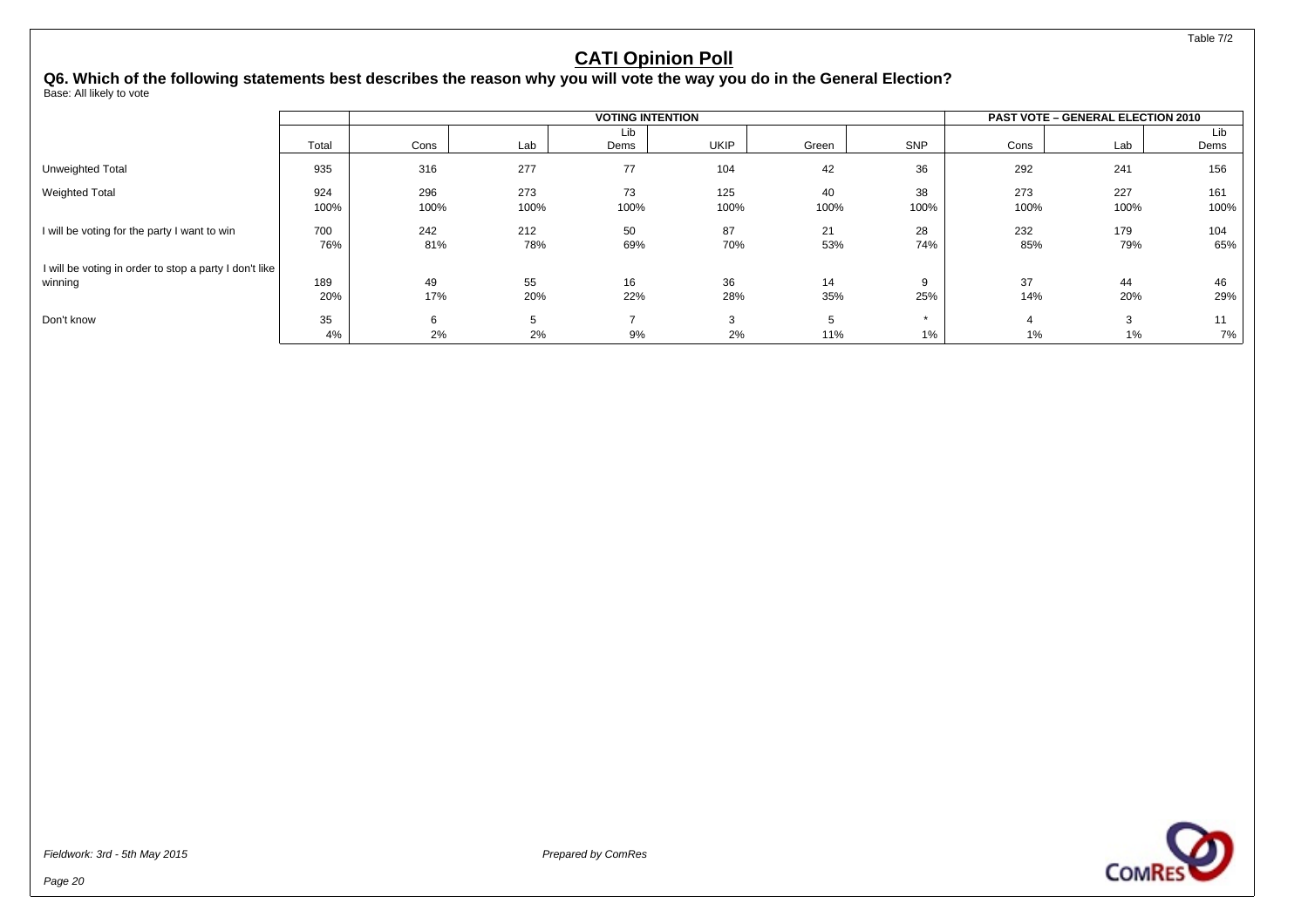### **Q6. Which of the following statements best describes the reason why you will vote the way you do in the General Election?**

Base: All likely to vote

|                                              |       |          |       |       |         |          | <b>REGION</b> |       |         |        |       |       |
|----------------------------------------------|-------|----------|-------|-------|---------|----------|---------------|-------|---------|--------|-------|-------|
|                                              |       |          | North | North | Yorks & | West     | East          |       |         |        | South | South |
|                                              | Total | Scotland | East  | West  | Humber  | Midlands | Midlands      | Wales | Eastern | London | East  | West  |
| <b>Unweighted Total</b>                      | 935   | 75       | 41    | 106   | 80      | 74       | 69            | 50    | 93      | 132    | 135   | 80    |
| <b>Weighted Total</b>                        | 924   | 82       | 41    | 108   | 80      | 72       | 71            | 49    | 93      | 118    | 129   | 80    |
|                                              | 100%  | 100%     | 100%  | 100%  | 100%    | 100%     | 100%          | 100%  | 100%    | 100%   | 100%  | 100%  |
| I will be voting for the party I want to win | 700   | 62       | 32    | 79    | 60      | 50       | 55            | 40    | 68      | 96     | 99    | 59    |
|                                              | 76%   | 75%      | 77%   | 73%   | 75%     | 70%      | 77%           | 82%   | 73%     | 81%    | 77%   | 74%   |
| I will be voting in order to stop a party I  |       |          |       |       |         |          |               |       |         |        |       |       |
| don't like winning                           | 189   | 19       | 9     | 25    | 16      | 18       | 13            | 5     | 19      | 21     | 27    | 17    |
|                                              | 20%   | 23%      | 22%   | 23%   | 20%     | 25%      | 18%           | 10%   | 21%     | 18%    | 21%   | 22%   |
| Don't know                                   | 35    | $\sim$   |       |       |         |          | 3             | 4     | 6       |        | 3     |       |
|                                              | 4%    | 2%       | $1\%$ | 4%    | 6%      | 5%       | 4%            | 8%    | 6%      | 1%     | 2%    | 4%    |

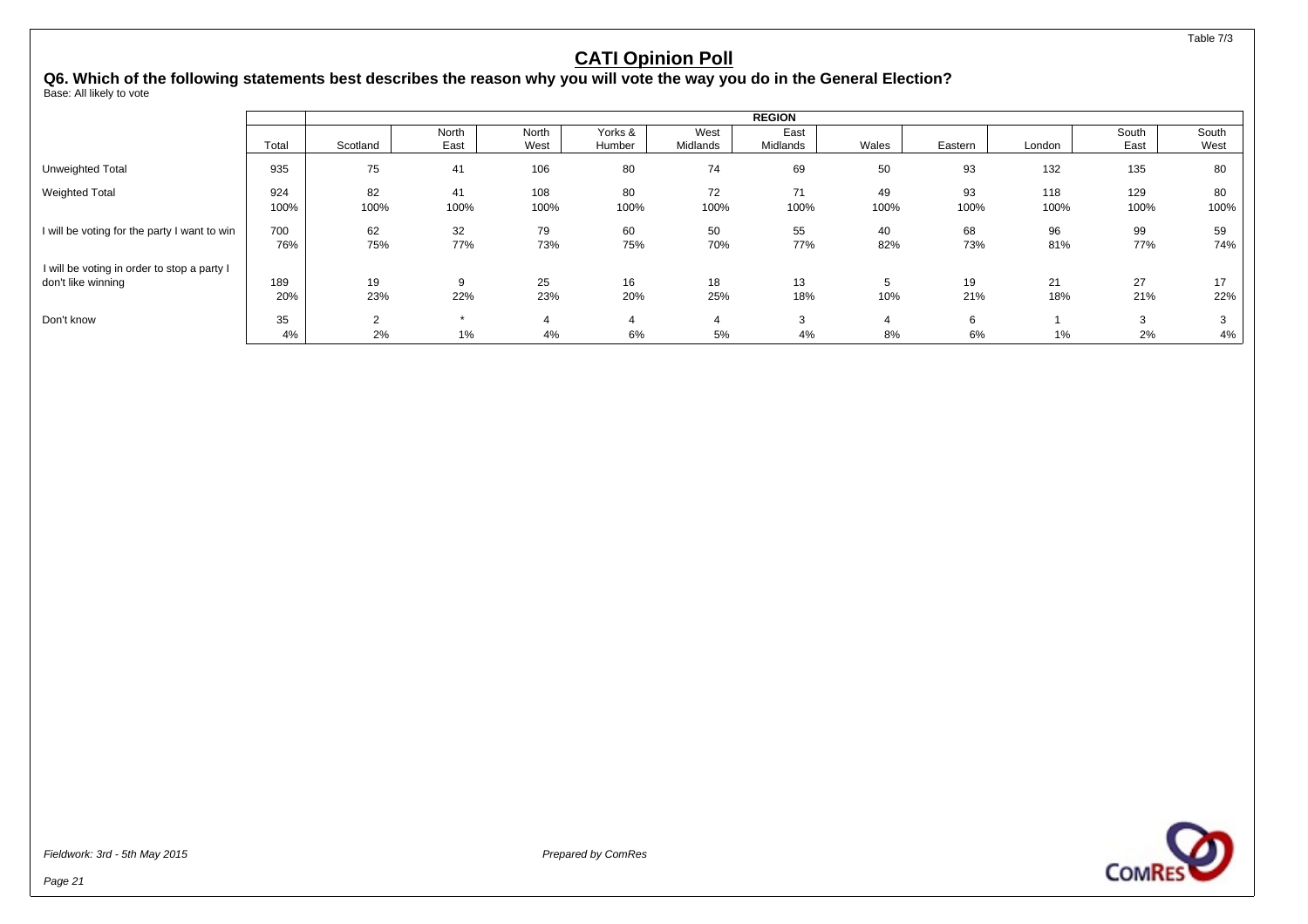#### Table 8/1

### **CATI Opinion Poll**

**Q7. How much, if at all, do you trust the political parties to deliver the promises they have made during the election campaign if they get into government?** Base: All respondents

|                                 |          | <b>GENDER</b> |          |         |         | <b>AGE</b>              |         |         |          |          | <b>SOCIAL GRADE</b> |                |          |          |                      | <b>REGION SUMMARY</b> |                      |          |            |
|---------------------------------|----------|---------------|----------|---------|---------|-------------------------|---------|---------|----------|----------|---------------------|----------------|----------|----------|----------------------|-----------------------|----------------------|----------|------------|
|                                 | Total    | Male          | Female   | 18-24   | 25-34   | 35-44                   | 45-54   | 55-64   | $65+$    | AB       | C <sub>1</sub>      | C <sub>2</sub> | DE       | England  | Scotland             | England<br>& Wales    | North                | Midlands | South      |
| Unweighted Total                | 1011     | 470           | 541      | 99      | 148     | 165                     | 184     | 166     | 249      | 304      | 300                 | 180            | 227      | 880      | 80                   | 931                   | 242                  | 253      | 385        |
| <b>Weighted Total</b>           | 1011     | 492           | 519      | 118     | 174     | 169                     | 181     | 147     | 222      | 270      | 280                 | 220            | 241      | 872      | 88                   | 923                   | 245                  | 262      | 366        |
|                                 | 100%     | 100%          | 100%     | 100%    | 100%    | 100%                    | 100%    | 100%    | 100%     | 100%     | 100%                | 100%           | 100%     | 100%     | 100%                 | 100%                  | 100%                 | 100%     | 100%       |
| A great amount                  | 41<br>4% | 21<br>4%      | 20<br>4% | 8<br>7% | 4<br>3% | 8<br>5%                 | 5<br>3% | 6<br>4% | 10<br>4% | 10<br>4% | 13<br>4%            | 3%             | 11<br>5% | 36<br>4% | $\overline{4}$<br>4% | 37<br>4%              | 12<br>5%             | 8<br>3%  | 16<br>4%   |
| A fair amount                   | 431      | 211           | 220      | 58      | 72      | 62                      | 75      | 71      | 95       | 118      | 121                 | 92             | 101      | 384      | 35                   | 396                   | 105                  | 124      | 154        |
|                                 | 43%      | 43%           | 42%      | 49%     | 41%     | 37%                     | 41%     | 48%     | 43%      | 44%      | 43%                 | 42%            | 42%      | 44%      | 40%                  | 43%                   | 43%                  | 47%      | 42%        |
| Not very much                   | 333      | 157           | 176      | 35      | 69      | 65                      | 57      | 44      | 63       | 102      | 95                  | 72             | 65       | 284      | 30                   | 303                   | 84                   | 70       | 130        |
|                                 | 33%      | 32%           | 34%      | 29%     | 40%     | 38%                     | 32%     | 30%     | 29%      | 38%      | 34%                 | 33%            | 27%      | 33%      | 34%                  | 33%                   | 34%                  | 27%      | 36%        |
| Not at all                      | 184      | 95            | 89       | 18      | 25      | 32                      | 39      | 21      | 48       | 34       | 47                  | 47             | 55       | 153      | 16                   | 168                   | 42                   | 53       | 58         |
|                                 | 18%      | 19%           | 17%      | 15%     | 15%     | 19%                     | 21%     | 15%     | 22%      | 13%      | 17%                 | 21%            | 23%      | 18%      | 18%                  | 18%                   | 17%                  | 20%      | 16%        |
| Don't know                      | 22<br>2% | 9<br>2%       | 13<br>3% |         | 3<br>2% | $\overline{2}$<br>$1\%$ | 5<br>3% | 5<br>4% | 6<br>3%  | 6<br>2%  | 5<br>2%             | 3<br>1%        | 8<br>3%  | 16<br>2% | 4<br>4%              | 18<br>2%              | $\overline{2}$<br>1% | 6<br>2%  | 8<br>$2\%$ |
| <b>NETS</b>                     |          |               |          |         |         |                         |         |         |          |          |                     |                |          |          |                      |                       |                      |          |            |
| Net: Great amount / fair amount | 472      | 232           | 240      | 65      | 76      | 70                      | 80      | 76      | 104      | 128      | 133                 | 99             | 112      | 419      | 39                   | 433                   | 117                  | 132      | 170        |
|                                 | 47%      | 47%           | 46%      | 55%     | 44%     | 41%                     | 44%     | 52%     | 47%      | 47%      | 48%                 | 45%            | 47%      | 48%      | 44%                  | 47%                   | 48%                  | 50%      | 47%        |
| Net: Not very much / not at all | 517      | 252           | 265      | 53      | 94      | 97                      | 96      | 65      | 112      | 136      | 142                 | 119            | 120      | 437      | 46                   | 471                   | 126                  | 123      | 188        |
|                                 | 51%      | 51%           | 51%      | 45%     | 54%     | 57%                     | 53%     | 44%     | 50%      | 50%      | 51%                 | 54%            | 50%      | 50%      | 52%                  | 51%                   | 51%                  | 47%      | 51%        |

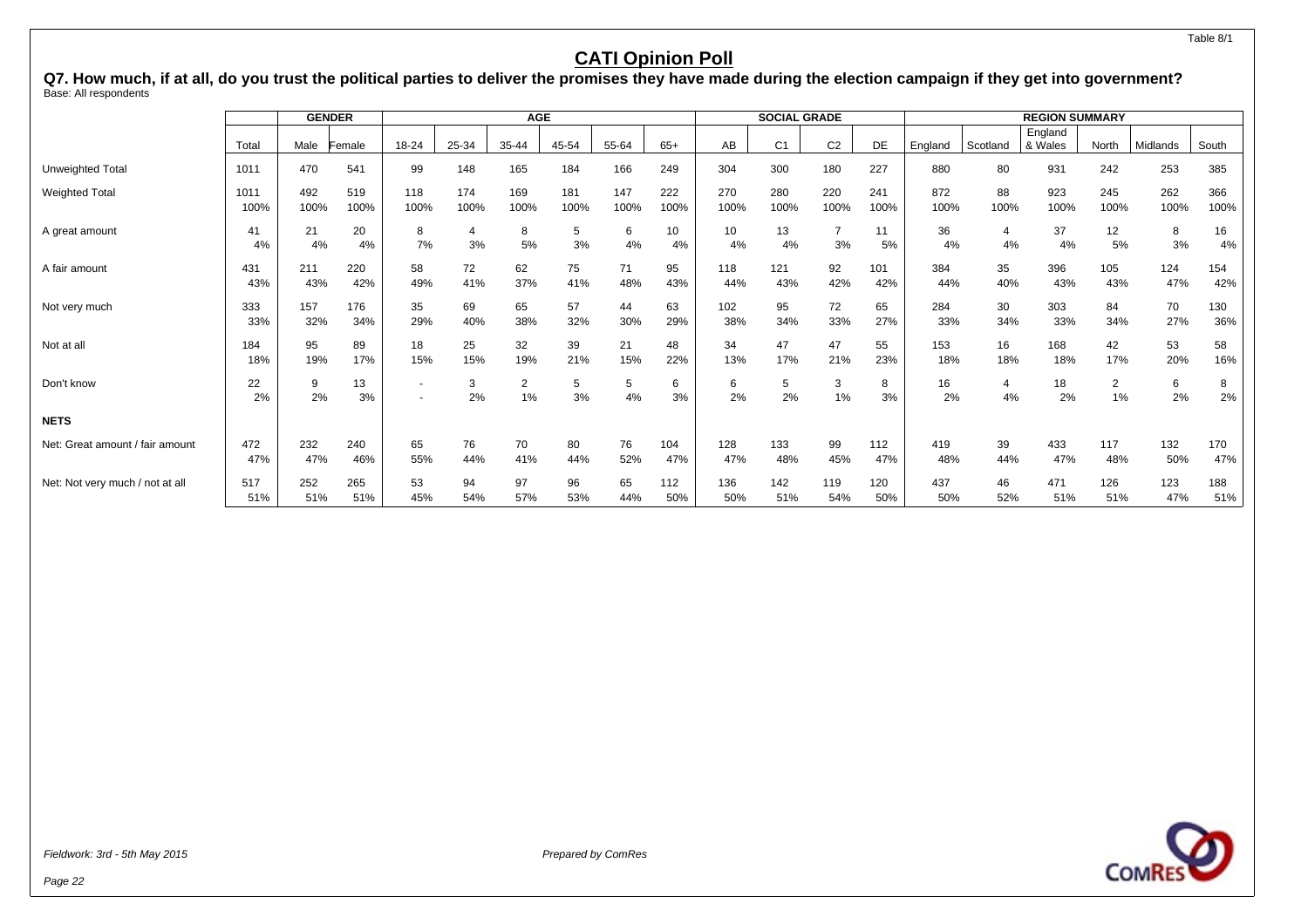Table 8/2

### **CATI Opinion Poll**

**Q7. How much, if at all, do you trust the political parties to deliver the promises they have made during the election campaign if they get into government?** Base: All respondents

|                                 |              |                       |             | <b>VOTING INTENTION</b> |                      |                          |                      |             | PAST VOTE - GENERAL ELECTION 2010 |                      |
|---------------------------------|--------------|-----------------------|-------------|-------------------------|----------------------|--------------------------|----------------------|-------------|-----------------------------------|----------------------|
|                                 |              |                       |             | Lib                     |                      |                          |                      |             |                                   | Lib                  |
|                                 | Total        | Cons                  | Lab         | Dems                    | <b>UKIP</b>          | Green                    | SNP                  | Cons        | Lab                               | Dems                 |
| Unweighted Total                | 1011         | 316                   | 277         | 77                      | 104                  | 42                       | 36                   | 299         | 248                               | 162                  |
| Weighted Total                  | 1011<br>100% | 296<br>100%           | 273<br>100% | 73<br>100%              | 125<br>100%          | 40<br>100%               | 38<br>100%           | 278<br>100% | 235<br>100%                       | 166<br>100%          |
| A great amount                  | 41<br>4%     | 19<br>6%              | 14<br>5%    | 1%                      | $\overline{2}$<br>1% | $\star$                  | 3<br>7%              | 14<br>5%    | 13<br>6%                          | 3<br>2%              |
| A fair amount                   | 431<br>43%   | 179<br>60%            | 138<br>51%  | 33<br>45%               | 33<br>26%            | 8<br>19%                 | 11<br>29%            | 155<br>56%  | 113<br>48%                        | 57<br>35%            |
| Not very much                   | 333<br>33%   | 67<br>22%             | 89<br>33%   | 32<br>44%               | 47<br>37%            | 20<br>50%                | 11<br>30%            | 74<br>27%   | 70<br>30%                         | 82<br>49%            |
| Not at all                      | 184<br>18%   | 26<br>9%              | 27<br>10%   | 6<br>8%                 | 44<br>35%            | 12<br>30%                | 11<br>29%            | 31<br>11%   | 35<br>15%                         | 22<br>13%            |
| Don't know                      | 22<br>2%     | $5\phantom{.0}$<br>2% | 5<br>2%     | 2%                      | $\blacksquare$       | $\sim$<br>$\overline{a}$ | $\overline{2}$<br>5% | 5<br>2%     | 4<br>2%                           | $\overline{2}$<br>1% |
| <b>NETS</b>                     |              |                       |             |                         |                      |                          |                      |             |                                   |                      |
| Net: Great amount / fair amount | 472<br>47%   | 198<br>67%            | 152<br>56%  | 34<br>46%               | 34<br>27%            | 8<br>20%                 | 13<br>36%            | 169<br>61%  | 126<br>54%                        | 60<br>36%            |
| Net: Not very much / not at all | 517<br>51%   | 93<br>31%             | 116<br>43%  | 38<br>52%               | 91<br>73%            | 32<br>80%                | 22<br>59%            | 105<br>38%  | 104<br>45%                        | 104<br>63%           |

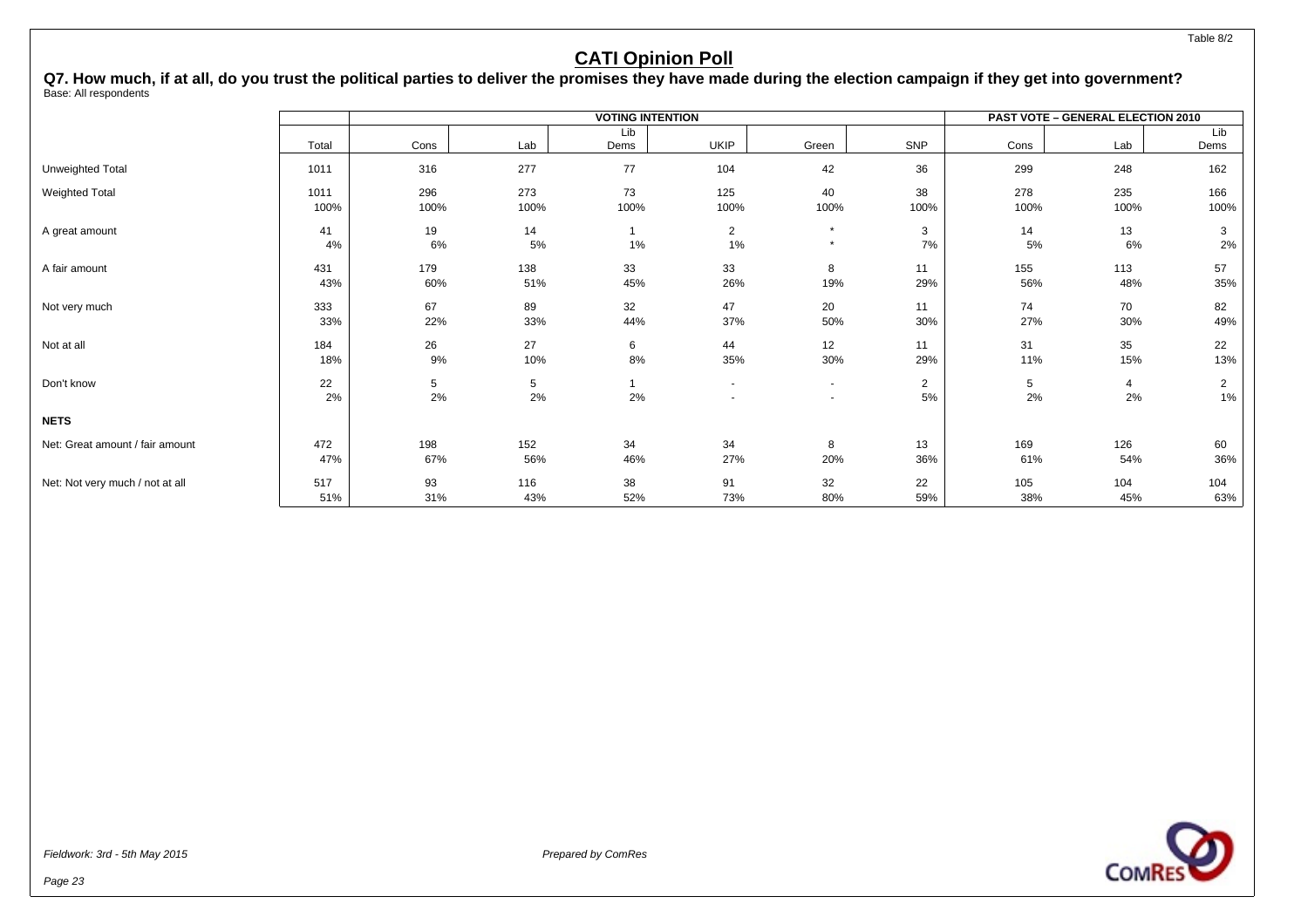**Q7. How much, if at all, do you trust the political parties to deliver the promises they have made during the election campaign if they get into government?** Base: All respondents

|                                 |       |                |                          |       |         |          | <b>REGION</b> |                |         |        |                |              |
|---------------------------------|-------|----------------|--------------------------|-------|---------|----------|---------------|----------------|---------|--------|----------------|--------------|
|                                 |       |                | North                    | North | Yorks & | West     | East          |                |         |        | South          | South        |
|                                 | Total | Scotland       | East                     | West  | Humber  | Midlands | Midlands      | Wales          | Eastern | London | East           | West         |
| Unweighted Total                | 1011  | 80             | 43                       | 112   | 87      | 85       | 72            | 51             | 96      | 149    | 148            | 88           |
| <b>Weighted Total</b>           | 1011  | 88             | 42                       | 115   | 87      | 91       | 75            | 51             | 96      | 134    | 143            | 89           |
|                                 | 100%  | 100%           | 100%                     | 100%  | 100%    | 100%     | 100%          | 100%           | 100%    | 100%   | 100%           | 100%         |
| A great amount                  | 41    | 4              |                          | 5     | 6       |          |               |                | 5       | 12     | $\overline{2}$ | 2            |
|                                 | 4%    | 4%             | 2%                       | 4%    | 7%      | 1%       | 2%            | 3%             | 6%      | 9%     | 2%             | 2%           |
| A fair amount                   | 431   | 35             | 15                       | 58    | 31      | 42       | 44            | 13             | 38      | 62     | 58             | 34           |
|                                 | 43%   | 40%            | 36%                      | 51%   | 36%     | 46%      | 59%           | 26%            | 39%     | 46%    | 41%            | 38%          |
| Not very much                   | 333   | 30             | 18                       | 35    | 32      | 28       | 15            | 19             | 27      | 37     | 60             | 33           |
|                                 | 33%   | 34%            | 41%                      | 30%   | 36%     | 30%      | 20%           | 38%            | 29%     | 28%    | 42%            | 37%          |
| Not at all                      | 184   | 16             | 9                        | 17    | 17      | 17       | 14            | 15             | 22      | 19     | 19             | 19           |
|                                 | 18%   | 18%            | 20%                      | 15%   | 19%     | 19%      | 19%           | 29%            | 23%     | 14%    | 14%            | 21%          |
| Don't know                      | 22    | $\overline{4}$ | $\overline{\phantom{a}}$ |       |         | 3        | $\star$       | $\overline{2}$ | 3       | 5      | $\overline{2}$ | $\mathbf{1}$ |
|                                 | 2%    | 4%             | $\overline{\phantom{a}}$ | 1%    | 2%      | 3%       | $\star$       | 5%             | 3%      | 3%     | 2%             | 1%           |
| <b>NETS</b>                     |       |                |                          |       |         |          |               |                |         |        |                |              |
| Net: Great amount / fair amount | 472   | 39             | 16                       | 63    | 37      | 43       | 45            | 14             | 43      | 74     | 61             | 36           |
|                                 | 47%   | 44%            | 38%                      | 55%   | 43%     | 48%      | 61%           | 28%            | 45%     | 55%    | 43%            | 41%          |
| Net: Not very much / not at all | 517   | 46             | 26                       | 51    | 48      | 45       | 29            | 34             | 50      | 56     | 79             | 52           |
|                                 | 51%   | 52%            | 62%                      | 45%   | 56%     | 49%      | 39%           | 67%            | 52%     | 42%    | 56%            | 59%          |

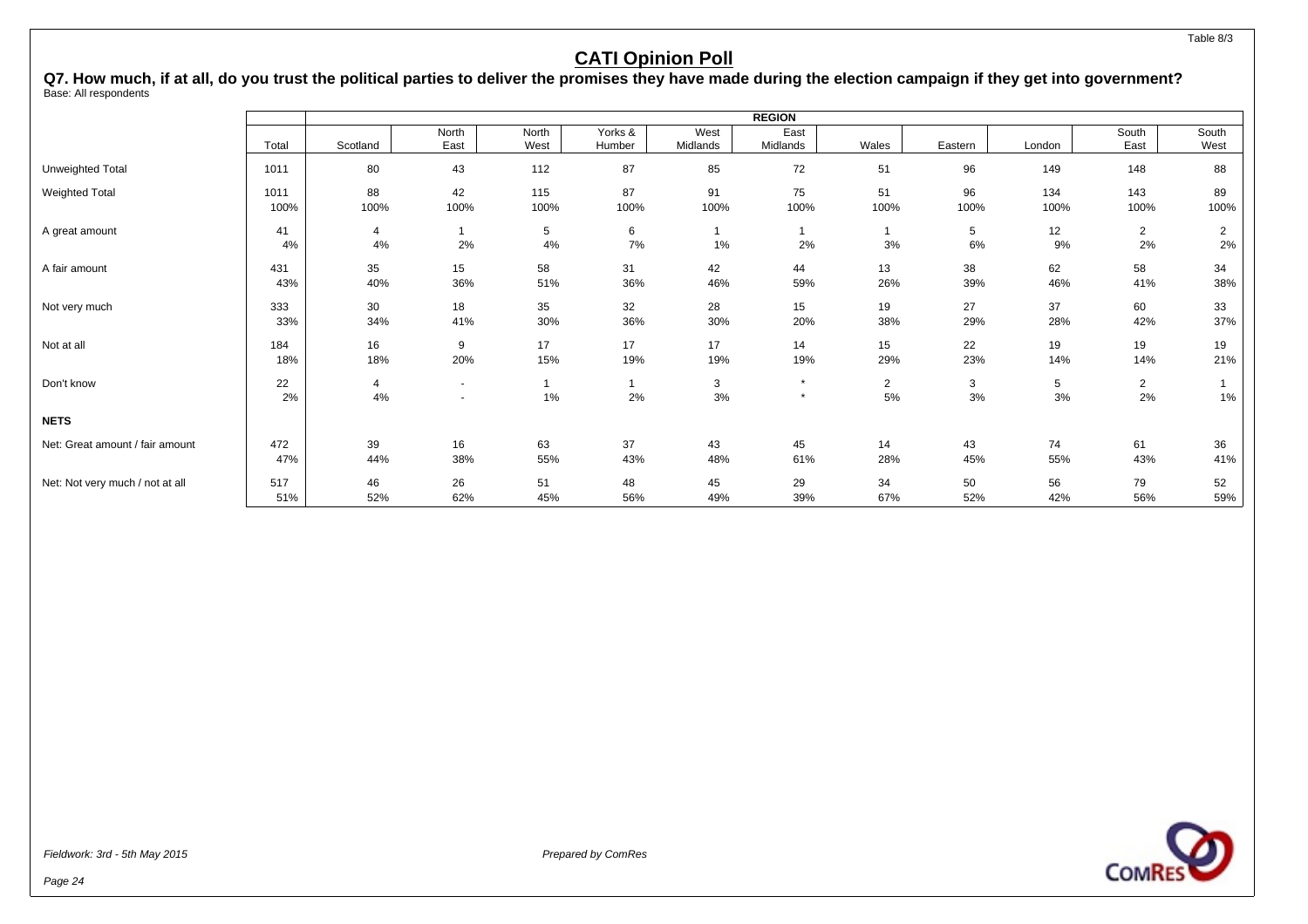**Q8. Thinking about the Labour government under Tony Blair and Gordon Brown, would you say they spent too much government money, not enough money or about the right amount?**

Base: All respondents

|                         |            |          | <b>GENDER</b> |         |           | <b>AGE</b> |           |       |           |          | <b>SOCIAL GRADE</b> |                |           | <b>REGION SUMMARY</b> |           |                    |          |           |           |
|-------------------------|------------|----------|---------------|---------|-----------|------------|-----------|-------|-----------|----------|---------------------|----------------|-----------|-----------------------|-----------|--------------------|----------|-----------|-----------|
|                         | Tota       | Male     | Female        | 18-24   | 25-34     | 35-44      | 45-54     | 55-64 | $65+$     | AВ       | C <sub>1</sub>      | C <sub>2</sub> | DE        | England               | Scotland  | England<br>& Wales | North    | Midlands  | South     |
| <b>Unweighted Total</b> | 1011       | 470      | 541           | 99      | 148       | 165        | 184       | 166   | 249       | 304      | 300                 | 180            | 227       | 880                   | 80        | 931                | 242      | 253       | 385       |
| <b>Weighted Total</b>   | 1011       | 492      | 519           | 118     | 174       | 169        | 181       | 147   | 222       | 270      | 280                 | 220            | 241       | 872                   | 88        | 923                | 245      | 262       | 366       |
|                         | 100%       | 100%     | 100%          | 100%    | 100%      | 100%       | 100%      | 100%  | 100%      | 100%     | 100%                | 100%           | 100%      | 100%                  | 100%      | 100%               | 100%     | 100%      | 100%      |
| Too much                | 593        | 307      | 286           | 74      | 95        | 93         | 102       | 99    | 129       | 170      | 153                 | 131            | 139       | 510                   | 53        | 540                | 142      | 164       | 204       |
|                         | 59%        | 62%      | 55%           | 62%     | 55%       | 55%        | 57%       | 68%   | 58%       | 63%      | 55%                 | 59%            | 58%       | 58%                   | 60%       | 59%                | 58%      | 62%       | 56%       |
| Not enough              | 81         | 40       | 42            | 10      | 18        | 6          | 17        | 12    | 18        | 13       | 33                  | 10             | 26        | 73                    | 6         | 75                 | 21       | 13        | 40        |
|                         | 8%         | 8%       | 8%            | 9%      | 10%       | 4%         | 9%        | 8%    | 8%        | 5%       | 12%                 | 4%             | 11%       | 8%                    | 7%        | 8%                 | 9%       | 5%        | 11%       |
| About the right amount  | 222        | 106      | 116           | 25      | 40        | 47         | 44        | 28    | 38        | 73       | 64                  | 40             | 45        | 195                   | 18        | 204                | 59       | 59        | 77        |
|                         | 22%        | 22%      | 22%           | 21%     | 23%       | 28%        | 24%       | 19%   | 17%       | 27%      | 23%                 | 18%            | 19%       | 22%                   | 20%       | 22%                | 24%      | 22%       | 21%       |
| Don't know              | 115<br>11% | 40<br>8% | 75<br>15%     | 9<br>7% | 21<br>12% | 22<br>13%  | 18<br>10% | 5%    | 37<br>17% | 14<br>5% | 30<br>11%           | 40<br>18%      | 30<br>13% | 95<br>11%             | 11<br>13% | 104<br>11%         | 23<br>9% | 27<br>10% | 45<br>12% |

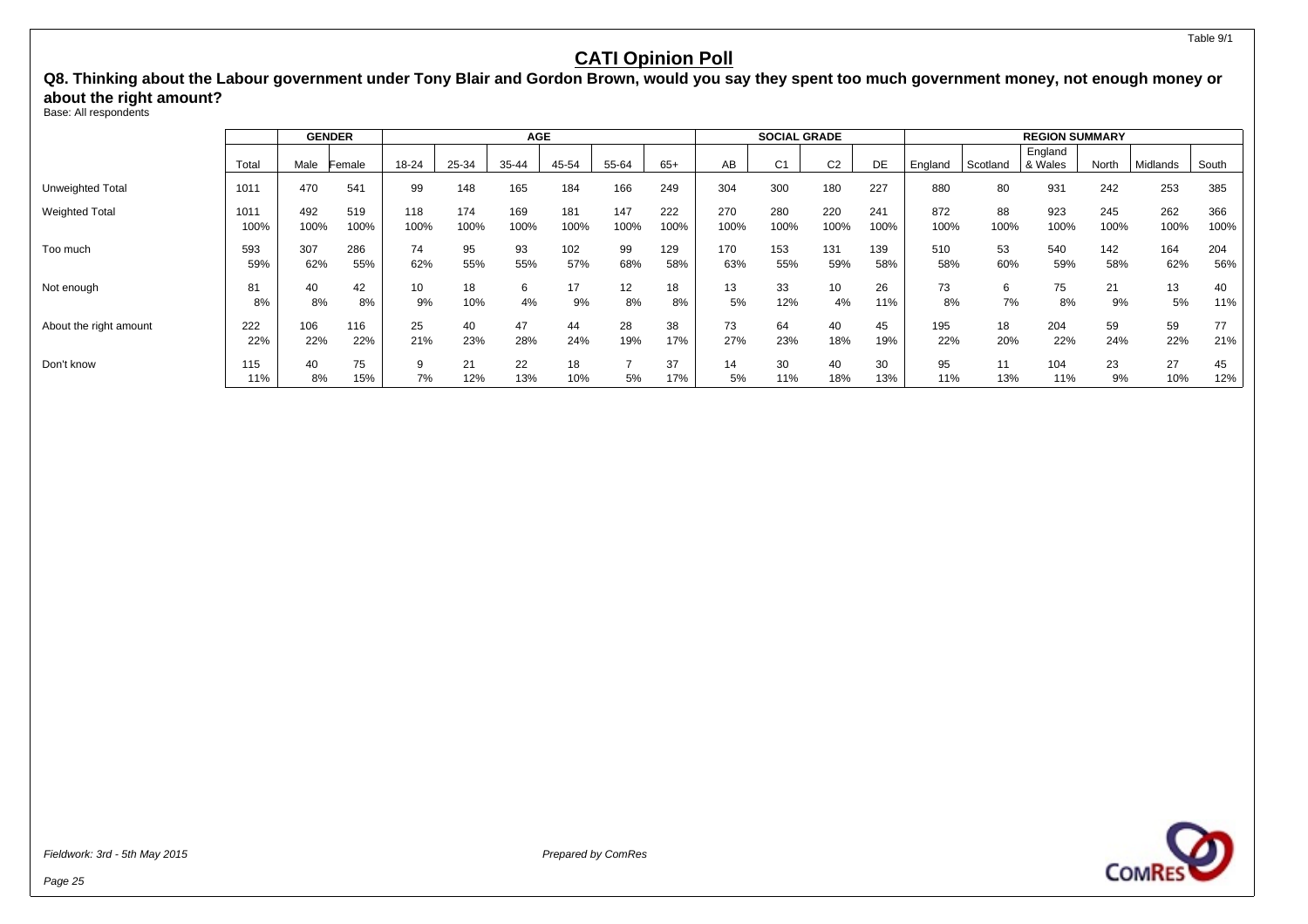**Q8. Thinking about the Labour government under Tony Blair and Gordon Brown, would you say they spent too much government money, not enough money or about the right amount?**

Base: All respondents

|                         |       | <b>VOTING INTENTION</b> |      |      |             |       |            |                 | <b>PAST VOTE - GENERAL ELECTION 2010</b> |      |  |  |
|-------------------------|-------|-------------------------|------|------|-------------|-------|------------|-----------------|------------------------------------------|------|--|--|
|                         |       |                         |      | Lib  |             |       |            |                 |                                          | Lib  |  |  |
|                         | Total | Cons                    | Lab  | Dems | <b>UKIP</b> | Green | <b>SNP</b> | Cons            | Lab                                      | Dems |  |  |
| <b>Unweighted Total</b> | 1011  | 316                     | 277  | 77   | 104         | 42    | 36         | 299             | 248                                      | 162  |  |  |
| <b>Weighted Total</b>   | 1011  | 296                     | 273  | 73   | 125         | 40    | 38         | 278             | 235                                      | 166  |  |  |
|                         | 100%  | 100%                    | 100% | 100% | 100%        | 100%  | 100%       | 100%            | 100%                                     | 100% |  |  |
| Too much                | 593   | 252                     | 94   | 42   | 87          | 17    | 21         | 240             | 82                                       | 88   |  |  |
|                         | 59%   | 85%                     | 34%  | 57%  | 69%         | 42%   | 56%        | 86%             | 35%                                      | 53%  |  |  |
| Not enough              | 81    | 10                      | 29   |      | 10          | 3     | 5          | 10 <sup>1</sup> | 26                                       | 15   |  |  |
|                         | 8%    | 3%                      | 11%  | 6%   | 8%          | 7%    | 14%        | 4%              | 11%                                      | 9%   |  |  |
| About the right amount  | 222   | 19                      | 121  | 19   | 17          | 13    |            | 15              | 95                                       | 52   |  |  |
|                         | 22%   | 6%                      | 44%  | 26%  | 13%         | 32%   | 20%        | 5%              | 40%                                      | 31%  |  |  |
| Don't know              | 115   | 16                      | 29   |      | 12          | 8     | 4          | 14              | 31                                       | 10   |  |  |
|                         | 11%   | 5%                      | 11%  | 10%  | 9%          | 19%   | 10%        | 5%              | 13%                                      | 6%   |  |  |

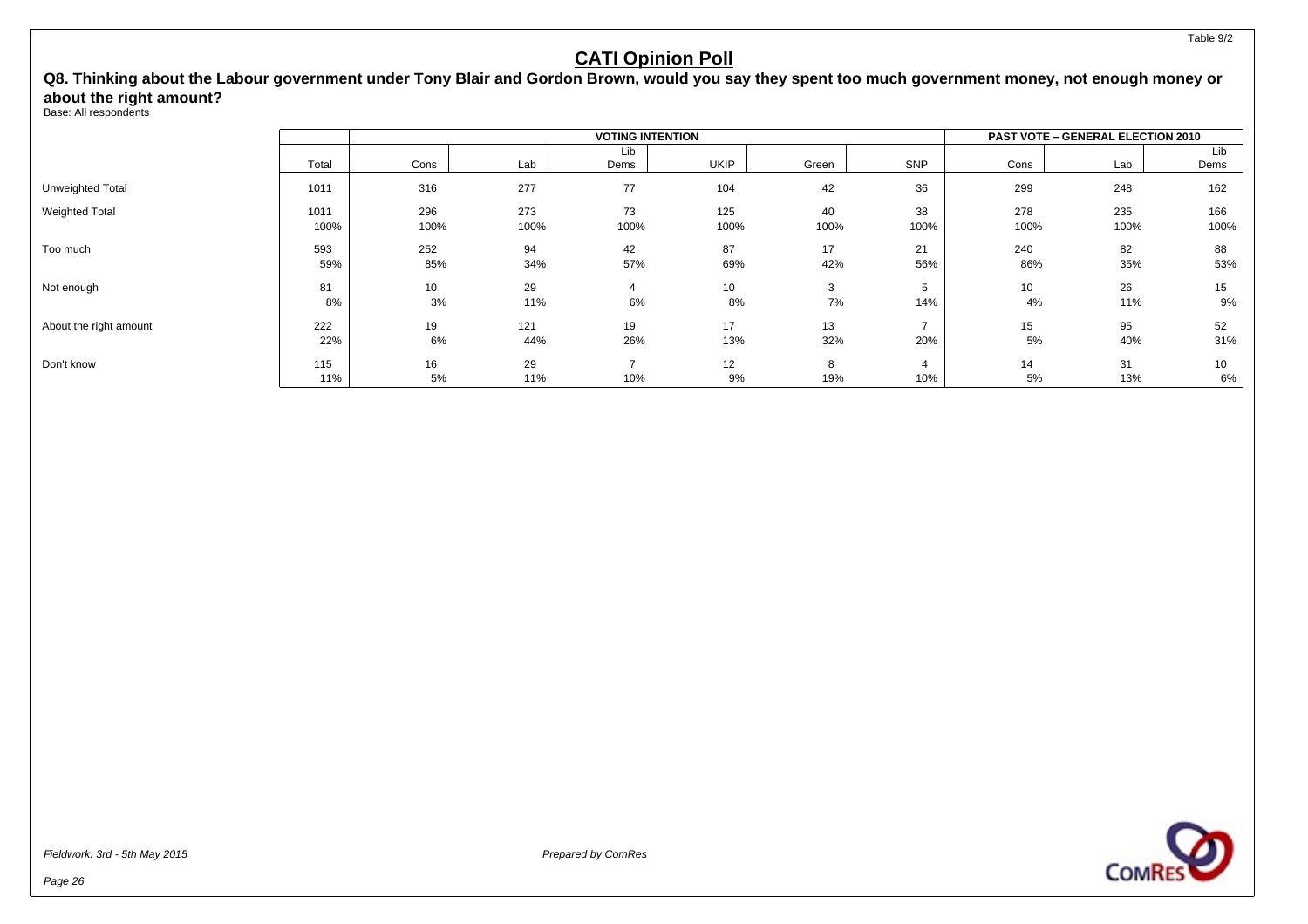**Q8. Thinking about the Labour government under Tony Blair and Gordon Brown, would you say they spent too much government money, not enough money or about the right amount?**

Base: All respondents

|                         |       |          | <b>REGION</b> |       |         |          |          |                |         |        |       |       |  |
|-------------------------|-------|----------|---------------|-------|---------|----------|----------|----------------|---------|--------|-------|-------|--|
|                         |       |          | North         | North | Yorks & | West     | East     |                |         |        | South | South |  |
|                         | Total | Scotland | East          | West  | Humber  | Midlands | Midlands | Wales          | Eastern | London | East  | West  |  |
| <b>Unweighted Total</b> | 1011  | 80       | 43            | 112   | 87      | 85       | 72       | 51             | 96      | 149    | 148   | 88    |  |
| <b>Weighted Total</b>   | 1011  | 88       | 42            | 115   | 87      | 91       | 75       | 51             | 96      | 134    | 143   | 89    |  |
|                         | 100%  | 100%     | 100%          | 100%  | 100%    | 100%     | 100%     | 100%           | 100%    | 100%   | 100%  | 100%  |  |
| Too much                | 593   | 53       | 22            | 74    | 45      | 62       | 40       | 31             | 61      | 59     | 90    | 55    |  |
|                         | 59%   | 60%      | 53%           | 64%   | 52%     | 68%      | 54%      | 60%            | 64%     | 44%    | 63%   | 62%   |  |
| Not enough              | 81    | 6        | 5             | ⇁     | 9       |          | 2        | $\overline{2}$ | 3       | 20     | 10    | 10    |  |
|                         | 8%    | 7%       | 11%           | 6%    | 10%     | 7%       | 3%       | 4%             | 4%      | 15%    | 7%    | 11%   |  |
| About the right amount  | 222   | 18       | -             | 27    | 25      | 15       | 23       | 9              | 20      | 39     | 26    | 13    |  |
|                         | 22%   | 20%      | 16%           | 23%   | 29%     | 17%      | 31%      | 18%            | 21%     | 29%    | 18%   | 14%   |  |
| Don't know              | 115   | 11       | 9             | –     | ⇁       |          | 9        | 9              | 11      | 17     | 16    | 12    |  |
|                         | 11%   | 13%      | 20%           | 6%    | 8%      | 8%       | 12%      | 19%            | 11%     | 12%    | 11%   | 13%   |  |





Table 9/3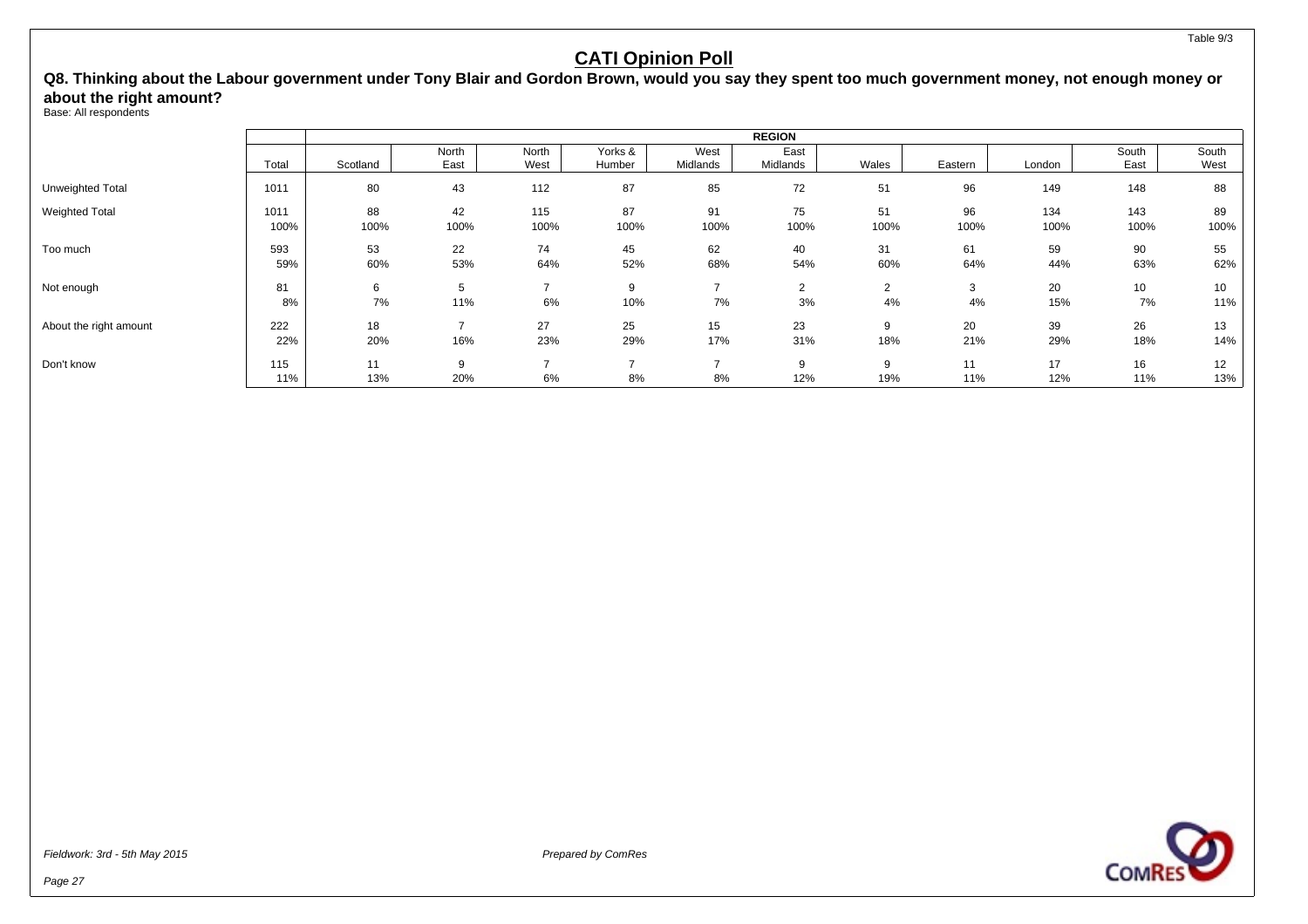Table 10/1

### **CATI Opinion Poll**

**Q9. If a referendum were held tomorrow on whether or not the UK should stay in or leave the European Union (EU), how would you vote?** Base: All respondents

|                       |              |             | <b>GENDER</b> |             |             | <b>AGE</b>  |             |             |             | <b>SOCIAL GRADE</b> |             |                |             | <b>REGION SUMMARY</b> |            |                    |             |             |             |
|-----------------------|--------------|-------------|---------------|-------------|-------------|-------------|-------------|-------------|-------------|---------------------|-------------|----------------|-------------|-----------------------|------------|--------------------|-------------|-------------|-------------|
|                       | Tota         | Male        | Female        | 18-24       | 25-34       | 35-44       | 45-54       | 55-64       | $65+$       | AВ                  | C1          | C <sub>2</sub> | DE          | England               | Scotland   | England<br>& Wales | North       | Midlands    | South       |
| Unweighted Total      | 1011         | 470         | 541           | 99          | 148         | 165         | 184         | 166         | 249         | 304                 | 300         | 180            | 227         | 880                   | 80         | 931                | 242         | 253         | 385         |
| <b>Weighted Total</b> | 1011<br>100% | 492<br>100% | 519<br>100%   | 118<br>100% | 174<br>100% | 169<br>100% | 181<br>100% | 147<br>100% | 222<br>100% | 270<br>100%         | 280<br>100% | 220<br>100%    | 241<br>100% | 872<br>100%           | 88<br>100% | 923<br>100%        | 245<br>100% | 262<br>100% | 366<br>100% |
| Stay in               | 567<br>56%   | 290<br>59%  | 277<br>53%    | 82<br>70%   | 112<br>64%  | 95<br>56%   | 102<br>56%  | 71<br>49%   | 105<br>47%  | 181<br>67%          | 163<br>58%  | 107<br>48%     | 116<br>48%  | 482<br>55%            | 61<br>69%  | 506<br>55%         | 146<br>60%  | 131<br>50%  | 205<br>56%  |
| Leave                 | 343<br>34%   | 166<br>34%  | 177<br>34%    | 29<br>25%   | 45<br>26%   | 58<br>35%   | 65<br>36%   | 57<br>39%   | 88<br>40%   | 69<br>26%           | 87<br>31%   | 88<br>40%      | 99<br>41%   | 300<br>34%            | 22<br>25%  | 321<br>35%         | 85<br>35%   | 97<br>37%   | 118<br>32%  |
| Don't know            | 101<br>10%   | 37<br>8%    | 64<br>12%     | 6%          | 10%         | 16<br>9%    | 14<br>8%    | 18<br>12%   | 29<br>13%   | 20<br>7%            | 29<br>10%   | 26<br>12%      | 26<br>11%   | 91<br>10%             | 6%         | 96<br>10%          | 14<br>6%    | 34<br>13%   | 43<br>12%   |

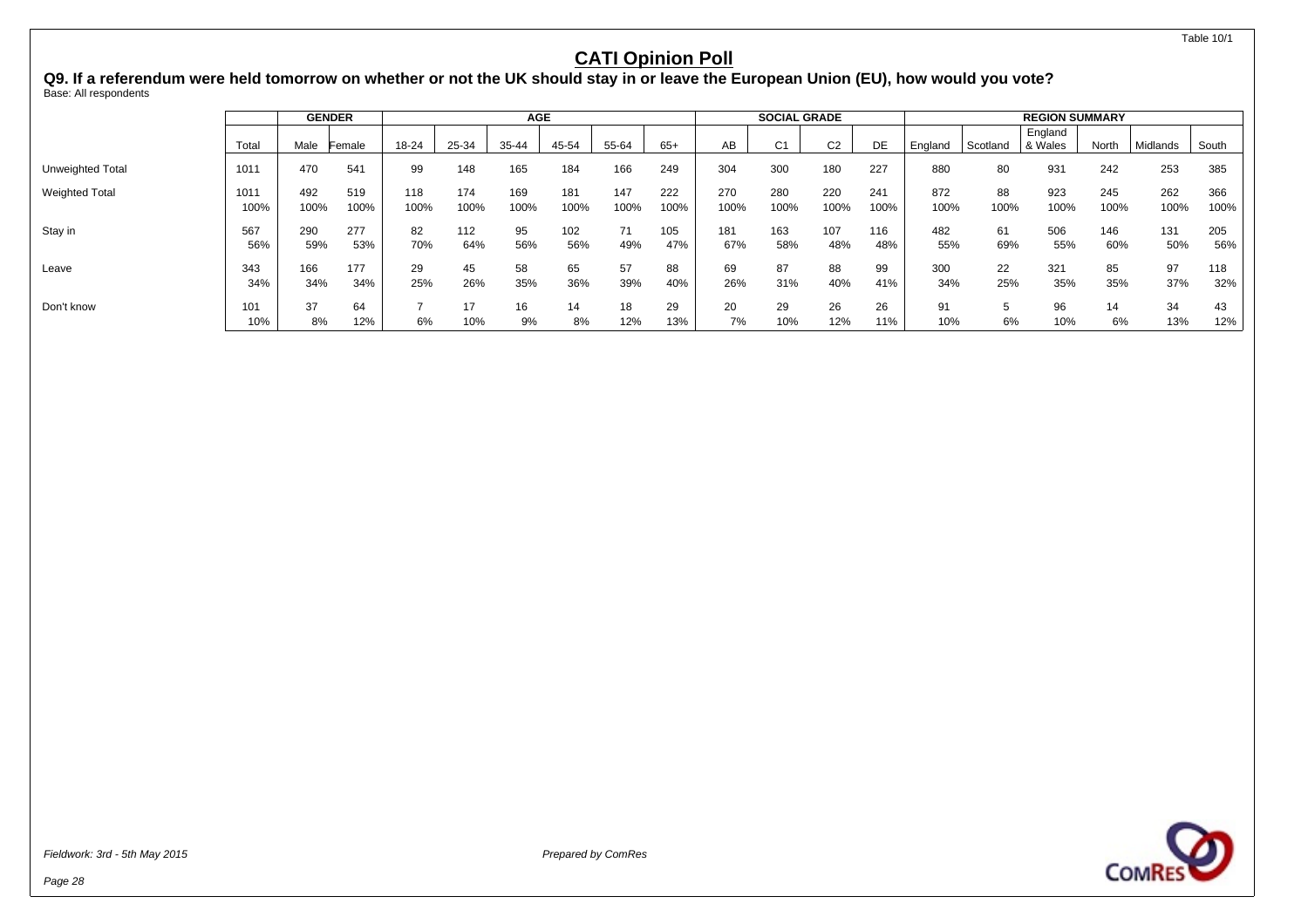**Q9. If a referendum were held tomorrow on whether or not the UK should stay in or leave the European Union (EU), how would you vote?** Base: All respondents

|                       |       |      |      | <b>PAST VOTE - GENERAL ELECTION 2010</b> |             |                |        |      |      |      |
|-----------------------|-------|------|------|------------------------------------------|-------------|----------------|--------|------|------|------|
|                       |       |      |      | Lib                                      |             |                |        |      |      | Lib  |
|                       | Total | Cons | Lab  | Dems                                     | <b>UKIP</b> | Green          | SNP    | Cons | Lab  | Dems |
| Unweighted Total      | 1011  | 316  | 277  | 77                                       | 104         | 42             | 36     | 299  | 248  | 162  |
| <b>Weighted Total</b> | 1011  | 296  | 273  | 73                                       | 125         | 40             | 38     | 278  | 235  | 166  |
|                       | 100%  | 100% | 100% | 100%                                     | 100%        | 100%           | 100%   | 100% | 100% | 100% |
| Stay in               | 567   | 152  | 204  | 56                                       | 18          | 32             | 28     | 126  | 149  | 117  |
|                       | 56%   | 51%  | 75%  | 77%                                      | 15%         | 81%            | 75%    | 45%  | 63%  | 71%  |
| Leave                 | 343   | 103  | 50   | 12                                       | 100         | 6              |        | 111  | 69   | 40   |
|                       | 34%   | 35%  | 19%  | 17%                                      | 80%         | 15%            | 25%    | 40%  | 29%  | 24%  |
| Don't know            | 101   | 42   | 18   | 5.                                       |             | $\overline{2}$ |        | 40   | 17   |      |
|                       | 10%   | 14%  | 7%   | 7%                                       | 6%          | 5%             | $\sim$ | 14%  | 7%   | 5%   |

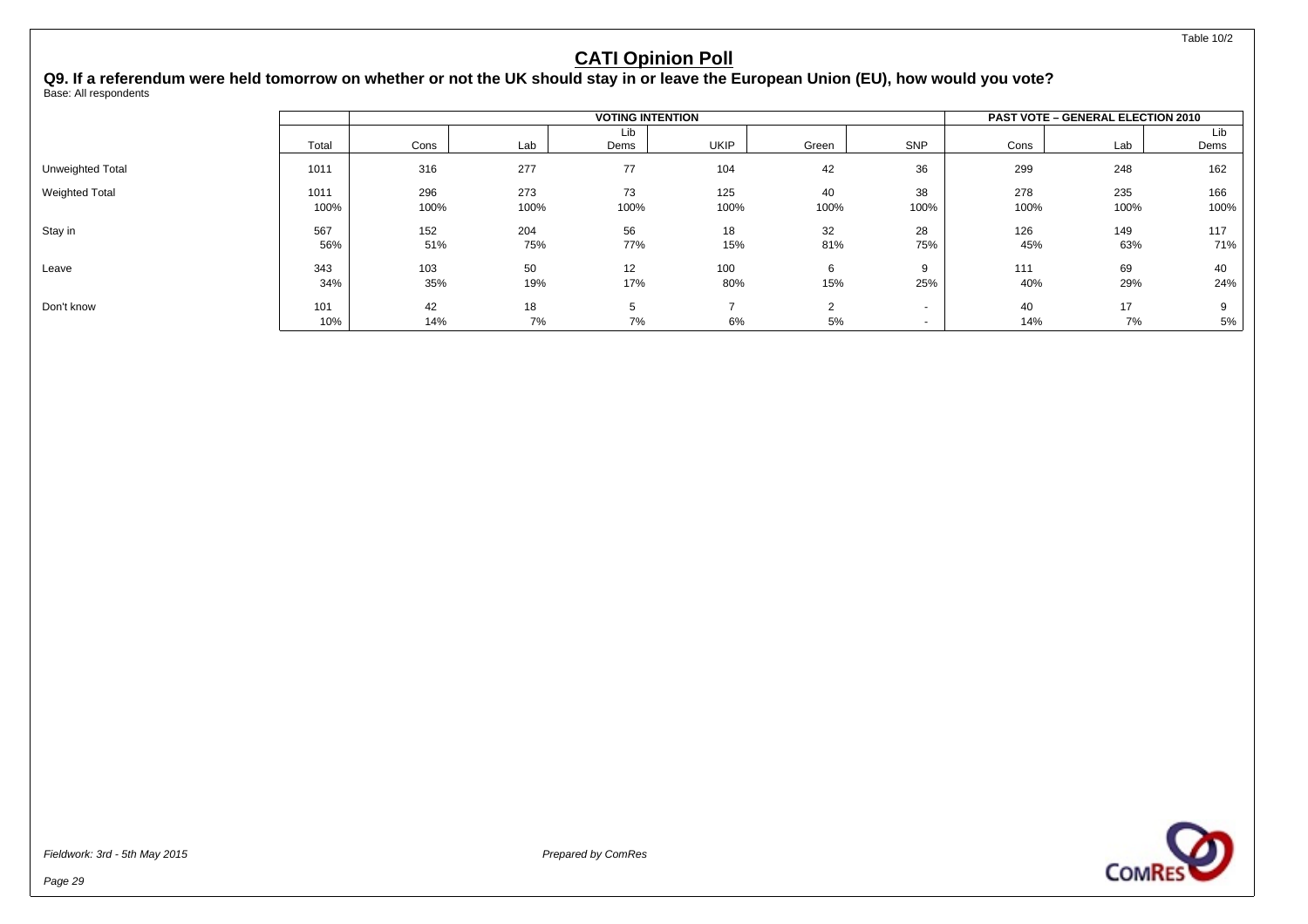#### **Q9. If a referendum were held tomorrow on whether or not the UK should stay in or leave the European Union (EU), how would you vote?** Base: All respondents

|                         |       |          |               |               |                   |                  | <b>REGION</b>    |       |         |        |               |               |
|-------------------------|-------|----------|---------------|---------------|-------------------|------------------|------------------|-------|---------|--------|---------------|---------------|
|                         | Total | Scotland | North<br>East | North<br>West | Yorks &<br>Humber | West<br>Midlands | East<br>Midlands | Wales | Eastern | London | South<br>East | South<br>West |
|                         |       |          |               |               |                   |                  |                  |       |         |        |               |               |
| <b>Unweighted Total</b> | 1011  | 80       | 43            | 112           | 87                | 85               | 72               | 51    | 96      | 149    | 148           | 88            |
| <b>Weighted Total</b>   | 1011  | 88       | 42            | 115           | 87                | 91               | 75               | 51    | 96      | 134    | 143           | 89            |
|                         | 100%  | 100%     | 100%          | 100%          | 100%              | 100%             | 100%             | 100%  | 100%    | 100%   | 100%          | 100%          |
| Stay in                 | 567   | 61       | 21            | 72            | 53                | 48               | 42               | 24    | 41      | 83     | 74            | 48            |
|                         | 56%   | 69%      | 49%           | 62%           | 61%               | 53%              | 56%              | 48%   | 43%     | 62%    | 52%           | 54%           |
| Leave                   | 343   | 22       | 20            | 36            | 30                | 36               | 22               | 21    | 39      | 34     | 57            | 27            |
|                         | 34%   | 25%      | 46%           | 31%           | 34%               | 40%              | 30%              | 41%   | 40%     | 25%    | 40%           | 31%           |
| Don't know              | 101   | 5        | 2             | 8             |                   |                  | 11               | 6     | 16      | 17     | 12            | 14            |
|                         | 10%   | 6%       | 5%            | 7%            | 5%                | 8%               | 14%              | 11%   | 17%     | 13%    | 8%            | 16%           |